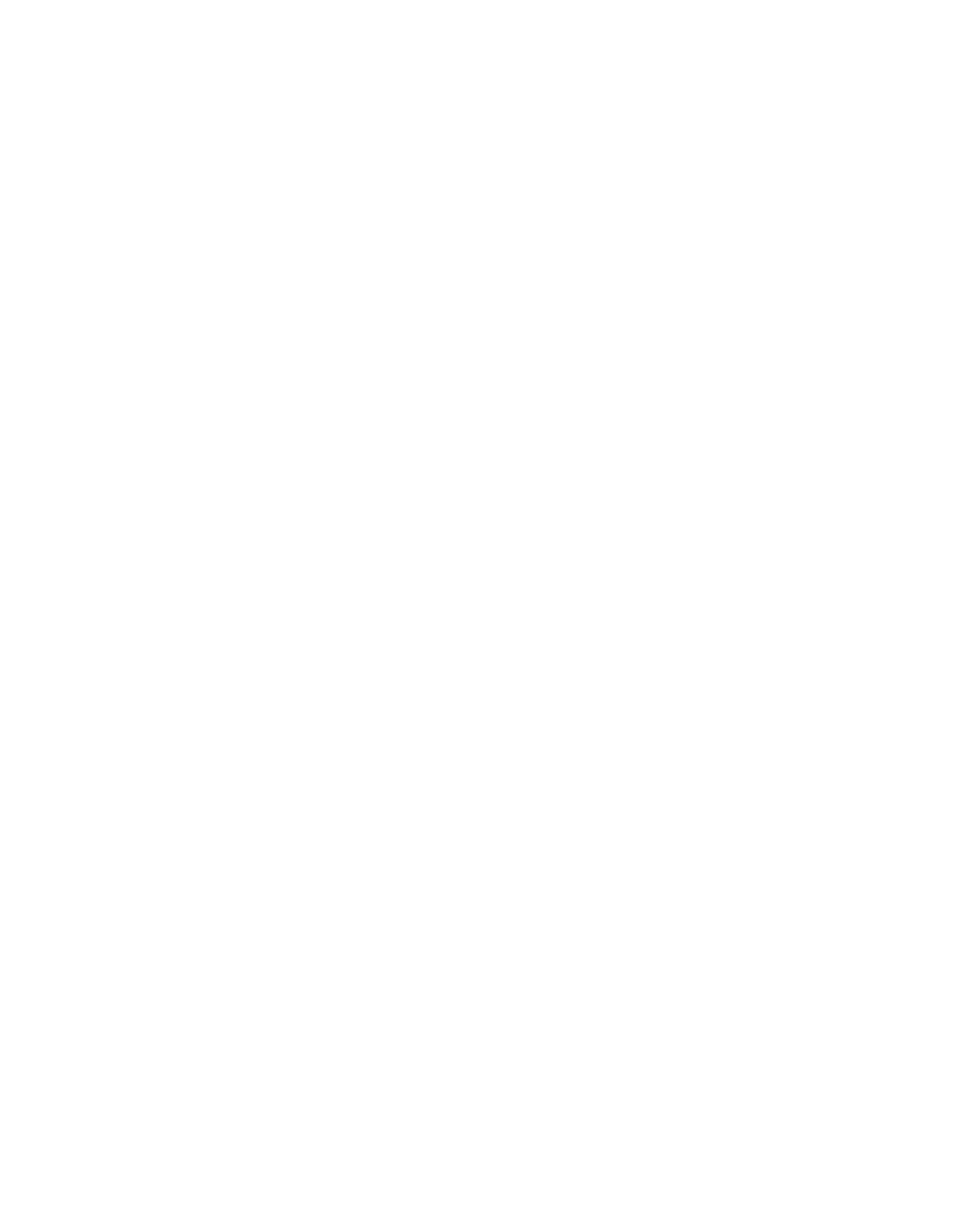

# The People's Republic of China's Financial Policy and Regional Cooperation in the Midst of Global Headwinds

Iwan J. Azis<sup>\*</sup> No. 114 June 2013

1 This is a shorter and modified version of a paper by the author for the KCMI-CASS Conference on Financial Policy under New Leadership held in Seoul on 25 April 2013

\*Head of the Asian Development Bank's (ADB) Office of Regional Economic Integration (OREI), 6 ADB Avenue, Mandaluyong City, 1550 Metro Manila, Philippines. iazis@adb.org, ija1@cornell.edu

**Asian Development Bank**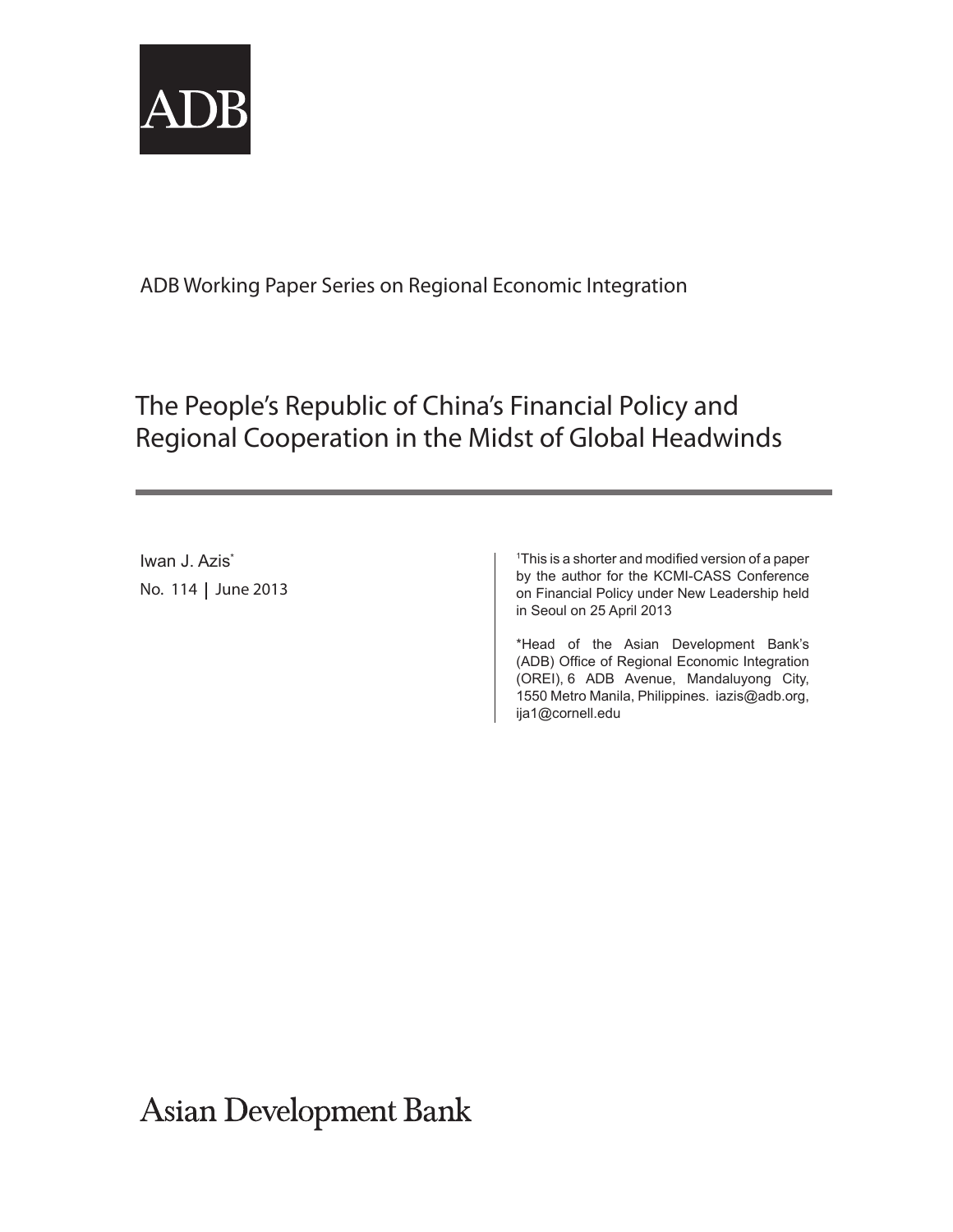The ADB Working Paper Series on Regional Economic Integration focuses on topics relating to regional cooperation and integration in the areas of infrastructure and software, trade and investment, money and finance, and regional public goods. The Series is a quick-disseminating, informal publication that seeks to provide information, generate discussion, and elicit comments. Working papers published under this Series may subsequently be published elsewhere.

#### Disclaimer:

The views expressed in this paper are those of the author and do not necessarily reflect the views and policies of the Asian Development Bank (ADB) or its Board of Governors or the governments they represent.

ADB does not guarantee the accuracy of the data included in this publication and accepts no responsibility for any consequence of their use.

By making any designation of or reference to a particular territory or geographic area, or by using the term "country" in this document, ADB does not intend to make any judgments as to the legal or other status of any territory or area.

Unless otherwise noted, "\$" refers to US dollars.

© 2013 by Asian Development Bank June 2013 Publication Stock No. WPS135805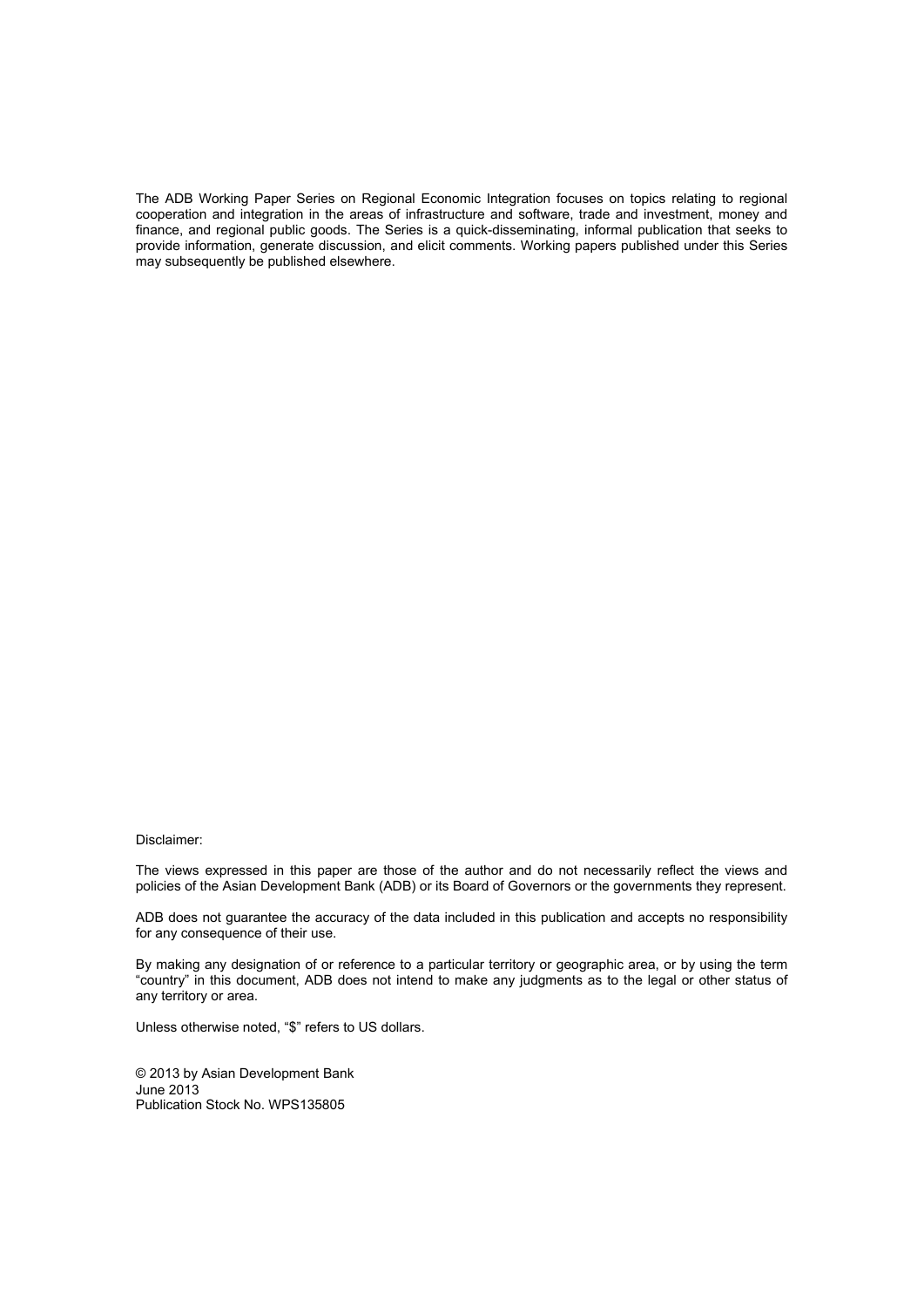| Contents | Abstract |                                                                                          |                |  |  |  |  |
|----------|----------|------------------------------------------------------------------------------------------|----------------|--|--|--|--|
|          | 1.       | Introduction                                                                             | 1              |  |  |  |  |
|          | 2.       | The People's Republic of China's New Direction In Financial<br>Policy                    | $\overline{2}$ |  |  |  |  |
|          | 3.       | The People's Republic of China–Asian Interdependence and<br>its Implications             | $\overline{7}$ |  |  |  |  |
|          | 4.       | <b>Capital Flow Contagion and Returns Spillovers</b>                                     | 11             |  |  |  |  |
|          | 5.       | Regional Cooperation and Market Liquidity                                                | 13             |  |  |  |  |
|          | 6.       | <b>Concluding Remarks</b>                                                                | 16             |  |  |  |  |
|          |          | References<br>17                                                                         |                |  |  |  |  |
|          |          | ADB Working Paper Series On Regional Economic Integration                                | 27             |  |  |  |  |
|          | Table    |                                                                                          |                |  |  |  |  |
|          | 1.       | The Dynamics of the People's Republic of China–Asian<br>Interdependence                  | 26             |  |  |  |  |
|          |          | Figures                                                                                  |                |  |  |  |  |
|          | 1.       | CPI Inflation and the Exchange Rate in the People's Republic<br>of China                 | 18             |  |  |  |  |
|          | 2.       | G3 and the People's Republic of China Total Outflows                                     | 19             |  |  |  |  |
|          | 3.       | Intervention and Sterilization                                                           | 20             |  |  |  |  |
|          | 4.       | Trade Pattern-the People's Republic of China, Asia, and the<br>Rest of the World         | 21             |  |  |  |  |
|          | 5.       | The People's Republic of China and Asia's Coefficient of<br>Interdependence              | 22             |  |  |  |  |
|          | 6.       | Larger and More Volatile Capital Flows Post-Global Financial<br>Crisis                   | 23             |  |  |  |  |
|          | 7.       | Shock Spillovers and Persistence-Lehman Collapse and<br><b>Eurozone Debt Crisis</b>      | 24             |  |  |  |  |
|          | 8.       | Volatility Spillovers and Persistence-Lehman Collapse and<br><b>Eurozone Debt Crisis</b> | 25             |  |  |  |  |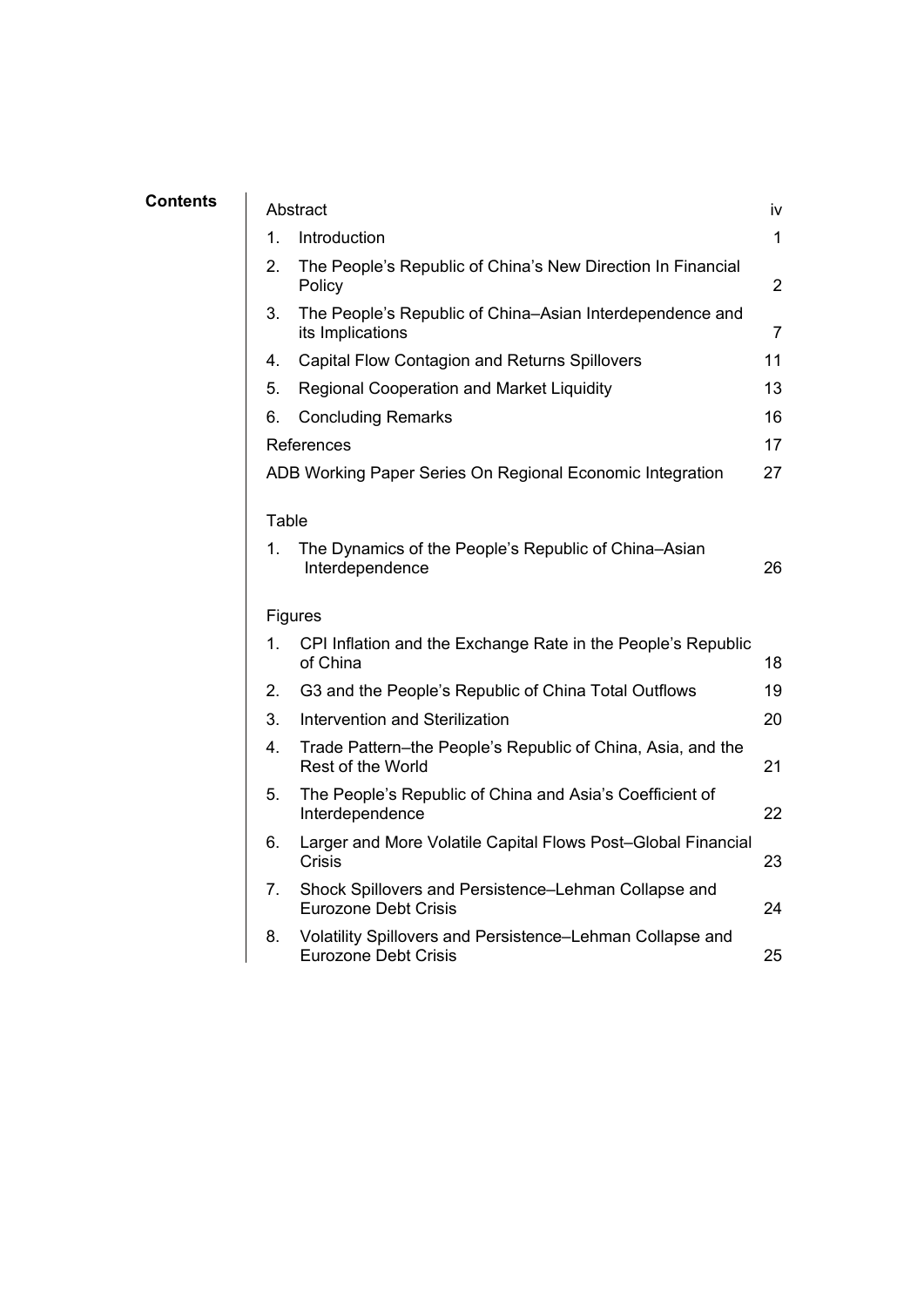# **Abstract**

Although growth deceleration in the People's Republic of China (PRC) is inevitable, if the country's new direction of financial policy (on exchange rate, capital flows, banking, capital market) can be achieved, it will be good not only for the country but also for the rest of Asia. This is consistent with the increased degree of Asia's integration and interdependence. But given the nature of financial contagion and spillovers across countries and asset classes, the financial headwinds from global crisis may require regional cooperation in safety nets provision, as the domestic policy in the PRC and other Asian countries is likely insufficient. Equally essential is the cooperation among Asian regulators to secure financial stability and enhance market liquidity. If coordinated well, such cooperation can also strengthen Asia's collective voice to ensure that harmonization of international rules does not mean applying the same laws in all jurisdictions, and that the global debates on bank-centric regulations do not have adverse consequences on Asian capital markets.

*Keywords:* PRC financial policy, global headwind, Asia interdependence, regional cooperation, financial regulation

*JEL Classification:* G15, G18, E52, E58, F31, F36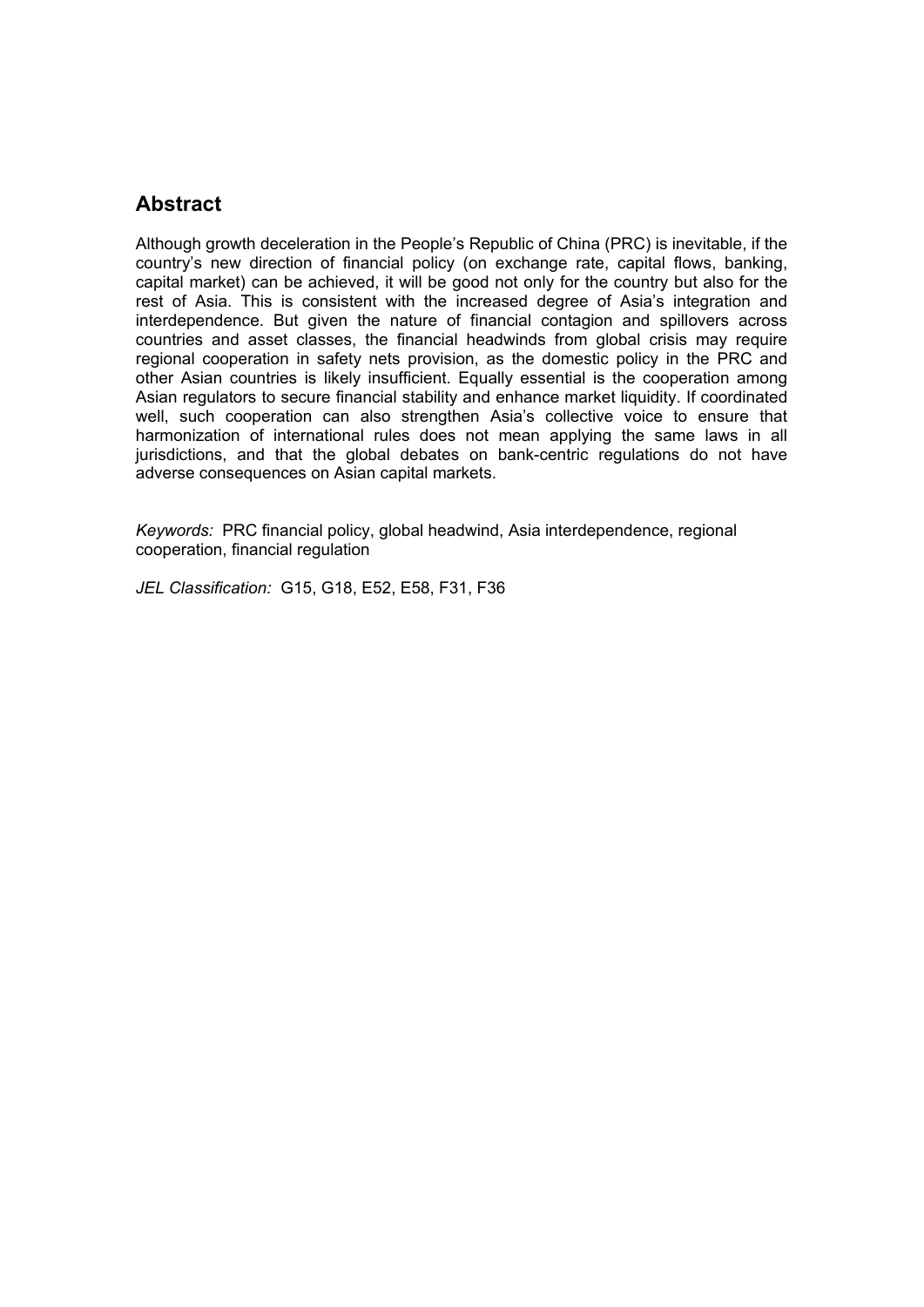The People's Republic of China's Financial Policy and Regional Cooperation | 1 in the Midst of Global Headwinds

### **1. Introduction**

After years of registering double-digit growth rates, economic growth in the People's Republic of China (PRC) has begun to decelerate steadily. This worries many countries, including those in Asia, since the PRC's interdependence with the rest of Asia has deepened over the years. With no major investment programs announced at the recent National People's Congress, fears of a hard landing for the PRC's economy are also heightening.

The PRC is clearly at a crossroad. The reforms and rebalancing that are necessary will lead to slower growth, while averting downward pressure from global headwinds requires a sustained push for growth. It will not be an easy balancing act. However, analyzed more carefully, the deceleration is actually consistent with the country's demographic changes and rebalancing efforts to shift sources of growth toward more consumption and services. Thus, it is as much about natural trends as it is policydriven.<sup>1</sup>

One encouraging development is that the PRC's new financial policy is a step in the right direction. It supports efforts to allow the exchange rate and the prices of goods, factors, and financial assets to move more flexibly; opens up capital markets and improves the use of technology in finance; encourages outflows; and reigns in institutional bottlenecks that can undermine the effectiveness of monetary and fiscal policies. The short-run effects of the new financial policy may hurt growth, but if handled carefully, it can lead to more balanced and sustainable growth, which is good not only for the PRC, but also for Asia and the rest of the world.

But the lingering Eurozone crisis and uncertainty about the United States' (US) recovery spell trouble for the PRC and other emerging Asian economies. Ultra-easy money policy as a response to the crisis has led to massive capital flows, posing problems and policy dilemmas in the receiving countries. Capital market shocks and volatility in the US and Europe also affect Asian markets, refuting the notion that the effects of the global financial crisis (GFC) worked only through trade channels.

After highlighting the key issues in the PRC's financial policy and its new direction in the next section, this paper argues that increased interdependence between the PRC and Asia implies that there will be significant impacts in the region from the PRC's financial policy. If the new policy direction makes the PRC's growth more stable, balanced, and sustainable, it will be good for Asia. By juxtaposing PRC policy in an increasingly interdependent Asia with the crisis response in advanced countries, this paper further argues that ultra-easy money policies in the latter poses some risks of financial instability. Unless some countervailing measures are taken, contagion through capital flows and return spillovers from shocks in US and Eurozone capital markets make Asia

<sup>1</sup> In early 2010, the PRC's policy makers began to reach a consensus on the need to tolerate slower growth. They are reluctant to take more aggressive measures to support economic growth primarily due to lessons learned from the 2009 stimulus package. In announcing a 7.50% growth target for this year, Premier Li Keqiang clearly said that the nation must maintain that pace through 2020. This is quite a departure from the era that former Premier Wen Jiabao once labeled "unbalanced, uncoordinated, and unsustainable" growth.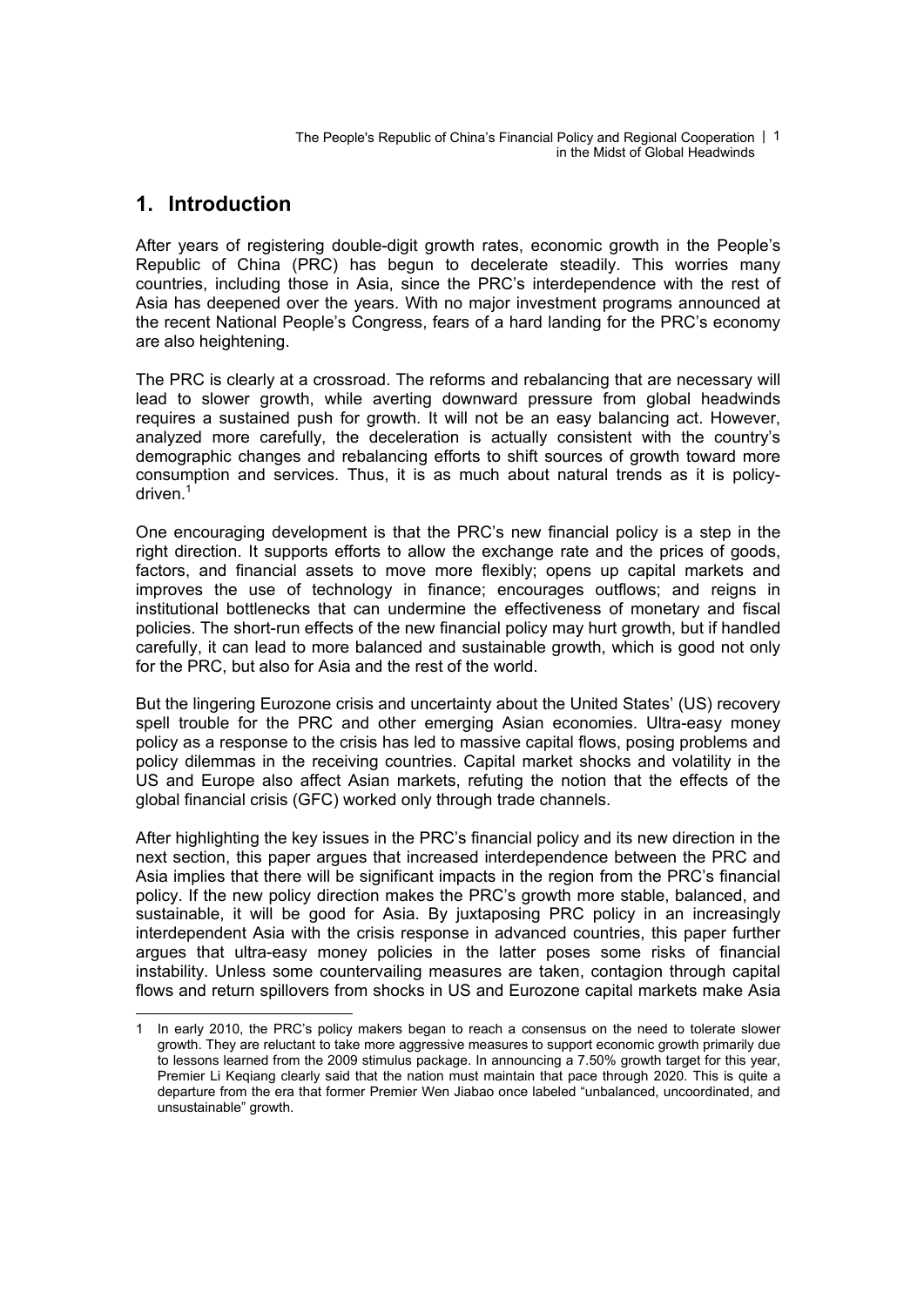more vulnerable than most people think. Strengthening capital markets and making them more liquid is a particularly important domestic countervailing measure. But the huge size of capital flows and high volatility of financial market post-GFC make domestic policy alone inadequate. Regional cooperation in financial safety nets is imperative. Cooperation among regulators is equally important, given the region's financial sector's exposure to global market, the need to harmonize market practices, and the importance of strengthening liquidity.

# **2. The People's Republic of China's New Direction in Financial Policy**

One of the most debated aspects of the PRC's financial policy has been exchange rate policy. Many argue that the best course of action is to let the renminbi float, with its price in US dollar terms determined by the market. This would help not only reduce the PRC's trade surplus and its trading partners' deficits, a major source of global imbalances, but also lessen the People's Bank of China's (PBOC) burden in fighting inflation and equilibrating the foreign exchange market. On both counts, however, the validity of the argument is debatable. Of course, an appreciated renminbi would make the PRC's exports more expensive, but whether that will effectively reduce PRC–US trade imbalances is still doubtful. Most studies show either mixed results or inconclusive findings. $2$ 

The effect of renminbi appreciation on inflation is equally unclear. Toward the end of the fixed exchange rate system under Bretton Woods in the 1970s, markets expected that the dollar would depreciate. The impact at the time was particularly significant in Japan as capital inflows surged, causing the yen to appreciate. The intervention by the Bank of Japan (BOJ) led to a massive increase of foreign reserves and raised the money supply to a level that caused wholesale price index (WPI) inflation in Japan to exceed the US rate for the first time. The loss of monetary control due to foreign exchange market intervention makes appreciation and inflation at the same time possible: the well-known "trilemma." Applied to the current state of affairs in the PRC, since the exchange rate system is still in transition as it moves away from a fixed system, an abrupt appreciation could be equally inflationary.

The problem with that seemingly reasonable recommendation for appreciation is its neglect of the PRC's inability to lend in its own currency in the same manner that the US and Germany can. Being a surplus country, this means two things for the PRC: (i) firms and agents hold dollar assets, and (ii) the expectation of renminbi appreciation is strong. Unable to unload foreign currency assets due to currency mismatches, firms and agents obviously prefer to have a stable rate to avoid losses from appreciation. However, as pressures (from outside) mount, expectations for appreciation increase and the market's "one-way bet" attitude intensifies the pressure. In addition to strong capital inflows, this has been the case until recently, leaving no choice for the PBOC

<sup>2</sup> Cheung, Chinn, and Fujii (2008) are among those who found little statistical evidence that the renminbi is undervalued.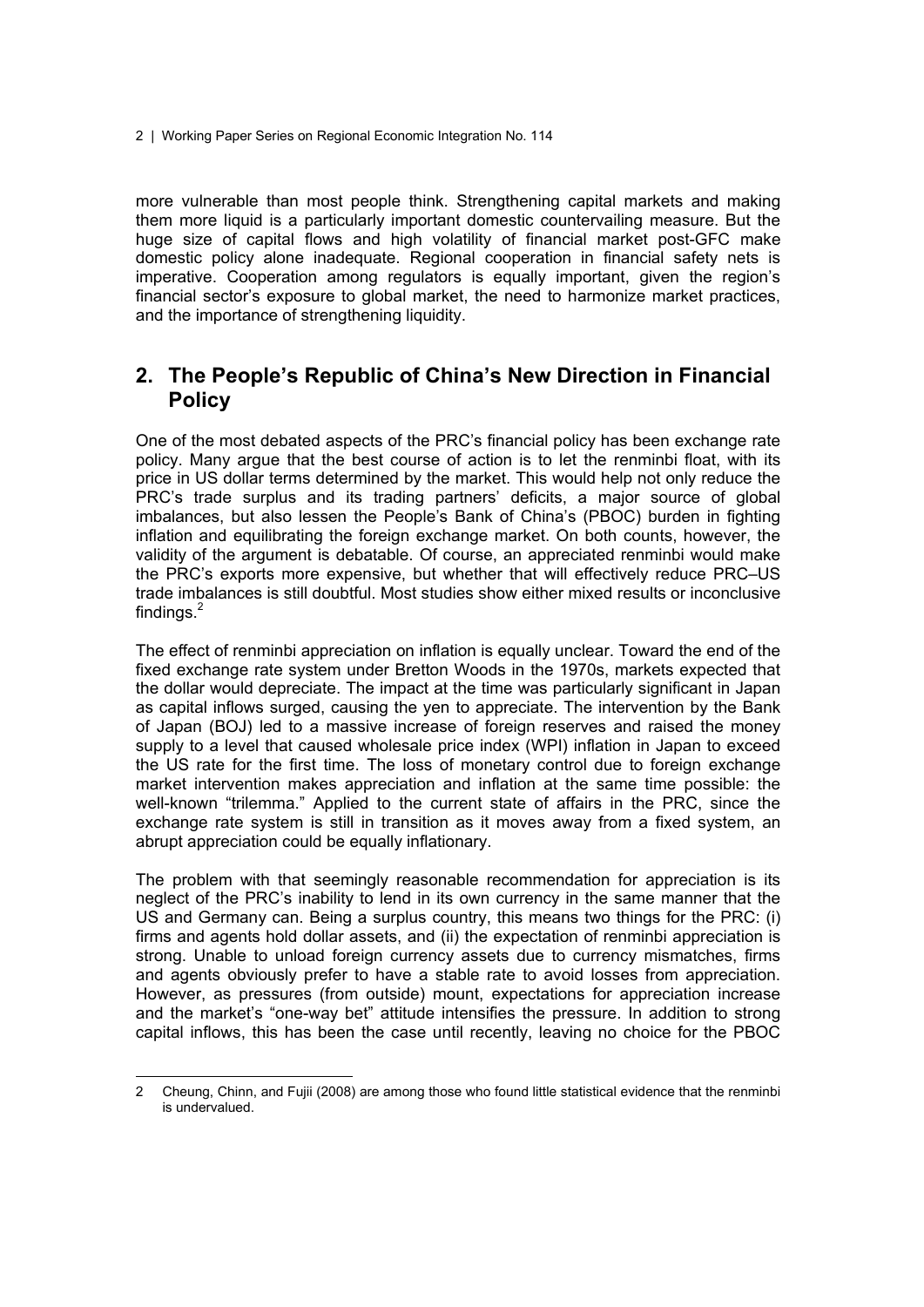The People's Republic of China's Financial Policy and Regional Cooperation | 3 in the Midst of Global Headwinds

but to intervene and resulting in reserves accumulation and a loss of monetary control.<sup>3</sup> Being a "virtuous" country, therefore, the PRC has to endure "a conflict of virtue" (McKinnon and Schnabl 2004; McKinnon 2005).

It is not surprising that keeping the renminbi stable is a current policy priority. The government can then focus on rebalancing the supply and investment (S–I) gap, which will eventually help lower trade imbalances, while the monetary authority can regain monetary control to deal with inflation.<sup>4</sup>

Indeed, inflation remains one of the PRC's most challenging risks. During the fixed exchange rate period of 1994–2004, efforts to quash inflation were effective (Figure 1) until outside pressure and market expectations for the renminbi to appreciate mounted, from which point inflation started to creep up and turned volatile, indicating a loss of monetary control. Since then, large capital inflows, especially foreign direct investment (FDI), and increases in the PRC's surplus intensified the pressure on the renminbi, forcing a roughly 6% annual appreciation (deeper real appreciation). Mounting burdens on the PBOC set in motion measures to encourage capital outflows by the private sector and the newly established China Investment Corporation (CIC).<sup>5</sup> Attempts were also made to share the burden with commercial banks by raising the required reserves in both local currency (sharing the burden of sterilization) and foreign currency (sharing the burden of intervention).

With the advent of ultra-easy money and quantitative easing policies in the US and other advanced economies following the 2008 Lehman collapse, the appreciation trend was halted. This was meant to counter the sharp fall of export growth due to weak global demand. At the same time, inflationary pressures began to mount following the  $m$ assive stimulus package introduced in 2009. $6$  In response, the government raised the reserve requirement.<sup>7</sup> The growing burden on the PBOC to intervene in the foreign exchange market was partly softened by the removal of restrictions on capital outflows.

As seen in Figure 2, capital outflows from the PRC have indeed increased since the GFC amid low volatility. While outflows from the Eurozone, Japan, and the US

<sup>3</sup> With the euro and yen weakening since Q4 2012, it is likely that the PBOC will continue to place its foreign reserves into US Treasuries despite the low 1.85% yield. Indeed, data from October 2012 through January 2013 show that the PRC's purchase of US Treasuries increased by \$110.9 billion, the largest increase over a 4-month period since July 2011, which was just before it sold \$161 billion from August 2011 through September 2012. By early this year, the recorded holdings had reached \$1.26 trillion.

<sup>4</sup> The effectiveness of lowering the S–I gap rather than tinkering with the exchange rate to reduce current account imbalances between the PRC and the US is no mystery. A number of prominent scholars have laid out their analysis on the subject, among them is Harvard University's Martin Feldstein (Feldstein 2011).

<sup>5</sup> The CIC is the PRC's second-biggest investor overseas, ranking only behind the arm of the central bank that manages the country's foreign exchange reserves. This sovereign wealth fund has about \$500 billion of assets under management.

<sup>6</sup> Despite the effectiveness of the policy package to lift gross domestic product (GDP) growth from 6.10% in Q1 2009 to 10.70% in Q4 2009.

<sup>7</sup> A "differentiated reserve requirement" was launched in 2004 to inhibit the deterioration of asset quality by raising banks' reserves and limiting the expansion of loans by financial institutions with a capital adequacy ratio (CAR) of less than 4.00%.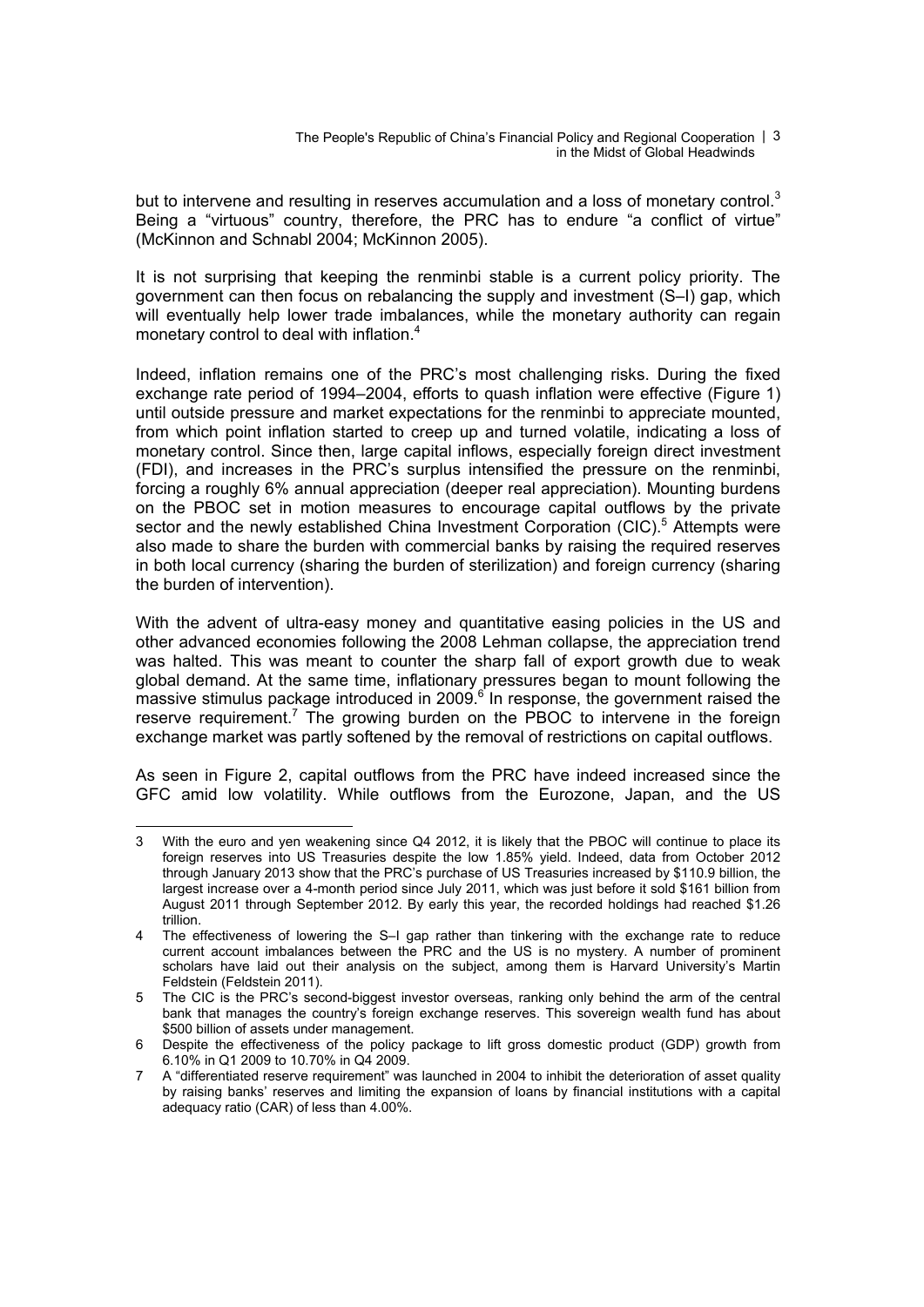(collectively, the G3) fell sharply during the GFC, outflows from the PRC decreased only slightly. One of the reasons for this relative stability is the policy-driven nature of outflows, unlike the case of private flows, which almost exclusively search for risk– return. In more recent years, however, non-CIC outflows increased significantly.<sup>8</sup> Although detailed information on the breakdown of outflows is scarce, data from the PRC's balance of payments are suggestive. The shares of equity and debt outflows among PRC residents and SOEs, as well as bank lending abroad, have surged. $9$  As shown in Figure 3, the resulting accumulation of net foreign assets (NFA) has fallen since mid-2011. By 2012, reserve accumulation declined to \$85 billion, compared with \$300 billion in the preceding year.

In terms of FDI outflows, which were nearly \$50 billion in 2011, the majority have traditionally gone to neighboring Asian countries.<sup>10</sup> But during the last few years, there have been clear signs of diversification. Unlike Japanese FDI, the fastest-growing component is not in the manufacturing sector, but rather in business service industries to facilitate exports and in natural resource industries to support growing domestic demand.<sup>11</sup>

While increased outflows can help soften the PBOC's burden to intervene in the foreign exchange market, problems of currency mismatch due to the PRC's inability to lend in its own currency remain (i.e., immature creditor problems). In this context, efforts to increase the use of the renminbi as an international medium of exchange are pursued. The sheer size and rising influence of the PRC in the global economy make it natural for an increased use of the renminbi in international transactions, which was only allowed for the first time in 2009, despite the fact that capital account liberalization is being conducted more gradually.<sup>12</sup> Compared to the PRC's share of global trade, which is roughly 10.00%, only 0.60% of global payments are settled in the renminbi, which clearly suggests that there is ample room for further increase. One estimate shows that by 2015 the share of the PRC's trade settled in renminbi could reach 20.00%–30.00%. For the PRC's trading partners in Asia, the increased use of the renminbi would allow Asian financial institutions and the corporate sector to better manage their exposure to the PRC.

<sup>8</sup> As an example, last year the PRC government approved Wenzhou in Zhejiang province to start a pilot program that will allow residents of the city to privately invest overseas. Data on cross-border flows also show that capital outflows going to bond markets in other Asian countries, especially the Republic of Korea, have been on the rise.

<sup>9</sup> One estimate suggests that resident lending abroad doubled to \$270 billion between 2011 and 2012. But the overall rise in overseas assets is due to investment by PRC financial institutions (IIF 2013).

<sup>10</sup> Although Hong Kong, China is the largest recipient, it is mostly used as the PRC's offshore platform. The ultimate destinations of these investments are third countries. Similarly, the bulk of investments going to Latin America are first coursed through the British Virgin Islands and the Cayman Islands for their tax haven incentives and then reinvested in third countries. This is unlike the PRC's FDI in Asia (production networks) and Africa (natural resources).

<sup>11</sup> Although growing, the portion of FDI going to industrial countries is still small due to high barriers to entry.

<sup>12</sup> Hence, the renminbi becoming an international reserve currency is not likely, at least not in the near future, although some central banks already keep a portion of their reserves in renminbi (e.g. Chile, Malaysia, Nigeria) despite the fact that it cannot be treated like regular reserves due to the renminbi's lack of convertibility.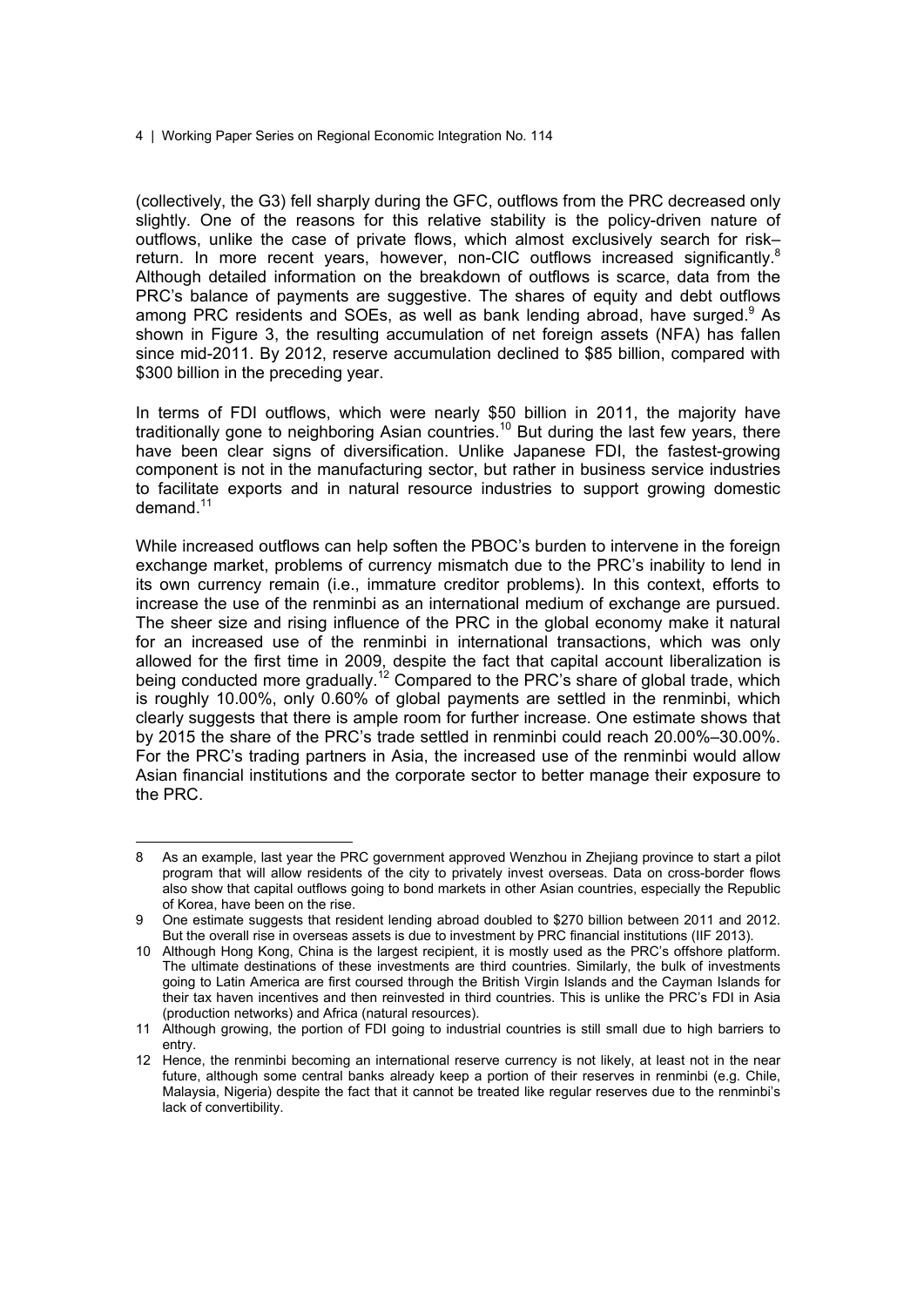The People's Republic of China's Financial Policy and Regional Cooperation | 5 in the Midst of Global Headwinds

Greater acceptance of the renminbi as a trade settlement currency will also have important implications for financial market interactions in the region. As an investment currency (store of value), the renminbi's share has been steadily increasing. Current offshore renminbi deposits are estimated to reach CNY1.5 trillion, and the issuance of CNY-denominated *dim sum* bonds in Hong Kong, China is also generally on the rise. (Although such issuance has periodically declined due to slower global demand and lowered expectations for currency appreciation.) Banks' transactions in renminbi have increased as well, as have the regional and international presence of PRC banks outside of Hong Kong, China. For example, the Bank of China and ICBC have grown their Singapore operations, opening up the possibility of establishing Southeast Asian hubs. The PRC has also signed agreements with countries as diverse as Argentina and the United Arab Emirates to expand its banks' operation. But to promote efficiency in the offshore renminbi market, a single fungible market is needed. Market frictions and fragmenting liquidity across markets (e.g., the current use of CNH and CNT codes) are not helpful. $13$ 

Expanding local currency swap agreements is another trend. The PBOC has established local currency bilateral swap lines with other central banks around the world to facilitate the use of the renminbi in international trade and financial transactions, indicating efforts to make other countries' central banks comfortable with CNYdenominated instruments. In addition to the agreements with other Asian countries, the BRICS—Brazil, Russia, India, the PRC, and South Africa—have announced that they will establish more local currency swap agreements among themselves and establish a financial safety net by creating a joint pool of reserves to mitigate against risks.<sup>14</sup> Indeed, given market uncertainty and growing interdependence between the PRC and the rest of the world, the risk of contagion from external shocks is significant.

The good news is that the PRC still has relatively ample room to use fiscal policy should the external environment worsen. The currently high reserve ratio can also be used (lowered) to counter any dampening effect on domestic demand without threatening inflation. The bad news is that the remaining internal rigidities, combined with global headwinds, may stand in the way of making policy outcomes sustainable. When the time comes to unwind stimulus policy, standard policy measures should be effective and able to safeguard the outcome. However, this is not an easy task for the PRC given the relatively large portion of financial transactions taking place outside the banking sector. Some of these transactions are recorded off-balance sheet, while others are simply in the form of informal credits. One estimate suggests that the transactions in the "shadow banking" sector have quadrupled in size since 2008 to reach a staggering CNY20 trillion (\$3.2 trillion), or 40.00% of the PRC's gross domestic product (GDP).15

<sup>13</sup> The PRC's plan to have a single centralized cross-border renminbi payment infrastructure and international payment system (CIPS) in 2014 is a positive development in this direction.

<sup>14</sup> The announcement was made following the G20 meeting in Los Cabos, Mexico. Note that pooling resources is a more effective and sustainable safety net than a swap mechanism because the latter is arranged to alleviate temporary (not permanent) funding pressures in domestic currencies. While swap mechanisms may help reduce the need for reserves accumulation, they are not always made as longterm commitments.

<sup>15</sup> Although shadow banking in the PRC is less than the lending made by hedge funds and investment banks in advanced economies, if not properly addressed the trend can endanger the PRC's financial stability. It has been reported that some banks created asset pools, through vehicles labeled "wealth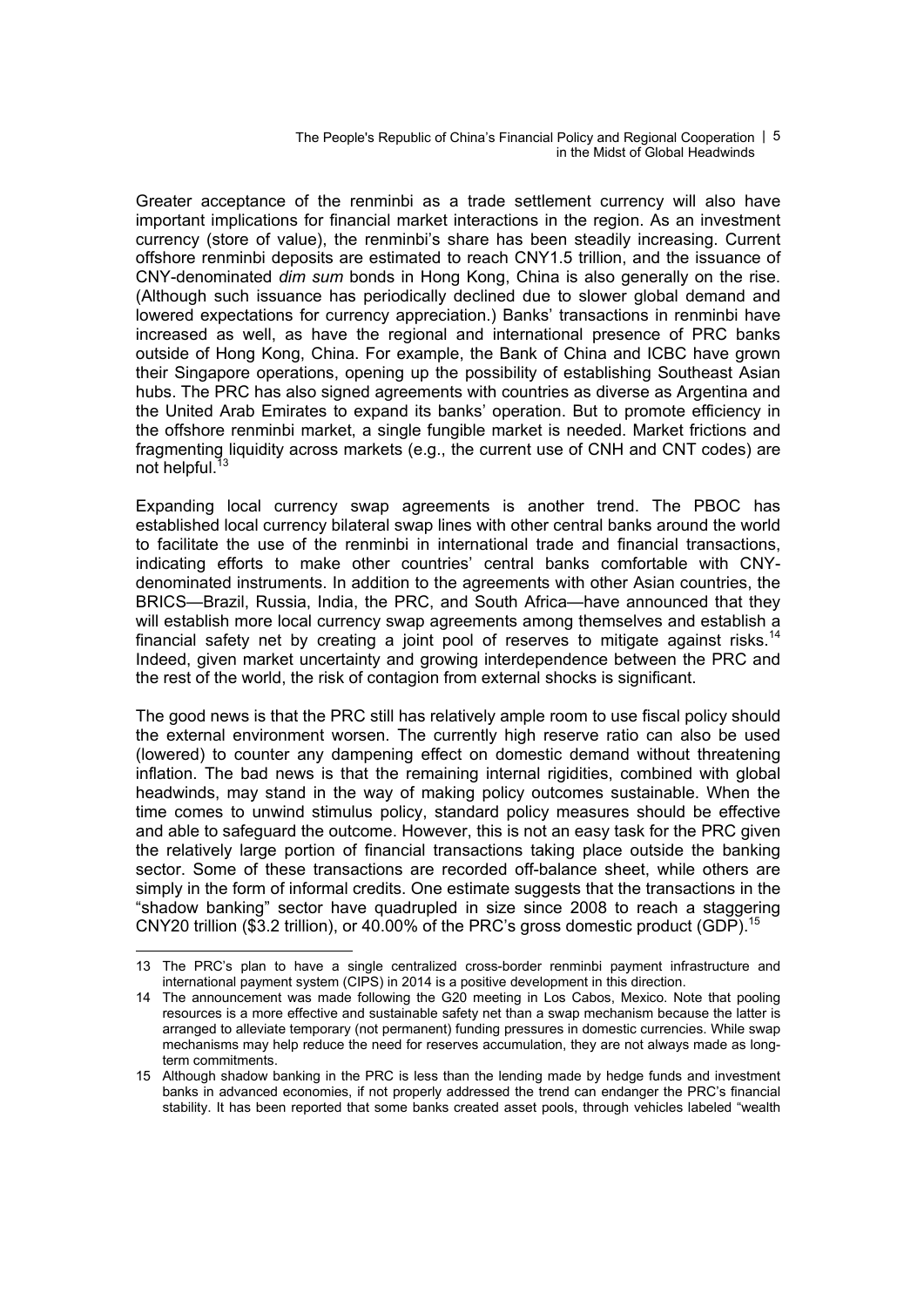Lending in the shadow banking sector may reflect public demand for financial services, therefore it will benefit financial development in the country. On the other hand, its rapid growth can threaten financial stability and undermine monetary policy targets. Hence, another balancing act is needed. It is likely that the authorities will try to reign in the system by requiring banks to provide greater disclosure of their off-balance sheet activities. This also underlines the importance of monitoring systemic risk, which is part of macroprudential policy.

The growing public demand for financial services also indicates that there is a need and the potential for the PRC's capital market to develop further. The policy to allow banks more flexibility in setting interest rates is a positive step; it will allow prices to play a greater role in clearing the capital market. As the PRC's role and influence in the world economy grow, the capital market needs to be better integrated with international markets, which is also consistent with renminbi internationalization. For this to happen, policies to ensure stable long-term investments are needed. Raising the limits on investments in stock markets by foreign institutional investors is one example. Quotas for exchange-traded funds raised offshore that can be invested in the domestic capital market have been gradually raised.<sup>16</sup> Further increases in the quotas can have a positive impact on the PRC's "A" shares in the short- to medium-term. As part of capital account liberalization, such a policy will boost inflows of long-term institutional funds by giving more choices in purchasing assets. It will also increase the number of intermediaries offering services to investors. These inflows can raise liquidity and help stabilize prices since there will be more offshore renminbi channeled back into the PRC.

Gradual liberalization is also occurring in the PRC's bond market. Outside Japan, the PRC has the largest local currency corporate bond market in Asia at around \$1 trillion, followed by the Republic of Korea (\$899 billion). Although government bonds remain the largest sector, where their issuance fluctuates with particular policies, corporate bonds have grown more steadily in recent years. The trend is likely to continue due to efforts made by officials to improve market infrastructure.<sup>17</sup> But more needs to be done as financial innovation enables more intermediation to take place outside of standard bank deposits and loans. The key issue remains investors' valuation.

The PRC is clearly at a crossroads between the need for reforms that will lead to slowing economic growth and trying to avert downward pressure from increased global

management products" that are held mostly off-balance sheet, where inflows from new investors are used to repay old investors and both are offered high yields in order to cover up failed investments. This is similar to Ponzi schemes that led to the US subprime crisis in 2007/08.

<sup>16</sup> Early this year, the State Administration of Foreign Exchange (SAFE) approved a quote of CNY70 billion worth of exchange-traded funds for 24 Renminbi Qualified Foreign Institutional Investors (RQFIIs). Another sign of further liberalization was last year's decision to allow banks in Hong Kong, China to lend renminbi directly in three special economic and financial zones in Guangdong province. Note that the RQFII scheme is only open to fund management and securities firms, where investors must invest some percentage of renminbi funds raised in fixed-income securities and the remaining portion in stocks.

<sup>17</sup> For example, realizing the importance of information and data, attempts have been made to update the government's data collection system for capital transactions that will cover capital account business processed by foreign exchange regulators and banks. Pilot programs have been launched in the city of Dalian and the provinces of Liaoning, Zheijang (except Ningbo), and Shaanxi.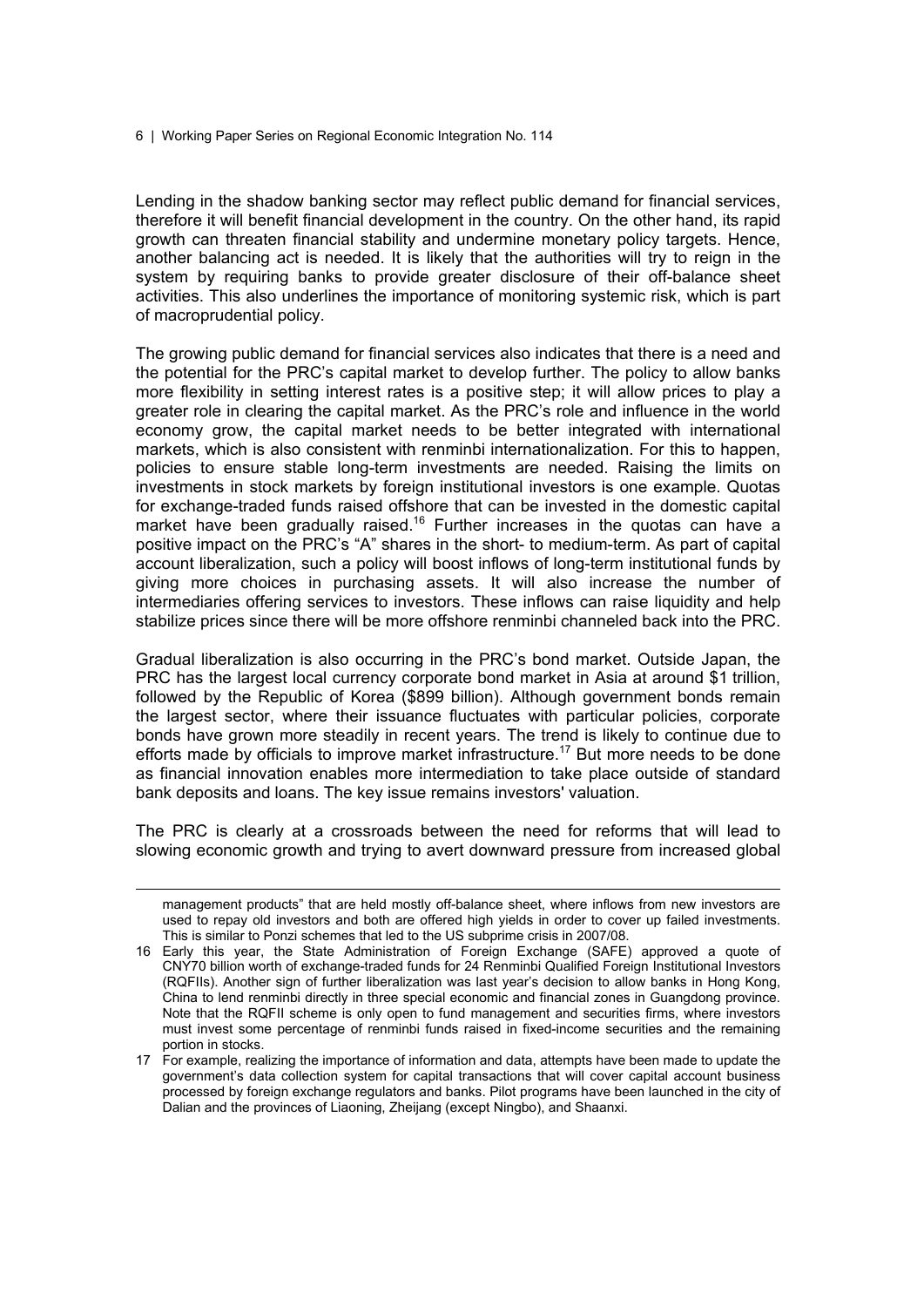The People's Republic of China's Financial Policy and Regional Cooperation | 7 in the Midst of Global Headwinds

headwinds. It is not an easy balancing act. Yet, the direction seems clear: gradually allowing prices of goods and factors to move more flexibly by using a mixture of policy measures rather than a single policy, and responding to external shocks countercyclically by giving more consideration to the longer-run effects and social repercussions of policies.

The urgency to deal with social issues cannot be overemphasized given the high degree of income and wealth disparity, and mounting problems with the provision of social services. Long-run considerations are important concerning the sustainability of policies as well as for maintaining financial stability. Future countercyclical measures are likely to be different from those in 2009 where spending increases were made mostly by local governments through debt financing, causing local government borrowing to surge.<sup>18</sup> Applying the same approach under future countercyclical measures will not only threaten overall financial stability, but also aggravate local governments' financial problems, jeopardizing the provision of social services.

What are the implications of the policy directions described above for the rest of Asia? If effectively implemented, these policies will not only help the PRC to weather the slowdown in the world economy and minimize contagion effects, but they will also allow the PRC to meet most of its 12th Five-Year Plan targets. As Asia becomes more interdependent, an economically strong and stable PRC is good for Asia, and vice versa.

Yet, some external factors are beyond the region's control. The dual shocks from the Lehman collapse and Eurozone crisis are notable examples. The policy responses to the shocks triggered massive capital inflows to emerging economies including Asia. Unlike in the past, future contagion and spillovers effects through trade and financial channels may be so severe that domestic policies alone may not be adequate. The remaining discussions focus on the PRC's interdependence with Asia and the risks of financial contagion, leading to the conclusion that effective regional cooperation is warranted.

## **3. The People's Republic of China–Asian Interdependence and its Implications**

Given the PRC's new economic and financial policies, two contrasting scenarios can be envisioned. The gloomy one is as follows. The PRC's strong growth in the past has been supported by high levels of investment beyond the domestic economy's capacity to consume. These could be sustained for a long time because factor prices were biased in favor of capital use and external markets absorbed most of the excess capacity. The new policy cannot effectively reverse the trend of growing disparity between capital and labor returns, declining investment efficiency, and the shrinking working-age population, which has been in decline since 2010. Combined with weaker

<sup>18</sup> Although the PRC's banking sector may have some room to absorb the potential rise in nonperforming loans (NPLs), addressing the problem of local government finances should be a priority if prospective deficits and other issues that can threaten financial stability are to be avoided.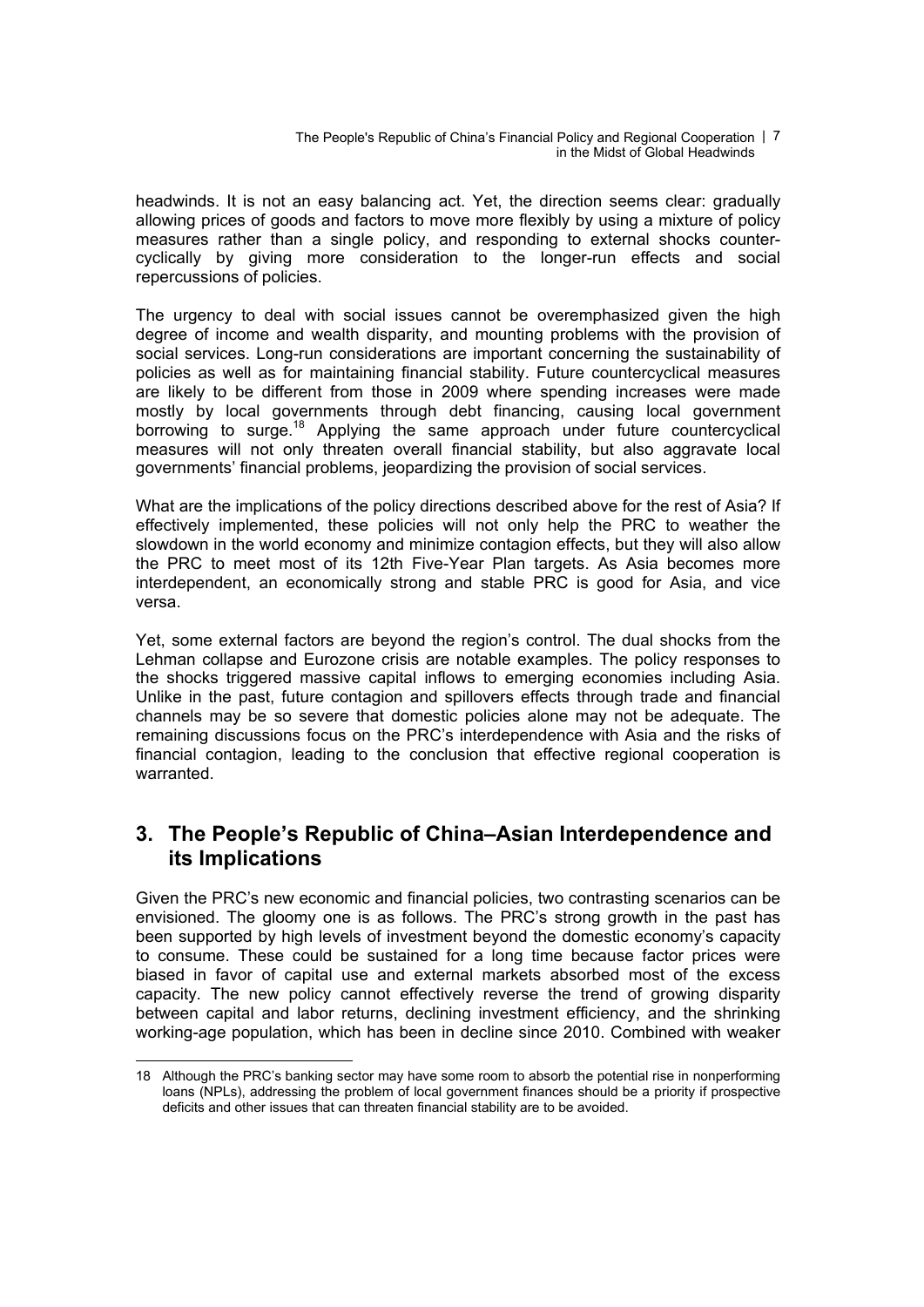external demand, investment will plunge, excess capacity will haunt the PRC's economy, and growth will plummet.

The rosy scenario assumes that, supported by sweeping administrative reforms, the new financial policy makes the PRC's pattern of growth more balanced, sectorally and spatially, and more open to private and foreign participants. Macro policy remains prudent (e.g., government debt and the fiscal deficit as a ratio to GDP are kept lower than 20.00% and 2.00%, respectively), channels connecting the flow of credit to support the real sector are strengthened, and a more robust services sector boosts domestic demand and the development of small and medium-sized enterprises (SMEs). In the social sector, reforms to the social security system and medical and healthcare services are accelerated, and the supply of subsidized housing for low income families is expanded. The expected outcome may not be immediately realized due to the lagged effect on resource allocation, and the resulting growth may be slower than in the past.<sup>19</sup> But with continued growth in labor productivity, these changes will bring about a decline in the savings rate and an increase in domestic consumption, all of which will help the PRC to rebalance and enter a more sustainable growth path.

International comparisons support the more optimistic view. The PRC's current GDP per capita, at just over one-fifth of the US' at purchasing power parity (PPP), is roughly the same as Japan's in 1966 and the Republic of Korea's in 1988. The fact that very rapid growth occurred in these two countries over the subsequent 7–9 years suggests that sustaining the PRC's high growth for several more years is not an impossibility.

The high degree of interdependence within Asia suggests that the PRC's stable and steady growth is good for Asia as a whole. The country's orderly transition and policy directions discussed in the previous section can provide favorable external support for the region. Conversely, if the PRC's transition is disruptive, the gloomy scenario is likely to be realized, in which case Asian countries may need to reassess their strategies. The risks of such a scenario are real. For example, the shift from relying on low factor costs (e.g., lending rates and energy prices) to making costs more closely resemble factors' marginal product may cause investment to decline abruptly as some activities currently seen as profitable may no longer be commercially viable. Policies directed toward reducing the role of non-formal (shadow) banking and off-balance sheet transactions as part of the comprehensive financial reform may also have a similar effect. Although these measures are needed to make monetary policy more effective, if not done gradually and selectively they can cause investment to fall sharply. The repercussions in Asia will become even greater as PRC–Asia interdependence deepens.

Indeed, economic interdependence between the PRC and Asia is not only significant, but it is also increasing over time. Looking at trade direction alone, it is clear that the PRC's exports to and imports from Asia have been on the rise (Figure 4). But the true degree of interdependence goes beyond just direct trade flows. Indirect flows, in which different sectors have different multipliers, also matter. More importantly, interregional

<sup>19</sup> A recent study by the State Council's Development Research Center (DRC), entitled Ten-Year Outlook: Decline of Potential Growth Rate and Start of a New Phase of Growth, proposes that PRC's growth will slow from more than 10.00% a year between 2000 and 2010, to 6.50% between 2018 and 2022.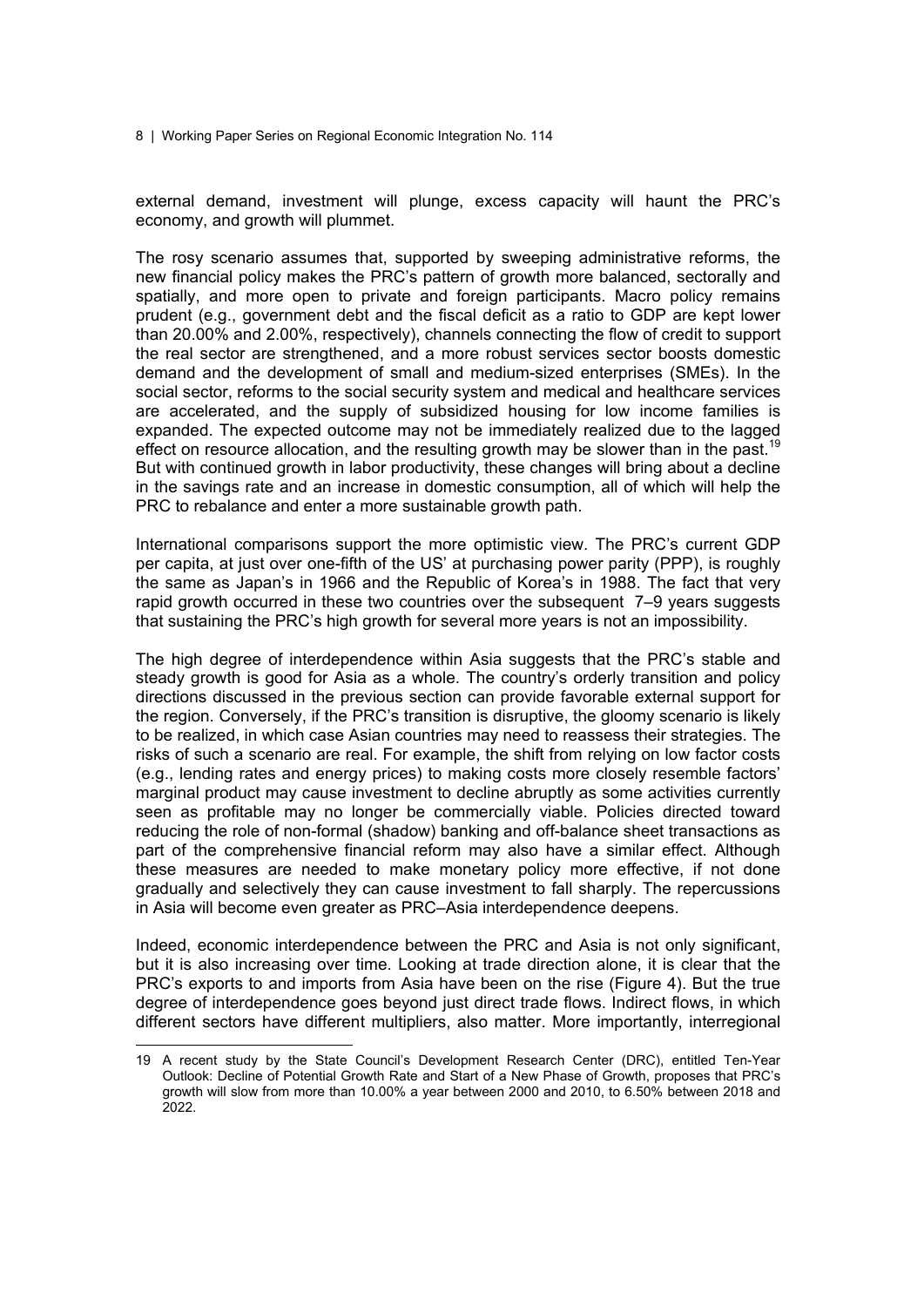The People's Republic of China's Financial Policy and Regional Cooperation | 9 in the Midst of Global Headwinds

or intercountry multipliers should be at the core of any measures of interdependence. An increase in the PRC's manufacturing production would typically have significant backward linkages. Given strong production networks, this will raise the amount of imports from other Asian countries, the production of which will also generate backward linkages in these countries. The linkages are extensive for manufactured goods, though this is not the case for primary goods (e.g., mining products). The same distinction also ought to be made for intercountry forward linkages.<sup>2</sup>

Calculated based on the World Input–Output Database (WIOD), the coefficient of interdependence depicted in Figure 5 indicates that the degree of interdependence in 2009 between the PRC and Asia is not only larger than the degree of interdependence among Asian economies outside the PRC (2.17 versus 1.85), but it has increased quite significantly from 1995 to 2009.<sup>21</sup> The backward linkages, which capture the direct and indirect increase of demand for inputs from one region given a production increase in the other region, doubled during the period. At the same time, the capacity of a growing economy in one region to provide inputs and generate new activities in the other region, as captured by the forward linkages, increased from 0.12 to 0.21.

Another way to reflect the rising degree of interdependence between the PRC and Asia is by looking at the size of the intercountry multiplier for each sector. Comparing the intercountry multiplier from the PRC to Asia and that from Asia to the PRC, there were 30 out of 36 cases in 1995 where the size of the multiplier from the PRC to Asia was greater than that from Asia to the PRC, implying the greater impact of the PRC's growth on Asia than the other way around.<sup>22</sup> By 2009, the number of cases had dropped to 23. This suggests that over the years, the PRC's dependence on the Asian economy has been growing **(Table 1)**, 23 confirming the conjecture that the PRC and Asia are becoming more dependent on one another.

$$
\sum_{i=1}^{n} \phi_i b_{i} = \sum_{i=1}^{n} \phi_i b^*_{i}
$$
 where  $\phi_j = \frac{\kappa_k}{\sum_{k=1}^{n} x_k}$ 

where  $x_s$  are the entries of WIOD table, and  $b_s$  are the entries of the matrix inverse.

- 22 There are 35 sectors in the WIOD table: Wood and Products of Wood and Cork; Pulp, Paper, Printing, and Publishing; Coke; Refined Petroleum and Nuclear Fuel; Chemicals and Chemical Products; Rubber and Plastics; Other Non-Metallic Minerals; Basic Metals and Fabricated Metal; Machinery, Nec; Electrical and Optical Equipment; Transport Equipment; Manufacturing, Nec; Recycling; Electricity; Gas and Water Supply; Construction; Sale, Maintenance and Repair of Motor Vehicles and Motorcycles; Retail Sale of Fuel; Wholesale Trade and Commission Trade, Except of Motor Vehicles and Motorcycles; Retail Trade, Except of Motor Vehicles and Motorcycles; Repair of Household Goods; Hotels and Restaurants; Inland Transport, Water Transport, Air Transport, Other Supporting and Auxiliary Transport Activities; Activities of Travel Agencies; Post and Telecommunications; Financial Intermediation; Real Estate Activities; Renting of M&Eq and Other Business Activities; Public Administration and Defense; Compulsory Social Security; Education; Health and Social Work; Other Community, Social and Personal Services; Private Households with Employed Persons.
- 23 Note that the numbers in Table 1 are the ratios between the PRC's multipliers in each cell and the corresponding Asian multipliers. The greater-than-unity ratio reflects the capacity of a sector in the PRC to generate more activities than the corresponding sector in Asia.

 $\overline{a}$ 20 In the PRC, the property sector is among those sectors that have the most extensive forward and backward linkages; consequently, monitoring this sector's price and volume of transactions is one of policy makers' highest priorities.

<sup>21</sup> WIOD is constructed by the Research Directorate General of the European Commission. I am grateful to Ms. Raquel Borres for her help in the WIOD reclassification and computation. The coefficient of interdependence is calculated based on the following formula: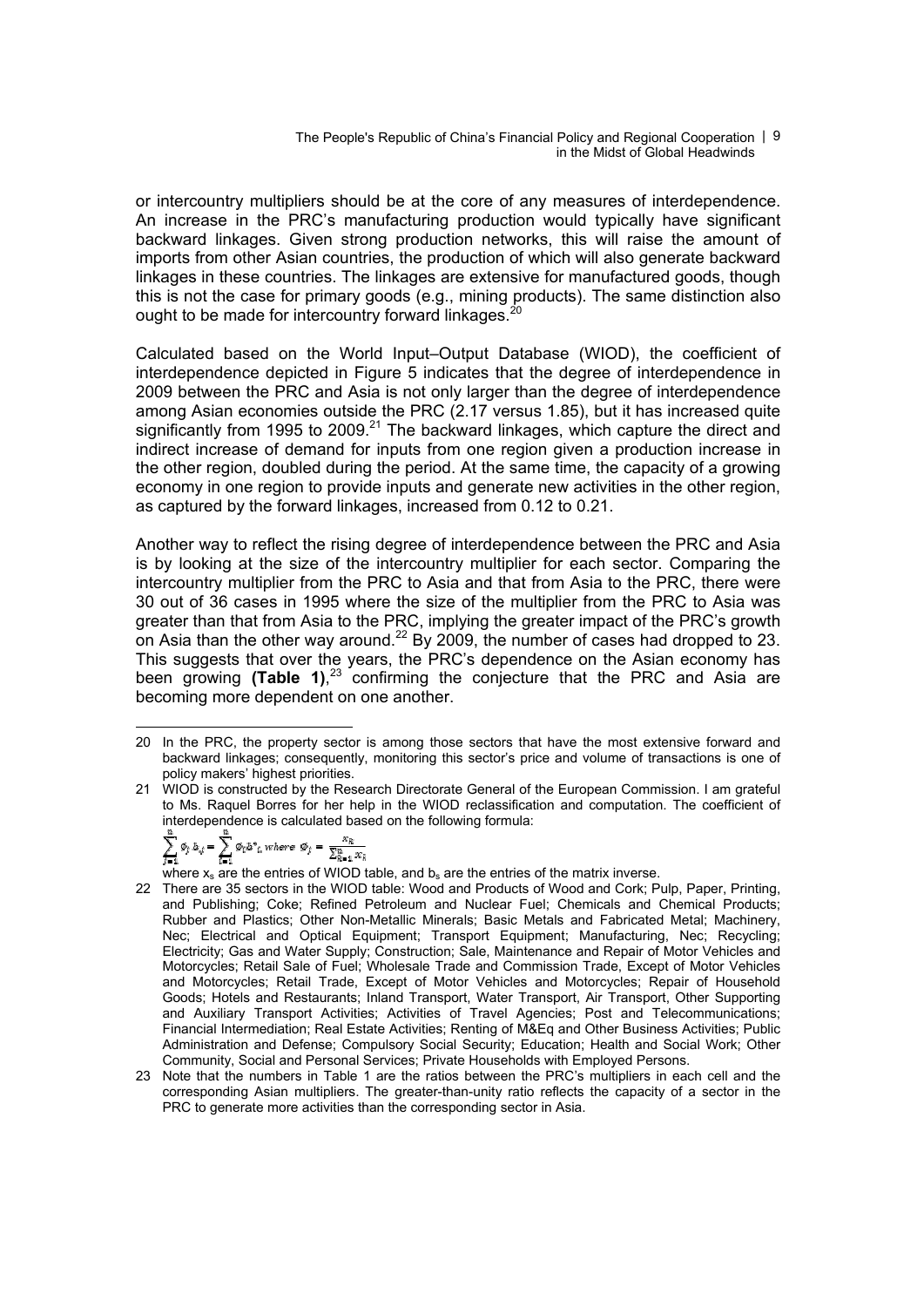One of the most important sectors in the PRC that has strong backward linkages both within the PRC and with the rest of Asia is the real estate sector. Each time an attempt is made to cool down the growth of this bubble-sensitive sector, the impact on other countries' economies is quite significant. Since the most direct conduit is through the construction sector, capital-goods-exporting economies, notably Japan and the Republic of Korea, are particularly affected. Indeed, the intercountry multipliers of the real estate and construction sectors (footnote 22) are among the highest, suggesting that the PRC's real estate sector plays an important role not only within the country, but also in the rest of Asia.

The PRC's financial policy can certainly shape trends in the real estate and construction sectors. To deal with the problems of economic and social inequality, while at the same time trying to cool down excessive growth in the real estate sector, the PRC is facing a policy dilemma. Given the country's shift toward more price-based measures, banking and capital market policies can play a pivotal role.<sup>24</sup> Yet, since the slower expansion of private investment in real estate would likely be matched by the development of public housing for low income households, fiscal policy may also play an important role. In terms of size, investment in public housing can be equally large given the huge demand, but whether the impact on construction activities will be the same as with private real estate investment remains to be seen.

It is well-known that closer ties between the PRC and Asia work largely through the expansion of production networks in the region. Free trade agreements (FTAs) may facilitate this trend, but a large portion of increased intra-Asian trade (Figure 4) has been due to the unilateral policies of individual countries. Thus, each country's exchange rate policy matters. The PRC's policy to widen the intraday trading band of the renminbi is a welcome development. It can make the currency more stable and monetary policy more independent. Not only will it remove "one way bet" behavior, but it can also provide more certainty for trade transactions. There is no reason the positive role of production networks will disappear in the coming years, although the nature of networks and technological development, and the major players involved, may adjust to the new dynamics of the regional and global economy. The PRC's financial policy to support SMEs can alter the configuration of players in future production networks, as well as the structure of the PRC's outward investment in Asia. With rising wage pressure, it is likely that more PRC-based SMEs will be operating in low-wage Association of Southeast Asian Nations (ASEAN) countries.

While it remains uncertain which of the two scenarios described earlier (gloomy versus rosy) has the greater probability to occur, growing interdependence within the region is certain. This can bring a lot of benefits, but it can also facilitate contagion. One potential mechanism of contagion is through financial channels as a result of capital flows and returns spillovers in capital markets. As far as the sources are concerned, capital flows

<sup>24</sup> A lesson learned from the 2009 experience is that, stimulus policy funded through bank lending to local government entities could have a deleterious effect on property market, since local governments used land sales as collateral and an additional source of financing. Due to the national regulation on land use (minimum arable area to protect food production) it has been reported that local governments reclaimed land located away from urban areas for farm land, allowing them to use arable land closer to urban areas for property development.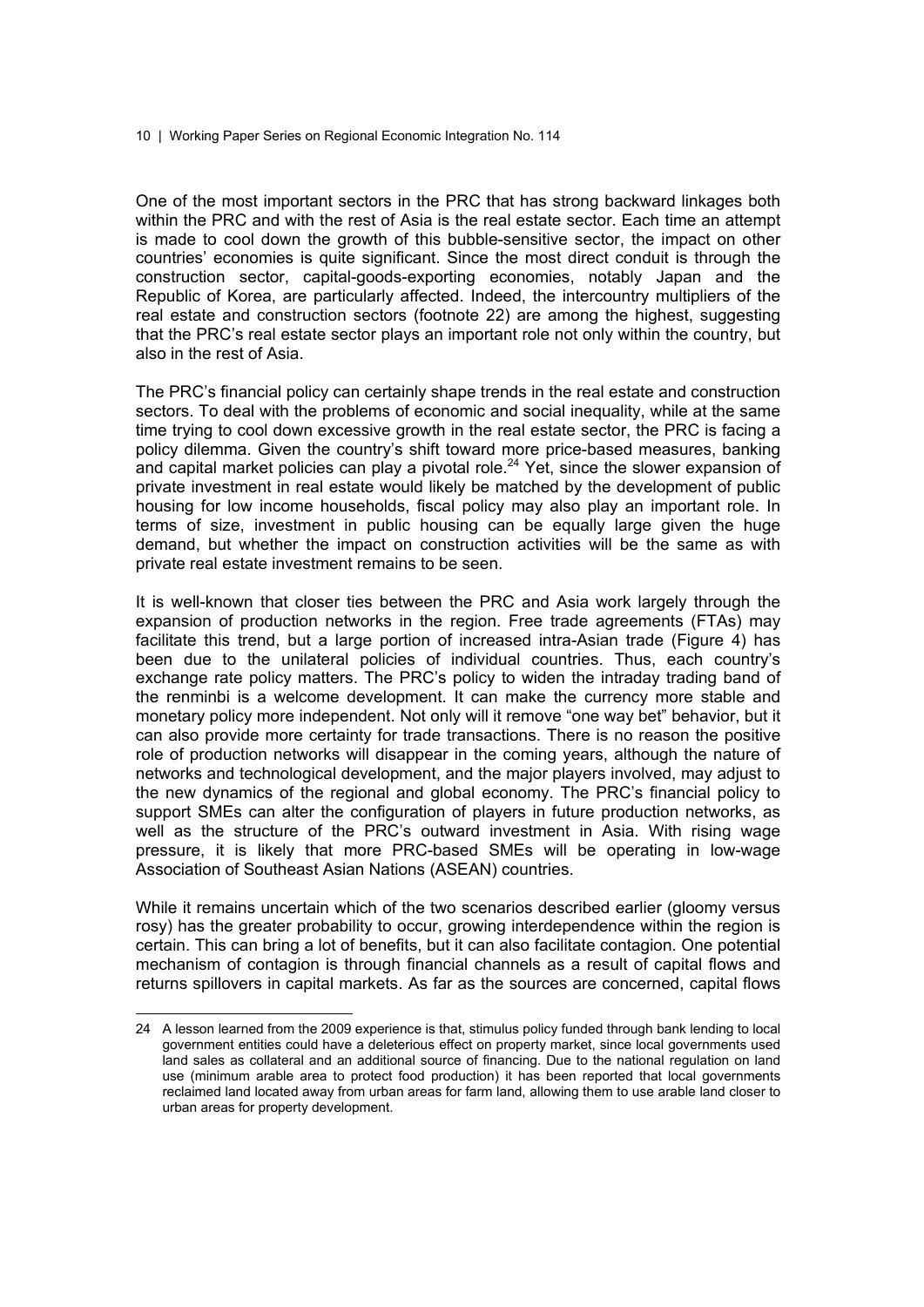induced by ultra-easy money policy in advanced countries are among the most significant, along with spillovers from capital market shocks.

# **4. Capital Flow Contagion and Returns Spillovers**

Nothing can stop the heavy dose of easy money policy being applied in advanced economies. Such policy has led to, among others, massive capital flows, much of which goes to emerging Asia.

Inflows to the PRC continue to dominate, especially FDI flows that include investors taking a controlling stake in PRC companies. Portfolio inflows remain modest due to existing controls. However, things are likely to change as the PRC opens up the economy and the "push factor" from advanced economies (ultra-easy money policy) persists. Portfolio inflows can surge at the same time outflows increase. As discussed earlier, even during the GFC, outflows from the PRC continued to increase and became less volatile. While FDI outflows have increased in the post-GFC period, mostly going to neighboring Asian countries, the share of equity and debt outflows from PRC residents and SOEs, as well as PRC bank lending abroad, have also surged. It is not unlikely that a large portion of these outflows will increasingly go to other emerging Asian countries as well.

Since the collapse of Lehman in September 2008, the size and volatility of capital flows in emerging Asia have been unparalleled. The overall trend in selected countries in Asia—Indonesia, Japan, Republic of Korea, Philippines, and Thailand—clearly shows rising volume and volatility in the post-GFC period (Figure 6). Three of these countries went through a major financial crisis in 1997/98, and a large amount of capital inflows preceded that crisis. But the size and volatility of the flows during that period were nothing compared to what is happening now.

It is no secret that rising capital flows can be beneficial to recipient countries, but their volatile pattern and pro-cyclicality can act as a channel for the build-up of financial risks and imbalances. However, not all flows pose the same risks. They can be classified into the following categories: (i) equity flows consisting of direct investment and equity portfolios, (ii) debt flows comprising debt securities and other securities including derivatives; and (iii) bank flows.<sup>25</sup> Inflows are either equities-led, debt-led, or bank-led if the increase is mainly through equities, debt, or banks, respectively. For a number of reasons, the most worrying trend involves bank-led inflows and debt flows intermediated by banks.

With additional funds coming from inexpensive sources (non-deposits), banks are more willing to take risks. If the flows are used to augment banks' loans, it can stimulate the economy even when exports are adversely affected by currency appreciation. Banks' willingness to lend is also increased because borrowers' portfolios improve as the

 $\overline{a}$ 25 See Forbes and Warnock (2012). However, unlike in their analysis, this paper distinguishes "debt" from "banks" because the latter are more prone to deleveraging and pro-cyclicality, and therefore have a more direct impact on the real sector.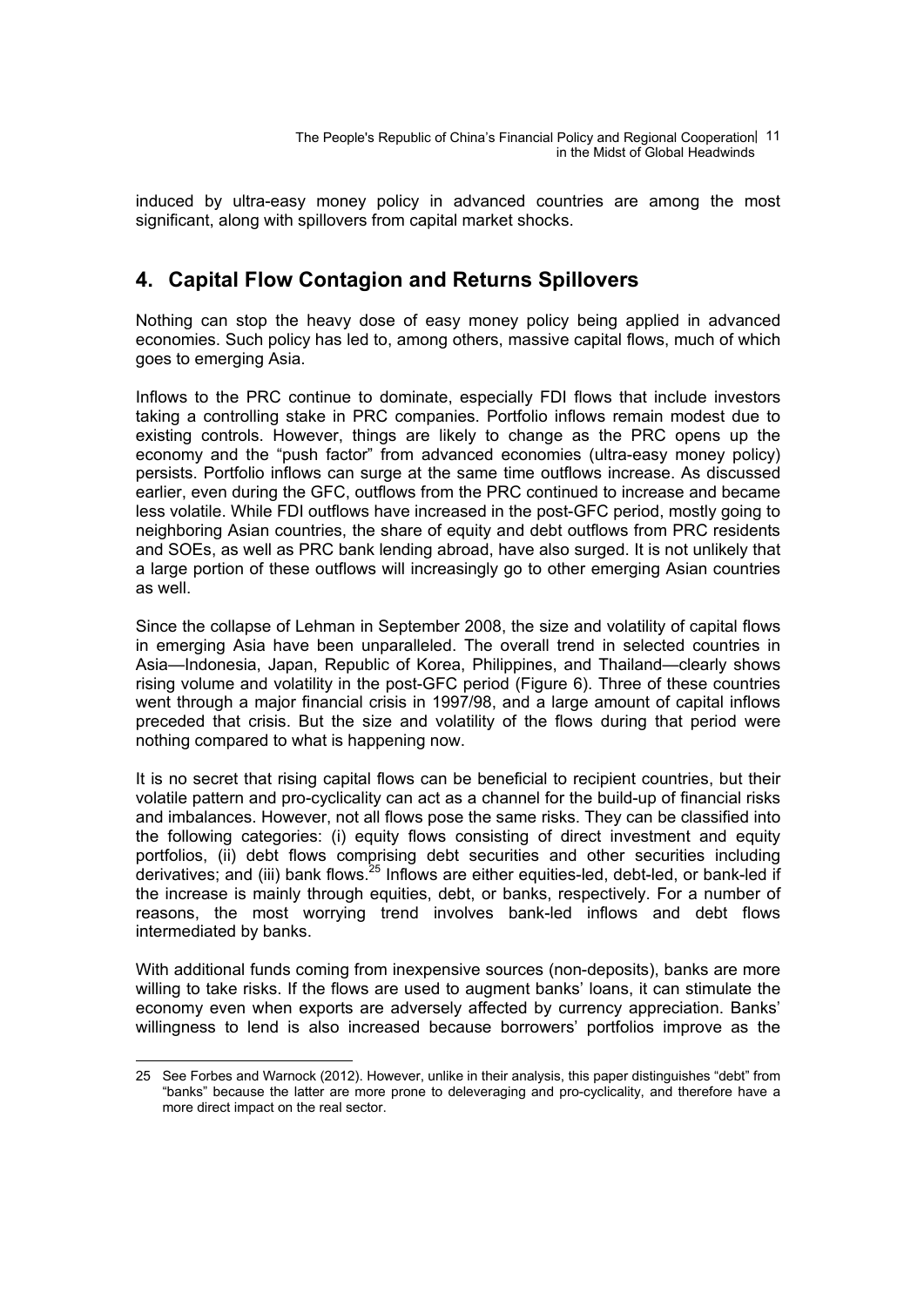currency appreciates. $26$  The problem, however, is when a reversal occurs due to deleveraging or other reasons, leading to disrupted loan flows and a credit crunch. This has occurred recently in some Asian countries when European banks had to deleverage and began calling back funds to strengthen their capital positions. A rising share of non-core liabilities may also drive banks to invest in securities and other risky assets. Data show that since 2007/08 the share of banks' non-loan risky assets in some countries has indeed increased. Either way, greater vulnerability is created. Even when growth and macroeconomic conditions are strong, as in most of emerging Asia during the GFC, the risks emanating from such vulnerabilities remain large.

How should emerging Asia respond? What most countries can do and have done is to refocus their policy on the asset and liability side of banks' balance sheets. On the asset side, in addition to reducing loan-to-value ratios, efforts have been made to contain the excessive expansion of credit and other forms of risky investment. On the liability side, mitigating the increase of banks' non-core liabilities is critical.<sup>27</sup> Some sort of capital controls can also help. They can take the form of quantitative controls or more indirect controls. Among the latter, a sterilized intervention is the most common. Almost all emerging Asian economies have conducted such a policy. Another type of measure increasingly proposed and more directly related to debt- and bank-led flows is to impose a levy on such flows. The basic principle is not to prevent the flows but to reduce their volume.

Financial contagion also works through shock and volatility spillovers in capital markets. This was the case in Asian markets during the Lehman shock and the Eurozone crisis. Using multivariate GARCH estimates, Azis et al. (2013) revealed this significant transmission of spillovers. For example, the shock spillover delivered by US debt markets is significant in bond markets in the PRC, India, the Republic of Korea, and some ASEAN countries. With the exception of India, the same conclusion holds when using the Eurozone crisis as the shock origin. It was further found that cross-market spillovers are equally significant: the two external shocks affecting Asian money markets eventually found their way to the region's local bond markets. Since most Asian banks have substantial holdings of local government bonds, any instability in currency and money markets translates into instability in local bond markets.

In the case of US and Eurozone corporate bond markets, the effect of generated shock spillovers is more direct, validating investor perceptions that most Asian government bonds are in the same asset class as high-yielding US and European Union (EU) corporate bonds. The Republic of Korea, Malaysia, and the Philippines were particularly impacted during the Lehman shock. Along with the PRC and Thailand, they were impacted during the Eurozone crisis. The spillovers also occurred in equity and currency markets. During the Lehman crisis, the shock in US corporate bond markets affected the former while the US Treasury bond shock affected the latter.

<sup>26</sup> The amplified effect of cross-border flows on the supply of credit due to the changing risk behavior of banks is shown in Bruno and Shin (2012).

<sup>27</sup> See Azis (2013) and Forbes and Warnock (2012).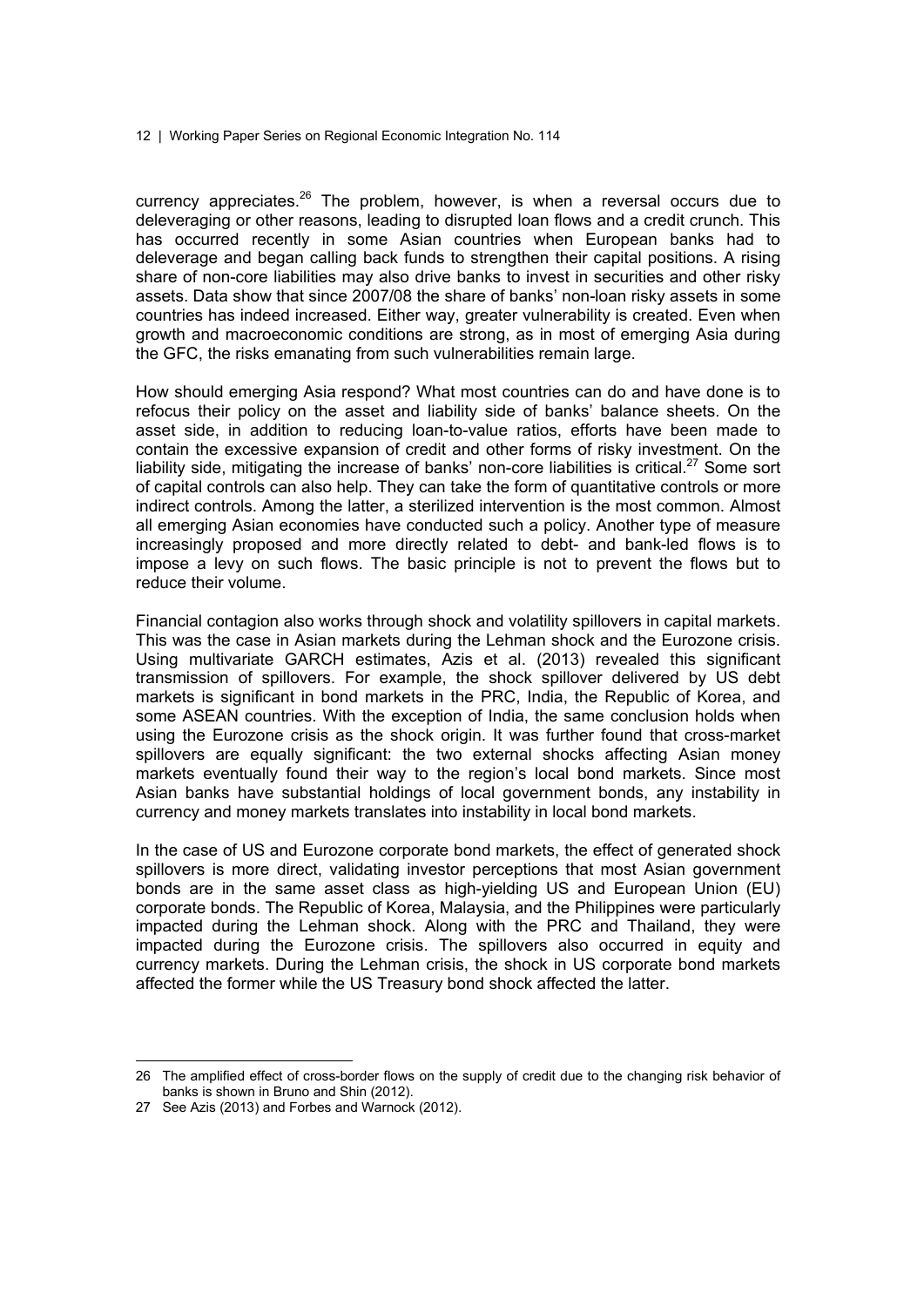The People's Republic of China's Financial Policy and Regional Cooperation | 13 in the Midst of Global Headwinds

Equally disturbing are the volatility spillovers. Another study reveals that the coefficients for volatility spillovers are generally larger than for the shock spillovers (Azis et al. 2013). During the Lehman crisis, there was a direct volatility spillover from US Treasuries into the bond markets of the PRC, Indonesia, Philippines, and Thailand. During the Eurozone crisis, the same countries plus Malaysia were affected. After the Lehman shock, the US corporate bond market had significant volatility spillovers into bond markets in all Asian countries under observation. There was also a high degree of spillover across domestic financial markets, suggesting heightened contagion during the period. The EU government bond market showed significant volatility spillovers not just into Asian local bond markets, but also into Asian equity, currency, and money markets, demonstrating a broader threat of contagion from mature markets.

Figures 7 and 8 summarize the cross-market shock and volatility spillovers, respectively, and interactions among different markets in Asia during the Lehman collapse and Eurozone debt crisis.

Combined with increased and volatile capital flows, spillovers in capital markets heighten the vulnerability of the Asian financial sector, threatening the region's financial stability. They can undermine efforts to strengthen capital markets by reducing the overreliance on bank financing. Failing to do the latter endangers the supply of long-term financing for much needed infrastructure development. As banks receive more inflows, the pro-cyclicality can threaten the stability of lending. Combined with other foreign currency debts, rising bank-led flows can return Asia back to the double-mismatch position that brought the region into crisis in 1997/98.

# **5. Regional Cooperation and Market Liquidity**

While Asia weathered the recent GFC quite well, signs are beginning to emerge that the region's vulnerability is increasing as global uncertainty and capital flows rise. With rising asset prices and foreign borrowing, surging household debt, banks' increased non-core liabilities, and volatile capital markets, Asia's resilience is being seriously tested. In her recent remarks about the impact of the global crisis, the International Monetary Fund's (IMF) Christine Lagarde (2013) pointed to the risks emerging in different parts of the world including "the potential spillover effects for Asia."

This is where regional cooperation can play an important role. Strengthening domestic financial safety nets remains the best line of defense. But when pressures from massive capital flows and global uncertainty are so huge, that first-line of defense can be inadequate. When the power of an individual country's safety nets is nowhere near a match for the damaging force that enormous flows of capital can exert, regional cooperation in the form of collective financial safety nets becomes critical. ASEAN+3's Chiang Mai Initiative Multilateralized (CMIM) is a noted example.<sup>28</sup> However, the facility is unfortunately inadequate and still suffers from inherent inconsistency (Azis 2012b, 2013). Policy makers not being fully aware of the danger of financial contagion may be

 $\overline{a}$ 28 ASEAN+3 comprises the 10 member states of ASEAN plus the PRC, Japan, and the Republic of Korea.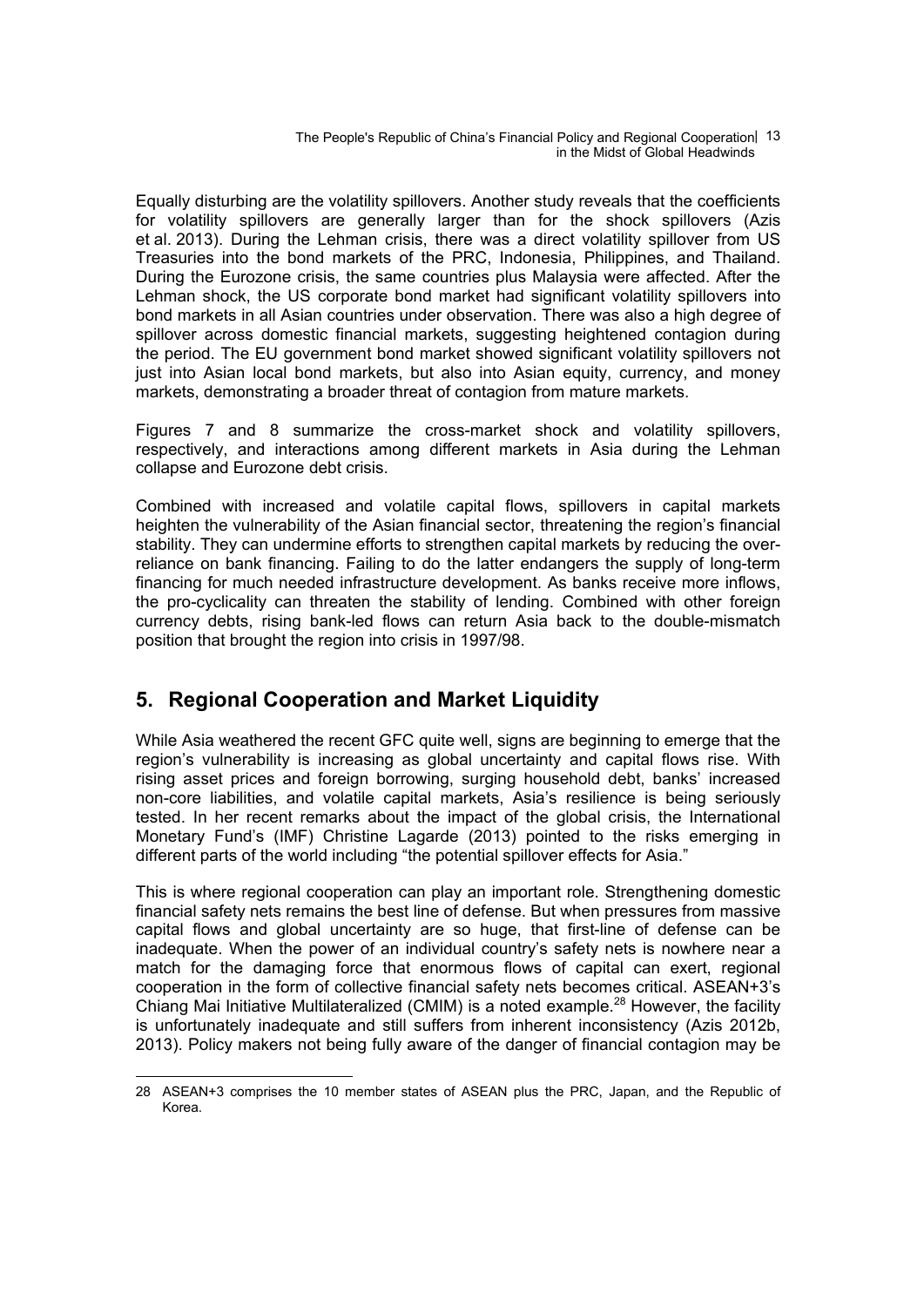one of the reasons for this, and the fact that the region has been doing relatively well during the recent GFC is likely another. Yet, given the current uncertainty and fragility of the global financial system, the author is of the opinion that another round of financial turmoil is about to occur, with the details of where and when it unfolds yet to be determined. The price that will be paid when the next crisis occurs will be much higher than the costs needed to avert its worst effects by making the region's collective safety nets stronger and more effective.

Financial safety nets should also deal with crisis prevention. Regional surveillance to be conducted by the ASEAN+3 Macroeconomic Research Office (AMRO) and the development of regional bond markets through the Asian Bond Market Initiative (ABMI) are examples of regional cooperation in crisis prevention. Unfortunately, the surveillance tasks are more difficult than before, because the next crisis may be rooted in new vulnerabilities and transmitted through new channels that we may or may not be able to detect.<sup>29</sup> Even in ASEAN+3 economies with relatively robust macroeconomic and financial sectors, the new contagion channels may not mirror past events. The need to strengthen AMRO's capacity to conduct regional surveillance is absolutely urgent.

One of the objectives of developing local currency bond markets is to prevent a recurrence of financial crisis by reducing double mismatches and providing an alternative long-term financing instrument to recycle regional savings within the region. When the region's authorities proposed ABMI, there was a clear intention to do away with short-term borrowing in foreign currencies, a widespread practice that led to the Asian financial crisis in 1997/98. To establish a common platform to pursue the standardization of market regulations and practices, the region's authorities subsequently set up the ABM Forum (ABMF). To facilitate efforts to circulate excess savings within the region, they also established guarantee programs under the Credit Guarantee and Investment Facility (CGIF). It remains to be seen how all these initiatives can help strengthen the regional bond market to make it deeper and more efficient through greater cross-border bond issuance.

Indeed, financial markets in emerging Asia need more depth and breadth precisely because vulnerability induced by capital flows is on the rise. Otherwise, the build-up of bubbles is inevitable since a good deal of the inflows will not be channeled to productive sectors. Recent developments offer mixed signals. In the context of ABMI, for example, a wide range of improvements have already been made, from rules to facilitate bond issuance by strengthening corporate governance and transparency in the listing and disclosure rules, to ensuring consistent adoption of standards and practices to harmonize Asian bond standards by involving the region's existing self-regulating organizations (SROs).

But the opposite trend can also be observed. In line with the shift in global reforms from rule-making to implementation, and to allow better and more effective risk management, the global over-the-counter (OTC) derivatives markets have gone through a structural

<sup>29</sup> Unlike a goods market, a financial market is a different animal featuring complex interrelations with asymmetric information and high levels of unpredictability that may generate seemingly non-rational decisions by agents.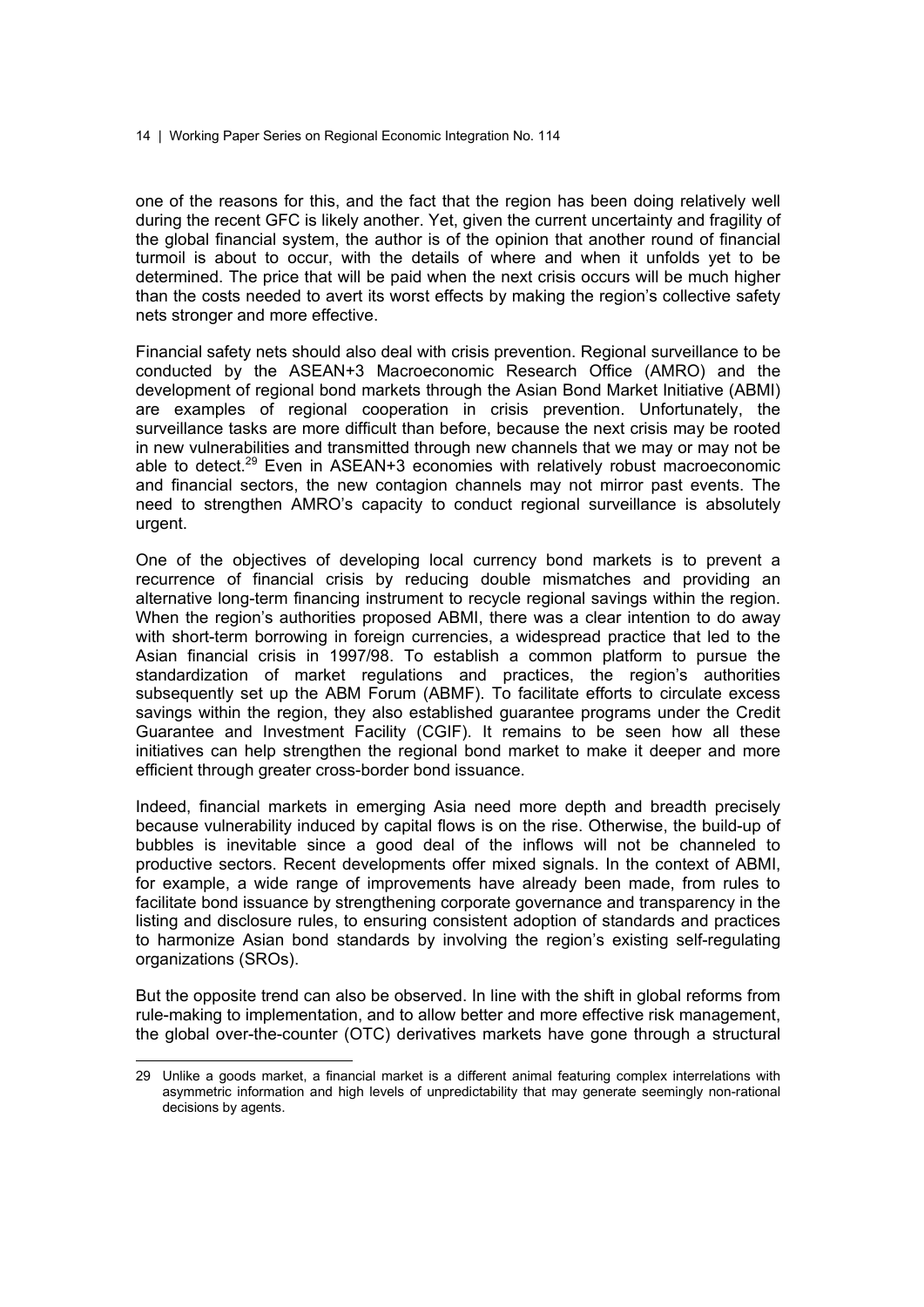The People's Republic of China's Financial Policy and Regional Cooperation | 15 in the Midst of Global Headwinds

shift with the establishment of central counterparties (CCP) for clearing, swap trading, and trade repositories for reporting.<sup>30</sup> One of the primary roles of CCPs is to serve as a safety net. Yet, with CCPs and trade repositories proliferating in emerging Asia, not only will costs be higher, but fragmentation and failure to detect wider systemic risks in cross-border markets can also increase.

Regional cooperation among regulators is needed, for example, in recognizing some market infrastructure entities to operate across different jurisdictions in order to secure transparency and effective surveillance by regional regulators, and to benefit from economies of scale. Harmonizing financial market practices within the region is important to boost intra-Asian investment, but given the region's exposure to global markets, interoperability in market infrastructure beyond the region is also essential. Asian regulators will need to work together on this front. One example is the joint efforts by the Australian Securities and Investments Commission, Reserve Bank of Australia, Hong Kong Monetary Authority, Hong Kong Securities and Futures Commission, and Monetary Authority of Singapore last year to file complaints about OTC trading reforms in the US enacted primarily through Title VII of the Dodd–Frank Act. Their main argument is that these reforms have extra-territorial implications for Asian regulatory bodies and market participants, and could create complexity, cost, fragmentation, and risk in international markets. (Similar concerns were raised earlier by Japan's Financial Services Authority). This response demonstrates a strong Asian front against regulatory over-reach. More crucially, it exemplifies the importance of maintaining a cohesive regulatory strategy among regional bodies.

As revealed by many studies, including one from the author of this paper (Azis 2013), limited liquidity is among the most important obstacles to the development of Asian capital markets. To develop liquidity, greater pricing efficiency and transparency is important. Technology can help achieve this as well, as can regional cooperation. As capital accounts and financial markets in Asia become more open, highly connected global markets imply both opportunities and risks. For market participants who perform complex portfolio valuation and mitigating risks in multiple jurisdictions—and, hence, in multiple time zones—there is an increasing need to use better technology in risk management (e.g., moving collateral across markets). From regulators' perspective, better and faster technology for collecting and managing information is also required. Given some 85% of trades in Asia are still executed by voice, rather than through electronic platforms, there is plenty of room for regional cooperation in this area.<sup>31</sup>

<sup>30</sup> While a CCP effectively mitigates and manages counterparty risk, it also consolidates counterparty risk within the derivatives market at a single point. Thus, effective supervision and crisis management mechanisms are critical for CCPs. Because of their global nature derivatives markets run the risk of regulatory arbitrage, with CCPs competing based on their risk management and margining approaches. Under this premise, the G20 mandated that OTC derivatives reform on a global basis should avoid overlapping and contravening legislation between institutions in different countries.

<sup>31</sup> Efforts to increase liquidity and circulation of the renminbi in Asia can also be strengthened by regional cooperation. As shown in the case of the PBOC's rule to allow ICBC Singapore to be the renminbi clearing bank in Singapore, renminbi liquidity in the Asian market and the integration of offshore renminbi within Asian local currency markets can be enhanced.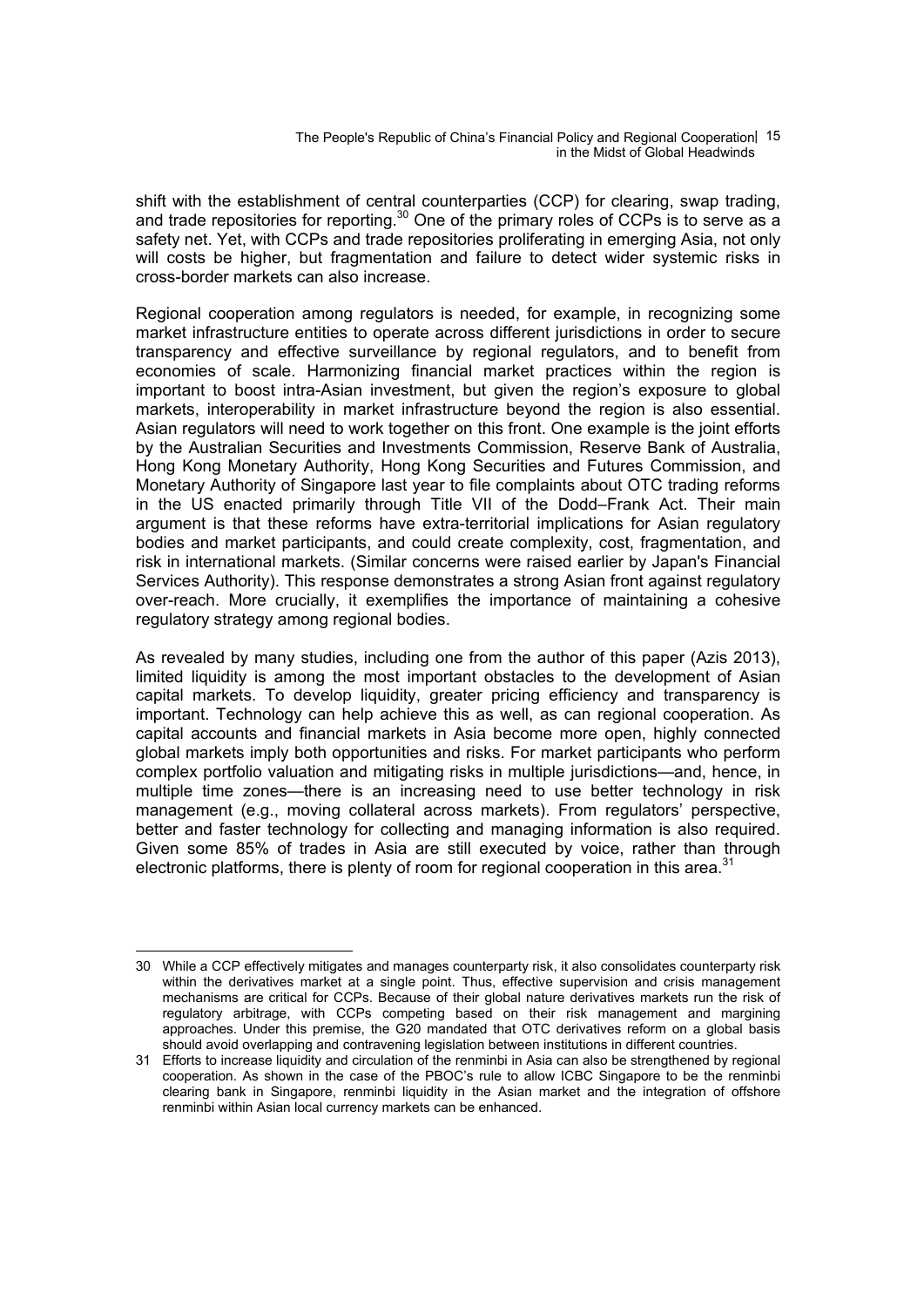## **6. Concluding Remarks**

A soft landing for the PRC's economy has allowed Asia to maintain strong growth and sustain its production networks in the midst of global headwinds. While the PRC's growth deceleration is consistent with its demographic changes, it is also policy-driven in that financial policy increasingly emphasizes the quality of growth. The new direction of this financial policy, if well implemented, is likely to make growth more stable, balanced, and sustainable. This can be favorable for Asia but it also warrants expectations of lower growth potential for the PRC. From the perspective of global rebalancing, the PRC's orderly adjustment from investment- and export-dependence to relying on more balanced sources of growth is also preferable.

The main argument in this paper is threefold. First, the new direction of the PRC's financial policy toward a more open and flexible system, while allowing the gradual internationalization of its currency, is good not only for the PRC, but also for the rest of Asia. The implementation of this policy, however, may face internal and external challenges, ranging from institutional factors that can undermine the effectiveness of the policy to how to strike the balance between mitigating downward pressure from global headwinds and reaching the necessary level of growth to meet rising needs for economic and social infrastructure development. Second, increased and more volatile capital inflows in emerging Asia, driven by ultra-easy money policy in advanced countries, among other factors, can be a source of financial instability. So can the spillovers from shocks emanating from US and Eurozone capital markets. They both can threaten the region's resilience and complicate policy choices. To the extent that in the midst of the global financial system's ongoing deleveraging, and as market sentiment tends to be driven by macro and regional event risks rather than the fundamentals of micro units in particular countries, the need for regional cooperation to provide financial safety nets is greater than ever. Lastly, cooperation among financial regulators is also essential to secure financial stability and enhance market liquidity by strengthening both the intra-Asian cross-border flows and the interoperability in market infrastructure beyond the region. Put in the context of the current debate about global financial regulations, such closer cooperation should also be geared toward forming Asia's collective and persuasive voice to ensure that harmonization of international rules takes into account the diversity of conditions of member jurisdictions, and to allow Asian policy makers involved in policy formulations and co-operate as a group. The proposed bank-centric regulations should not have adverse consequences on Asian capital markets. The principle to retain is an equivalence of outcomes rather than applying the same laws in all jurisdictions.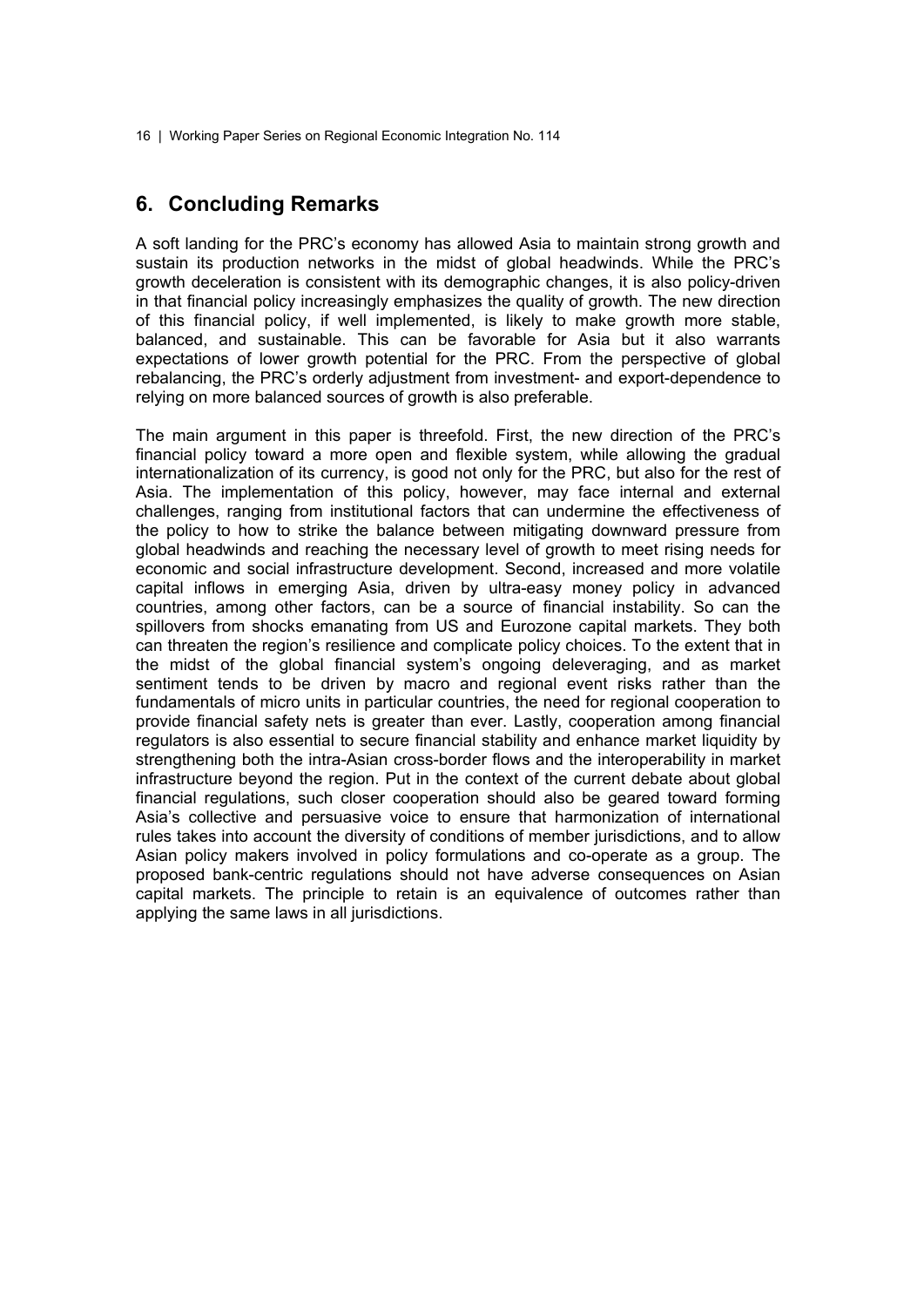The People's Republic of China's Financial Policy and Regional Cooperation | 17 in the Midst of Global Headwinds

#### **References**

I.J. Azis. 2013. Inadequate Regional Financial Safety Nets Reflect Complacency. *ADBI Working Paper*. 411. Tokyo: ADBI.

————. 2012a. Entering the Uncharted Territory. *Perspectives from Around the World* 023. Tokyo: Research Institute of Economy, Trade, and Industry (RIETI) of the Ministry of Economy, Trade, and Industry.

————. 2012b Asian Regional Financial Safety Nets? Don't Hold Your Breath. *Public Policy Review*. 8 (3).

————. 2009. *Crisis, Complexity, and Conflict*. United Kingdom: Emerald.

- I.J. Azis, S. Mitra, A. Baluga, and R.Dime. 2013. The Threat of Financial Contagion to Emerging Asia's Local Bond Markets: Spillovers from Global Crises. *ADB Working Paper Series on Regional Economic Integration*. 106. Manila: ADB.
- V. Bruno and H.S. Shin. 2012. Capital Flows and the Risk-Taking Channel of Monetary Policy. *BIS Working Papers.* 400. Geneva: BIS.
- Y.W. Cheung, M.D. Chinn, E. Fujii. 2008. Pitfalls in Measuring Exchange Rate Misalignment: The Yuan and Other Currencies. *NBER Working Paper.* No. 14168. Cambridge: National Bureau of Economic Research.
- M. S. Feldstein. 2011. The Role of Currency Realignments in Eliminating the US and PRC Current Account Imbalances. *NBER Working Paper.* 16674. Cambridge: National Bureau of Economic Research.
- K.J. Forbes and F. Warnock. 2012. Capital Flow Waves: Surges, Stops, Flight, and Retrenchment. *Journal of International Economics.* 88 (2).
- Institute of International Finance. 2013. Capital Flows to Emerging Market Economies. *Research Notes*. Washington, DC: IIF.
- C. Lagarde. 2013. Fulfilling the Asian Dream—Lasting Growth and Shared Prosperity. Paper presented at the Boao Forum for Asia Annual Conference. Hainan. 7 April.
- R. McKinnon. 2005. *Exchange Rates under the East Asian Dollar Standard: Living with Conflicted Virtue*. Cambridge: Massachusetts Institute of Technology Press.
- R. McKinnon and G. Schnabl. 2004. A Return to Soft Dollar Pegging in East Asia? Mitigating Conflicted Virtue. *International Finance*. 7 (2). pp. 169–201.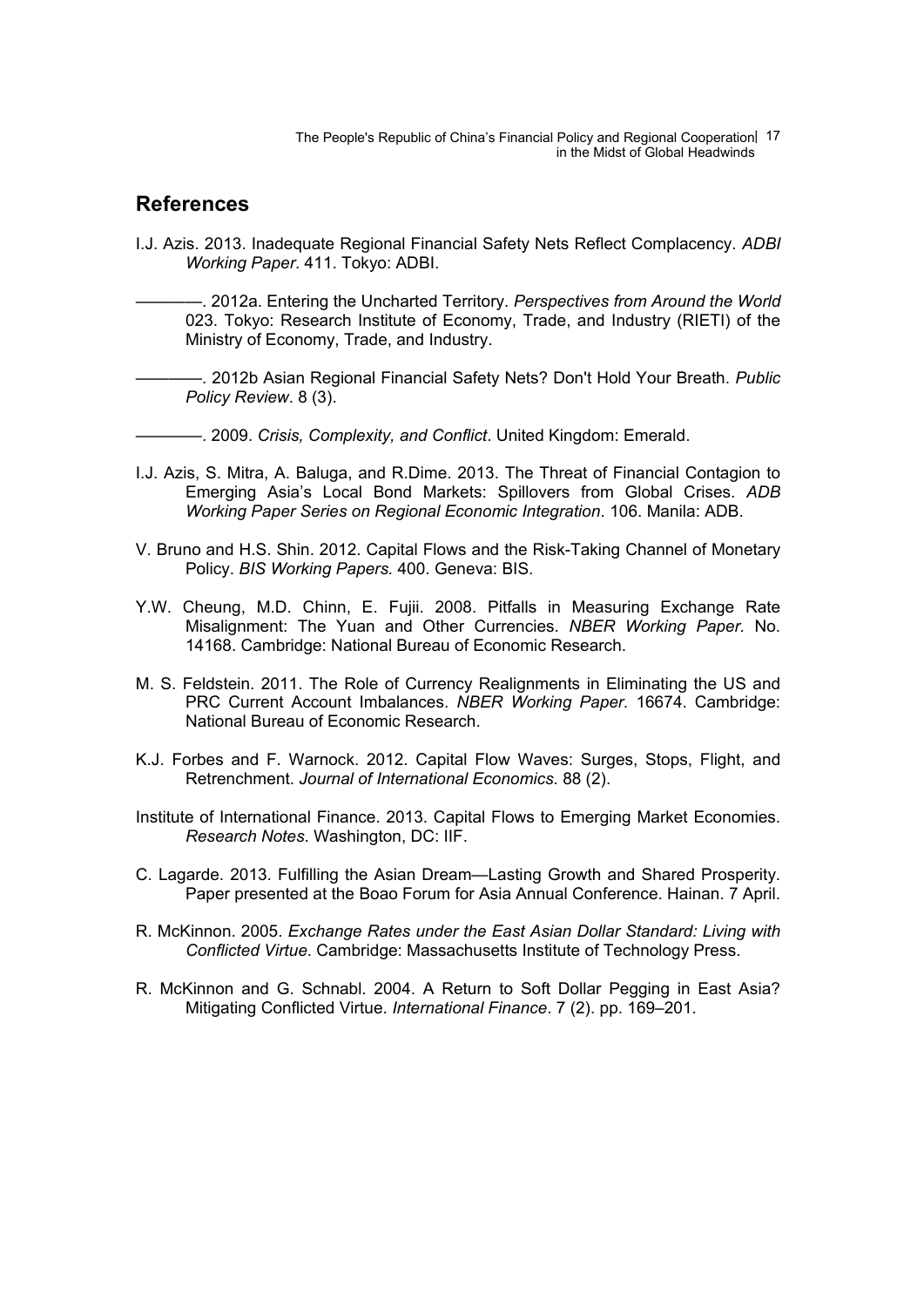

**Figure 1: CPI Inflation and the Exchange Rate in the People's Republic of China**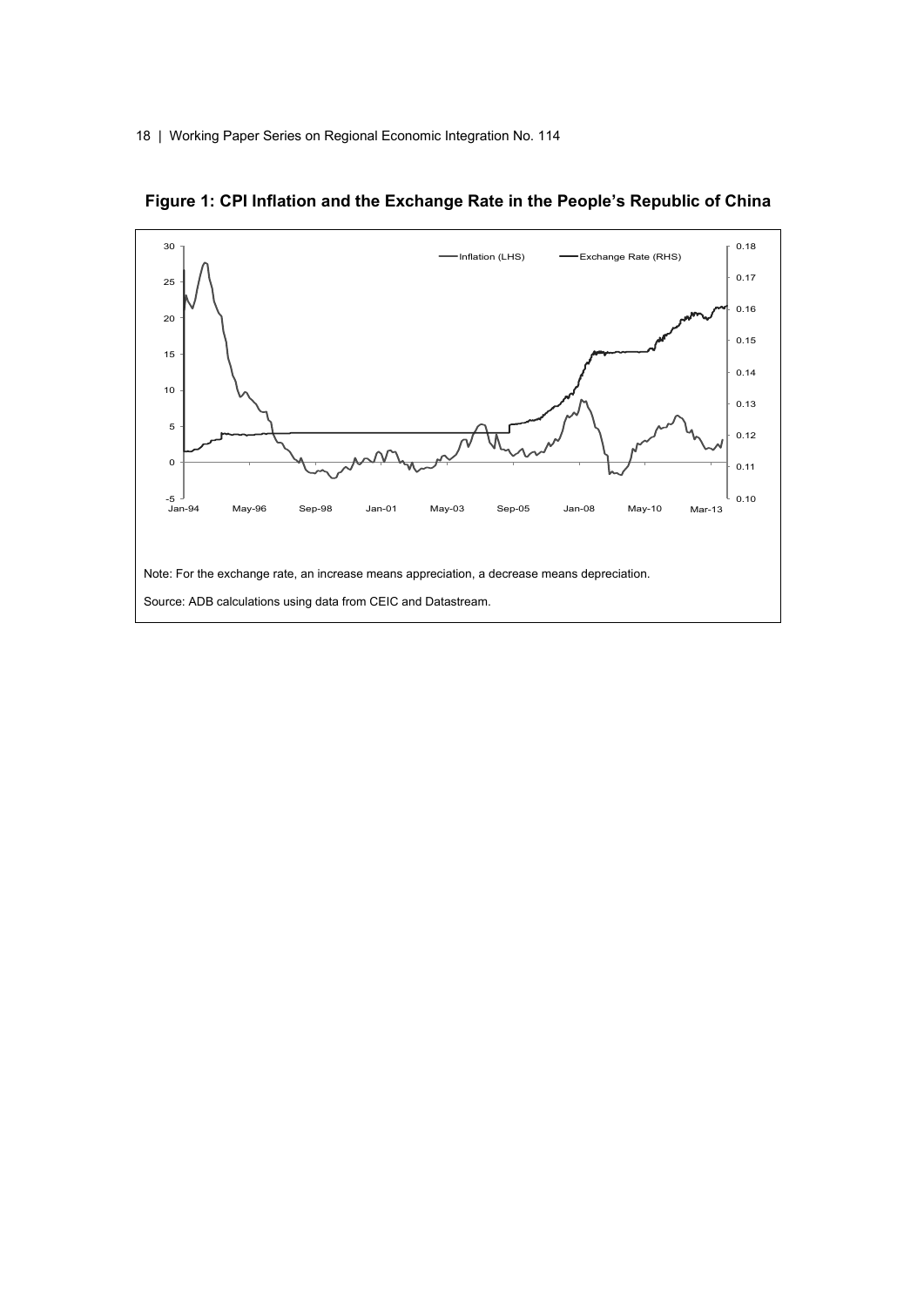The People's Republic of China's Financial Policy and Regional Cooperation | 19 in the Midst of Global Headwinds



**Figure 2: G3 and the People's Republic of China Total Outflows** (\$ billion)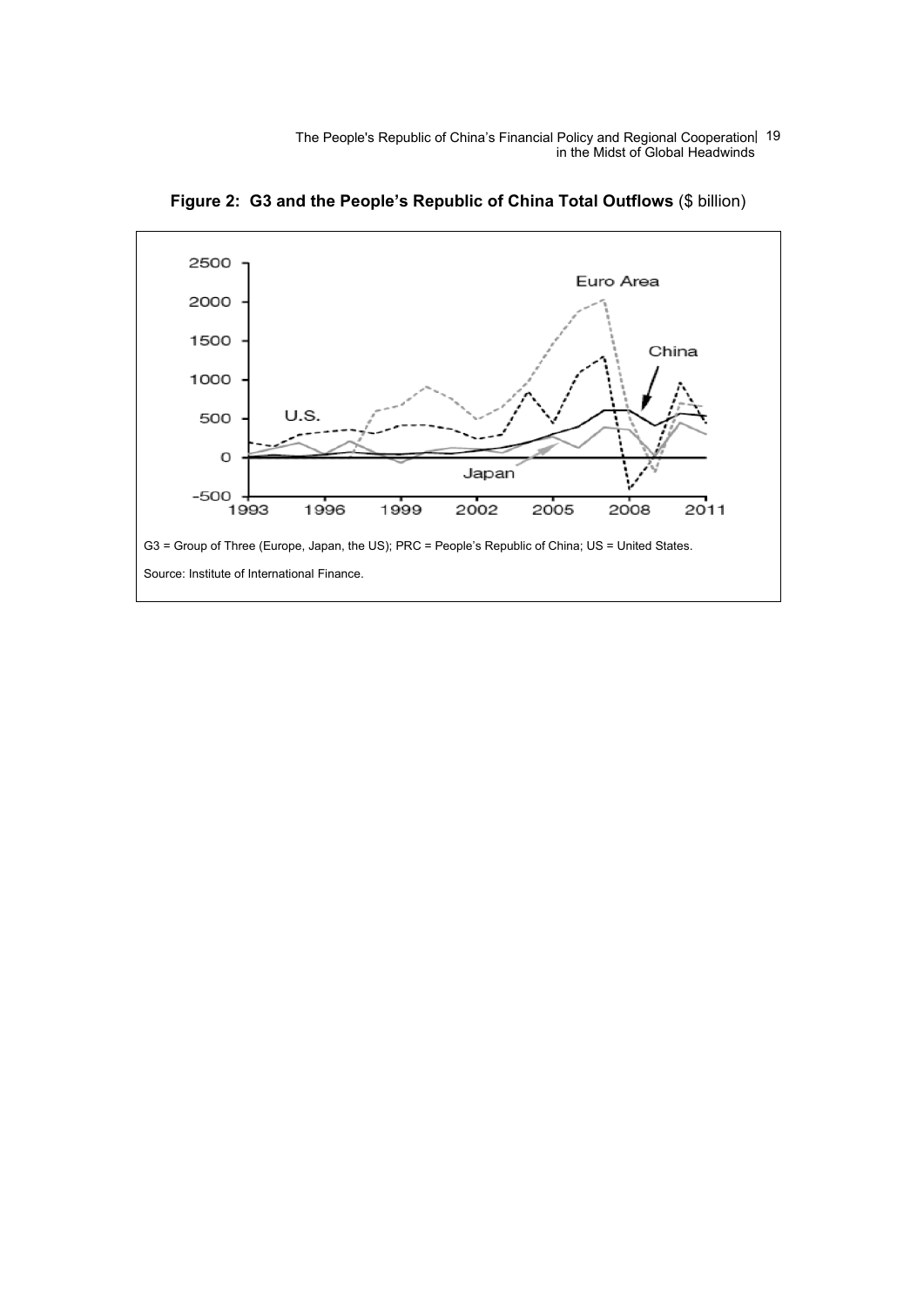

**Figure 3: Intervention and Sterilization** (CNY billion)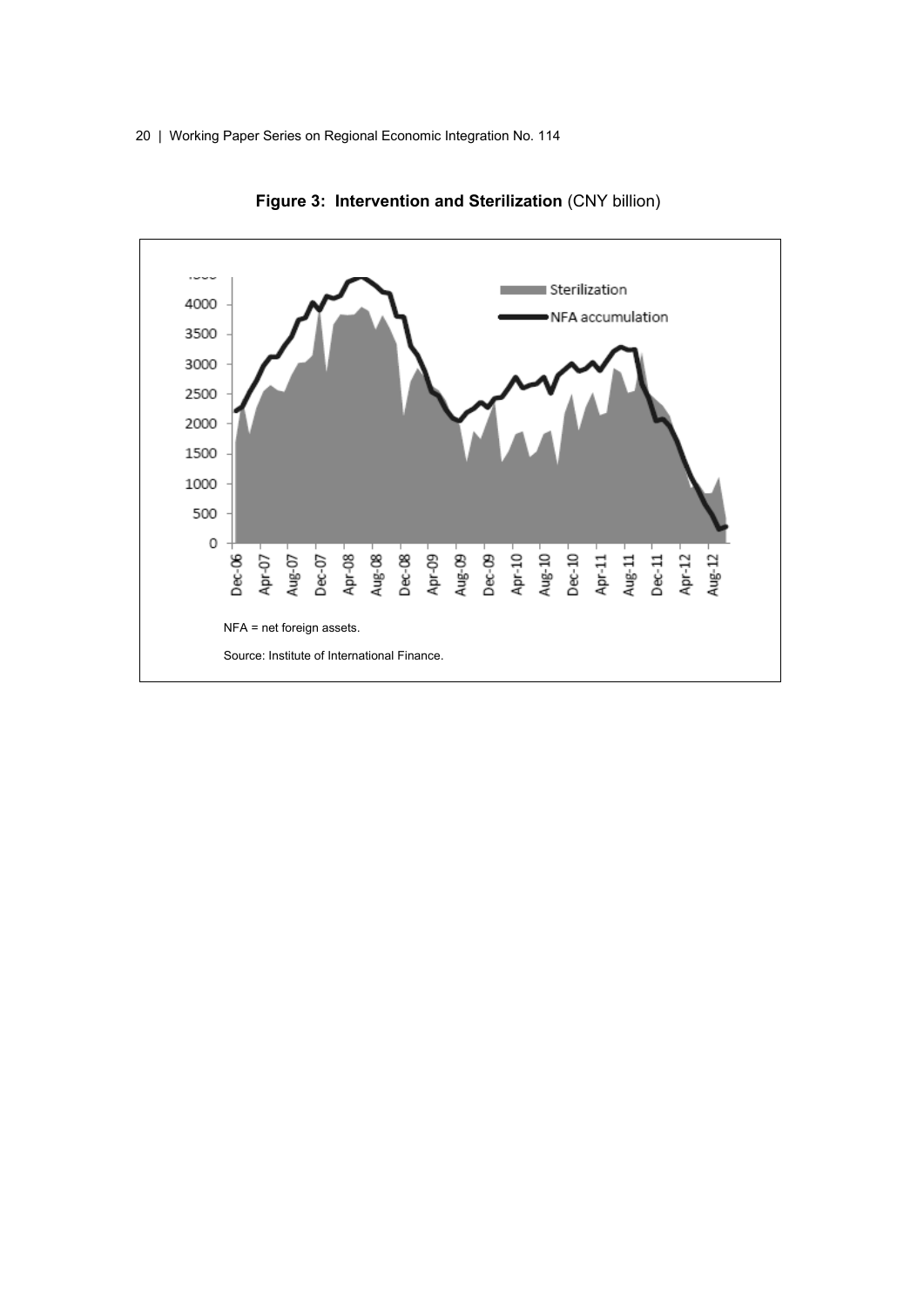The People's Republic of China's Financial Policy and Regional Cooperation | 21 in the Midst of Global Headwinds





US= United States.

Notes: Final goods include capital goods and consumption goods, while intermediate goods include primary goods, parts and components, and processed goods for industry. Data are based on the Broad Economic Categories classification.

Source: ADB calculations using data from UN Comtrade Database.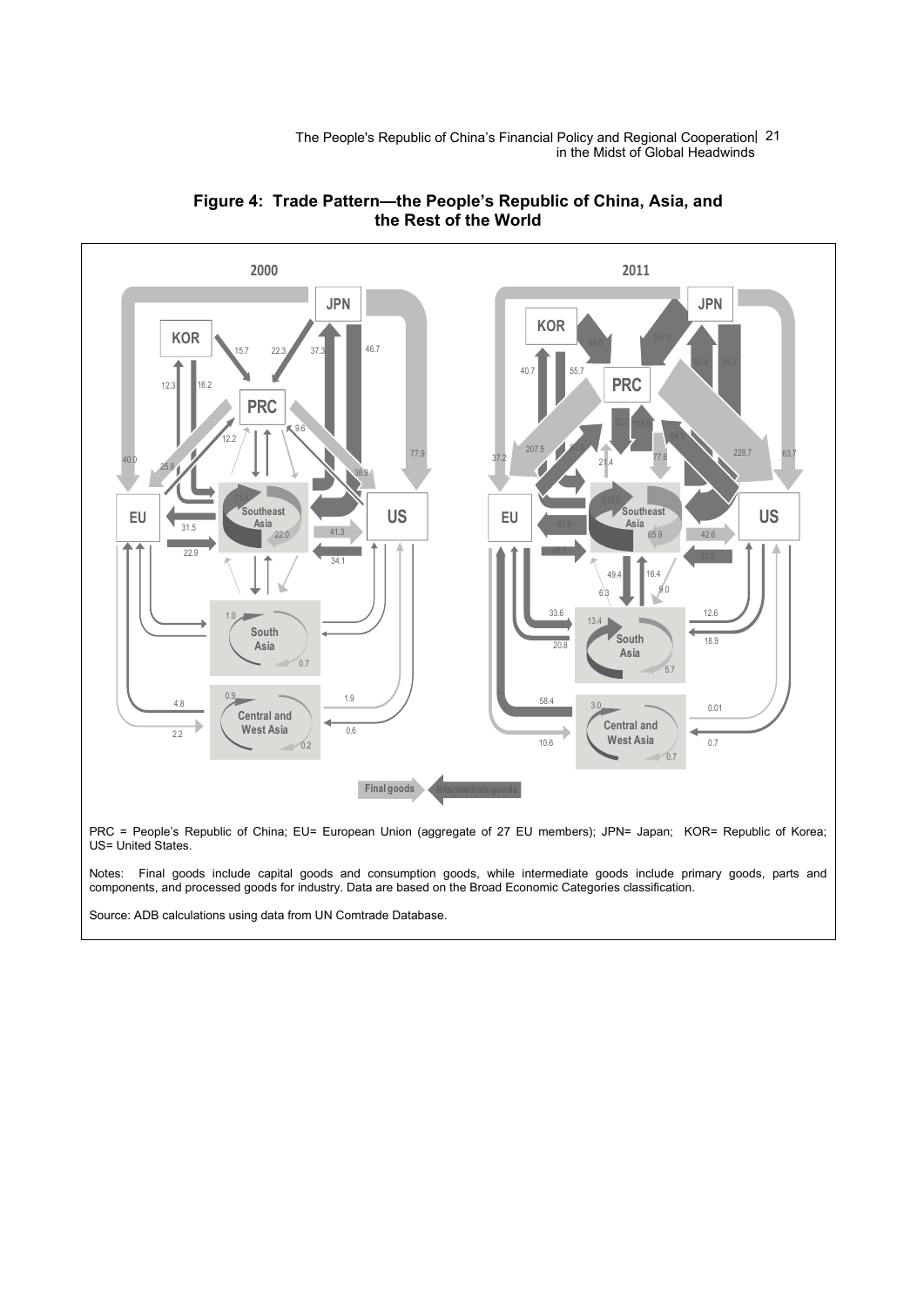



PRC = People's Republic of China.

Source: Author's calculation based on WIOD.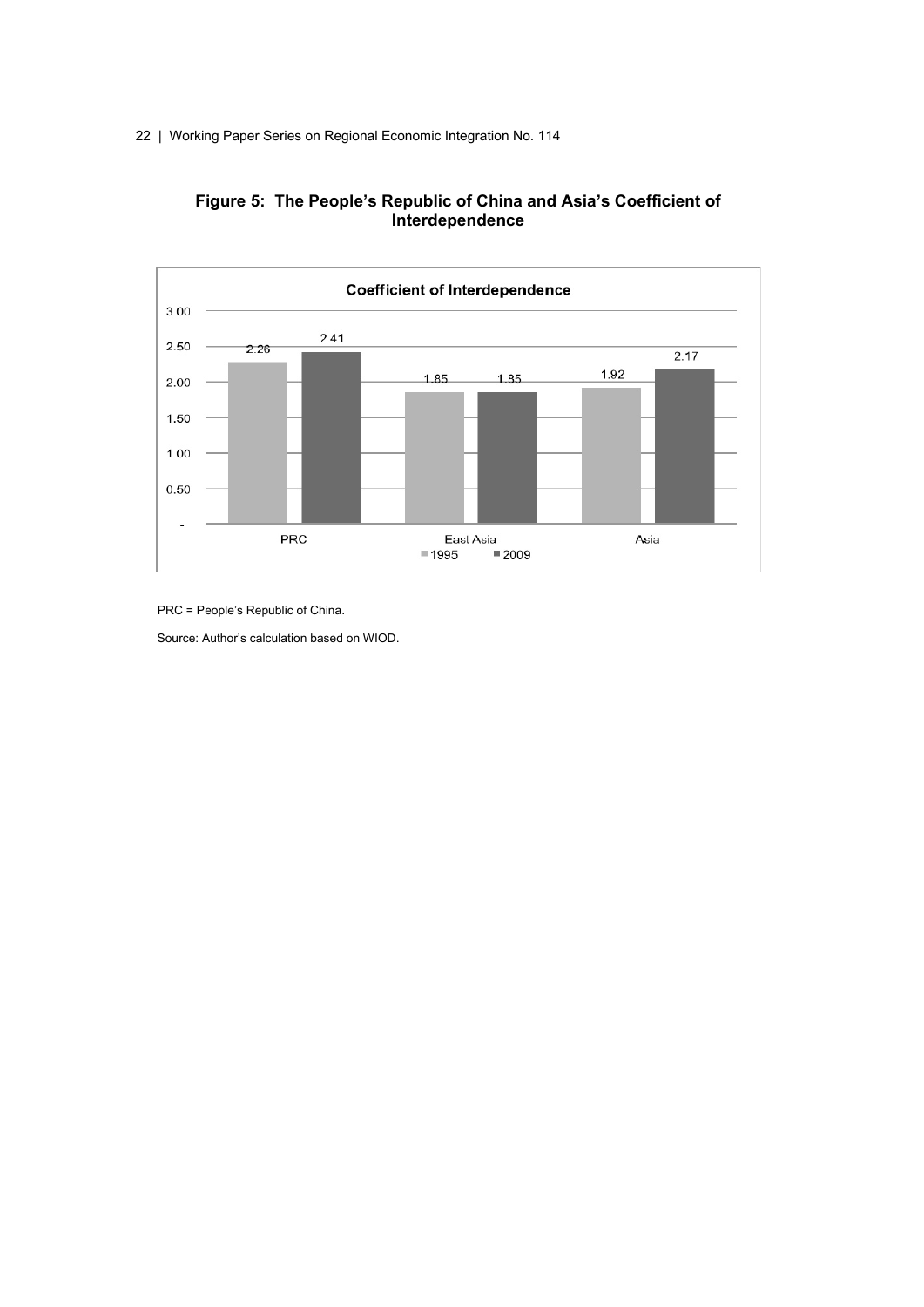The People's Republic of China's Financial Policy and Regional Cooperation 23 in the Midst of Global Headwinds



**Figure 6: Larger and More Volatile Capital Flows Post-Global Financial Crisis**



ASEAN = Association of Southeast Asian Nations, GFC= global financial crisis.<br><sup>1</sup>ASEAN+3 comprises the 10 member states of ASEAN plus the PRC, Japan, and Republic of Korea.

Source: Azis (2012a).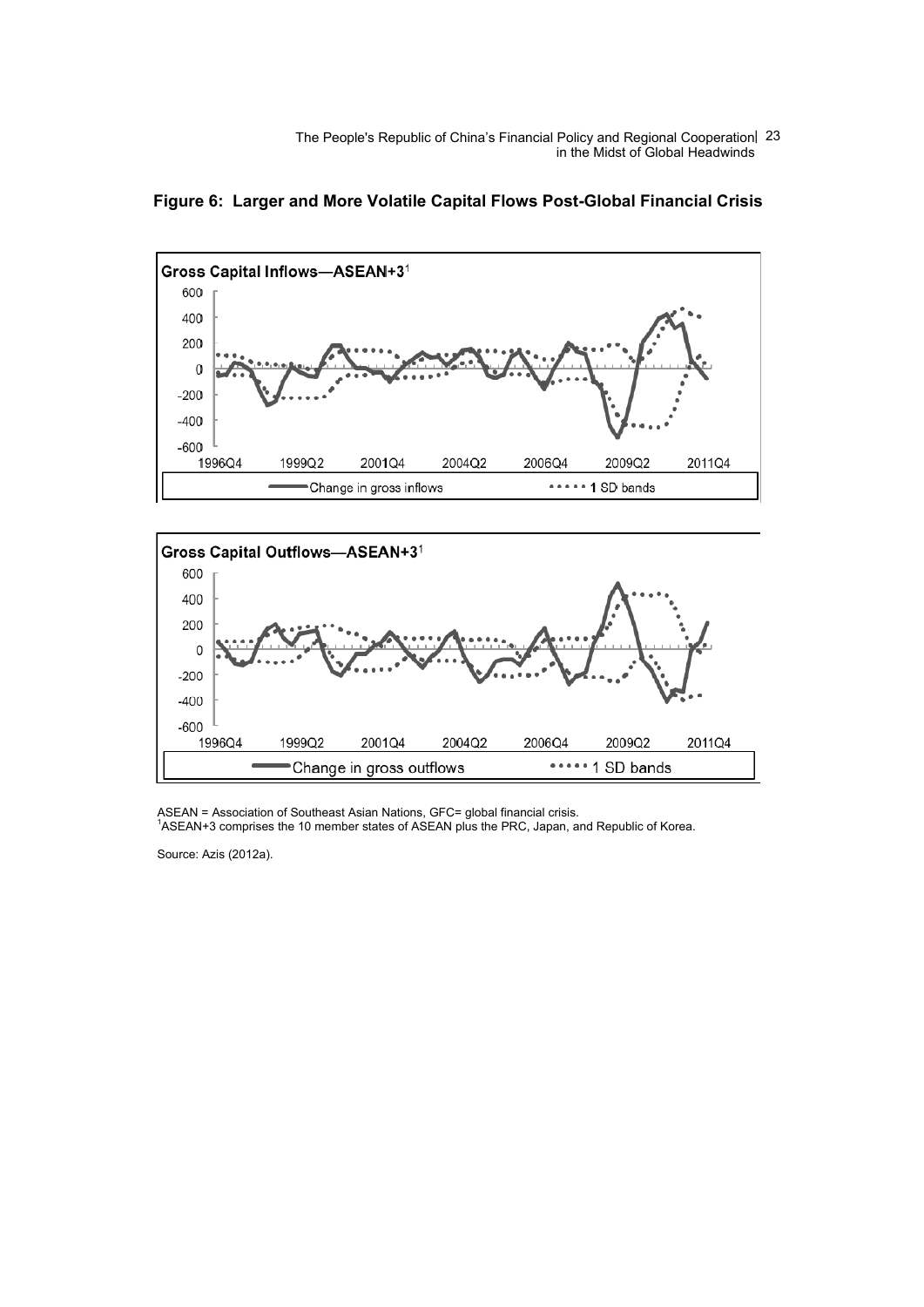

#### **Figure 7: Shock Spillovers and Persistence—Lehman Collapse and Eurozone Debt Crisis**

- jp=Japan.
- 3. The impacted markets are mm = money market, bm = bonds market, eq = equity market, fx = currency market.
- 4. For example: my.eq refers to Malaysia's equity market.

Source: Based on the author's multivariate GARCH estimates.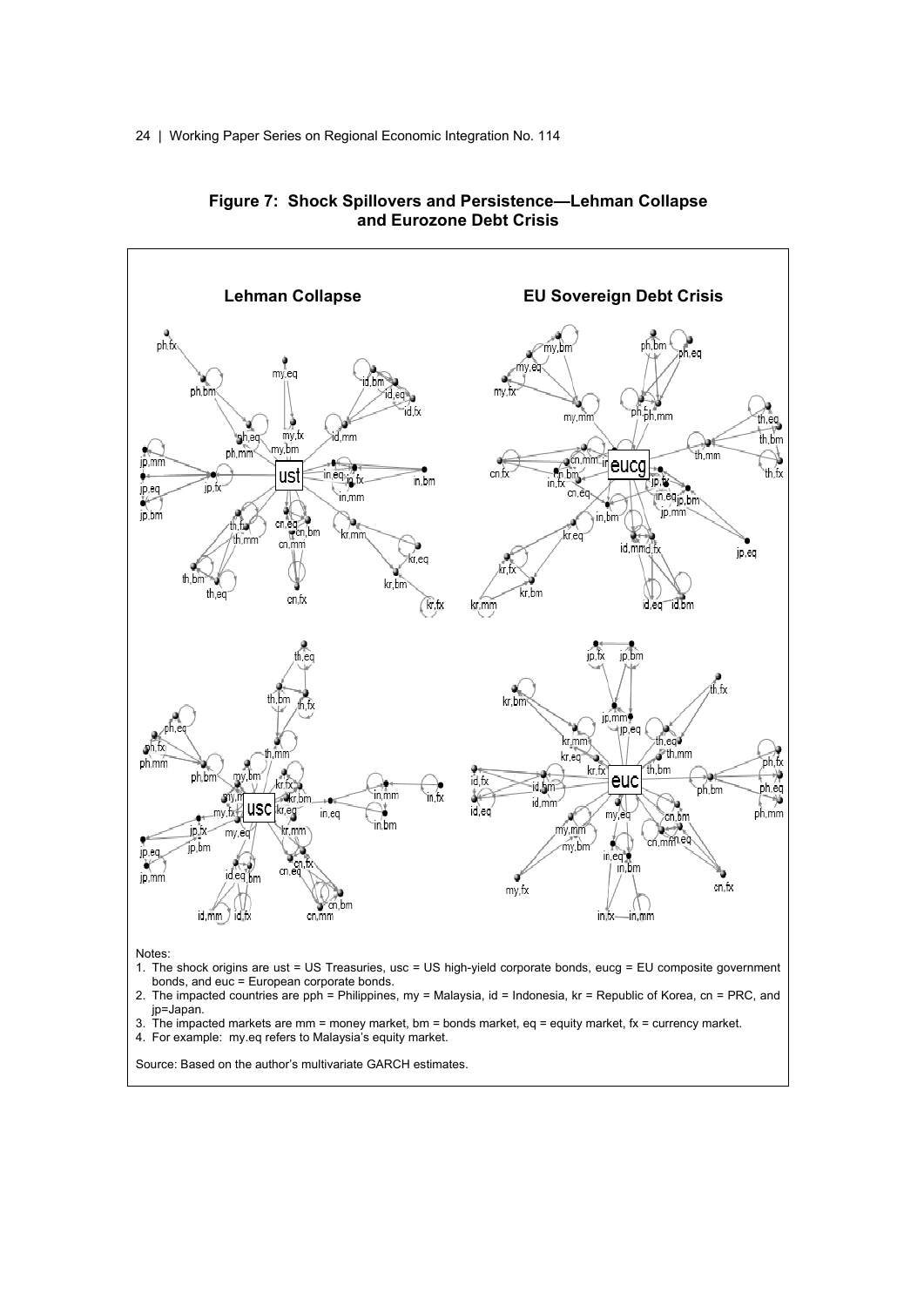The People's Republic of China's Financial Policy and Regional Cooperation 25 in the Midst of Global Headwinds

#### **Figure 8: Volatility Spillovers and Persistence—Lehman Collapse and Eurozone Debt Crisis**



2. The impacted countries are pph = Philippines, my = Malaysia, id = Indonesia, kr = Republic of Korea, cn = PRC, and jp=Japan.

3. The impacted markets are mm = money market, bm = bonds market,  $eq =$  equity market,  $fx =$  currency market.

4. For example: my.eq refers to Malaysia's equity market.

Source: Based on the author's multivariate GARCH estimates.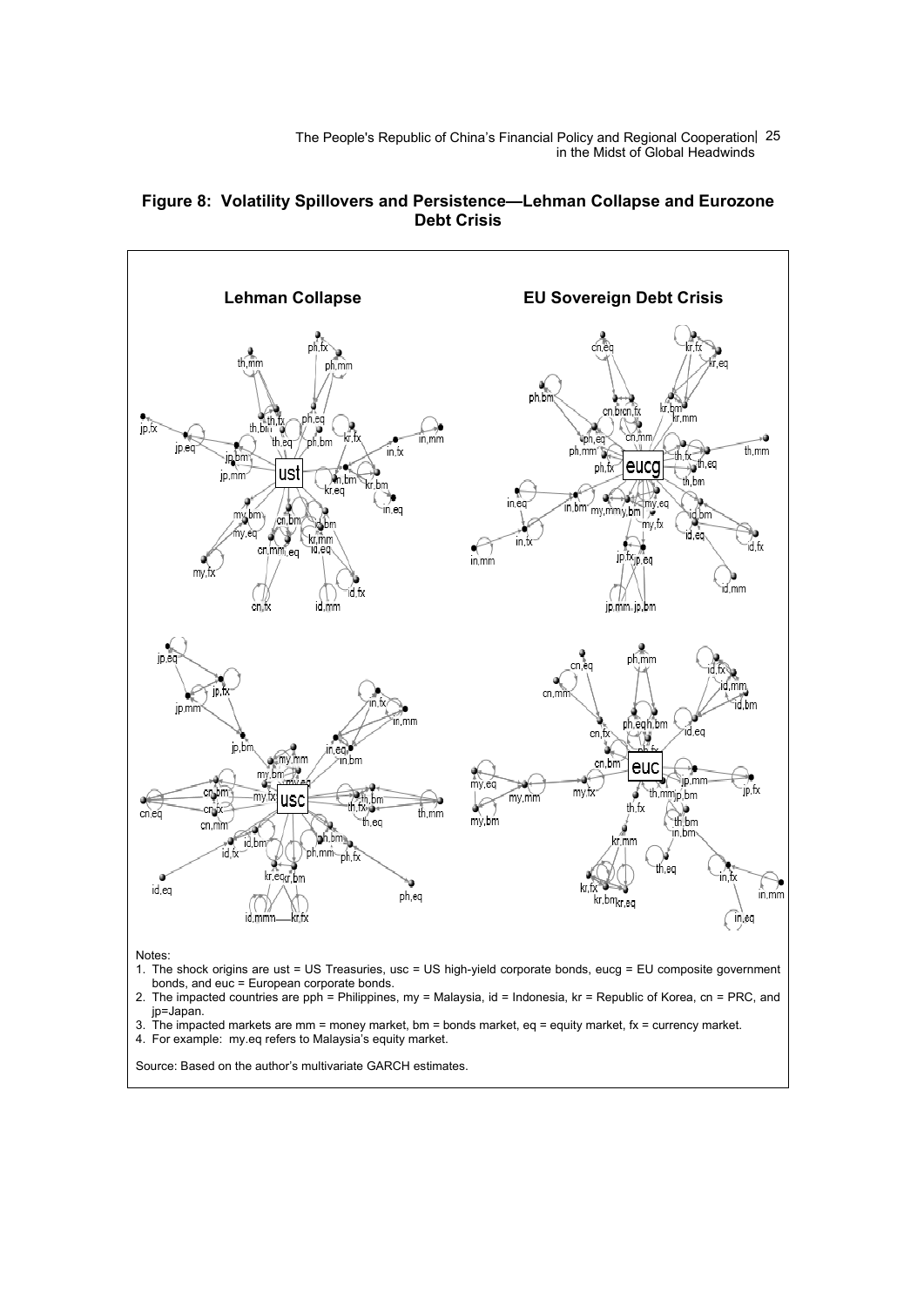#### **Table 1: The Dynamics of the People's Republic of China –Asian Interdependence**

| 1995                  | Agriculture           |                         | (light) | Mining Manufacturing Manufacturing Construction Others<br>(heavy) |       |       |       |  |  |
|-----------------------|-----------------------|-------------------------|---------|-------------------------------------------------------------------|-------|-------|-------|--|--|
|                       |                       | <b>East Asia to PRC</b> |         |                                                                   |       |       |       |  |  |
| Agriculture           |                       | 0.53                    | 3.12    | 1.87                                                              | 3.27  | 3.30  | 5.90  |  |  |
| Mining                |                       | 0.97                    | 0.18    | 0.99                                                              | 0.73  | 0.96  | 1.57  |  |  |
| Manufacturing (light) | <b>PRC</b> to<br>East | 5.54                    | 11.45   | 8.79                                                              | 11.73 | 11.54 | 23.27 |  |  |
| Manufacturing (heavy) | Asia                  | 15.21                   | 16.07   | 13.29                                                             | 16.58 | 16.61 | 32.42 |  |  |
| Construction          |                       | 14.54                   | 14.90   | 21.23                                                             | 26.11 | 27.22 | 35.19 |  |  |
| <b>Others</b>         |                       | 7.76                    | 8.29    | 11.29                                                             | 13.56 | 14.24 | 17.86 |  |  |

#### **Cross-border ratio: PRC to East Asia/East Asia to PRC**

| 2009                  | <b>Agriculture</b>            |      | (light) | Mining Manufacturing Manufacturing Construction Others<br>(heavy) |      |      |      |  |
|-----------------------|-------------------------------|------|---------|-------------------------------------------------------------------|------|------|------|--|
|                       | <b>PRC to East Asia</b>       |      |         |                                                                   |      |      |      |  |
| Agriculture           | East<br>Asia to<br><b>PRC</b> | 0.24 | 0.95    | 0.56                                                              | 0.57 | 0.78 | 1.22 |  |
| Mining                |                               | 0.16 | 0.16    | 0.22                                                              | 0.18 | 0.25 | 0.38 |  |
| Manufacturing (light) |                               | 0.83 | 2.17    | 1.29                                                              | 1.28 | 1.70 | 2.82 |  |
| Manufacturing (heavy) |                               | 1.19 | 2.44    | 1.47                                                              | 1.44 | 1.83 | 2.79 |  |
| Construction          |                               | 3.29 | 4.15    | 5.43                                                              | 4.52 | 6.17 | 6.95 |  |
| <b>Others</b>         |                               | 0.96 | 1.40    | 1.56                                                              | 1.35 | 1.78 | 2.00 |  |

Source: Author's calculation based on WIOD.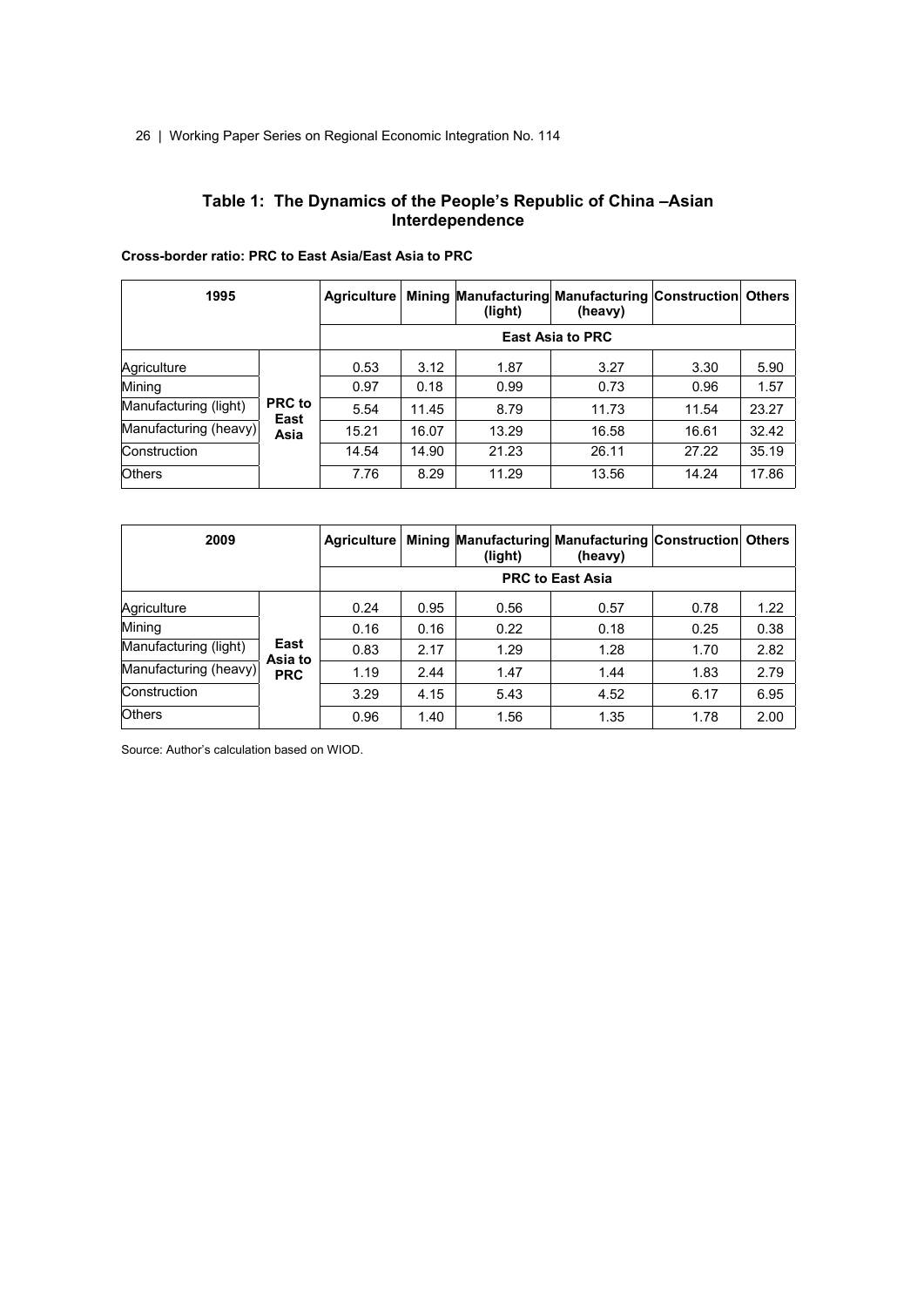The People's Republic of China's Financial Policy and Regional Cooperation 27 in the Midst of Global Headwinds

### **ADB Working Paper Series on Regional Economic Integration\***

- 1. "The ASEAN Economic Community and the European Experience" by Michael G. Plummer
- 2. "Economic Integration in East Asia: Trends, Prospects, and a Possible Roadmap" by Pradumna B. Rana
- 3. "Central Asia after Fifteen Years of Transition: Growth, Regional Cooperation, and Policy Choices" by Malcolm Dowling and Ganeshan Wignaraja
- 4. "Global Imbalances and the Asian Economies: Implications for Regional Cooperation" by Barry Eichengreen
- 5. "Toward Win-Win Regionalism in Asia: Issues and Challenges in Forming Efficient Trade Agreements" by Michael G. Plummer
- 6. "Liberalizing Cross-Border Capital Flows: How Effective Are Institutional Arrangements against Crisis in Southeast Asia" by Alfred Steinherr, Alessandro Cisotta, Erik Klär, and Kenan Šehović
- 7. "Managing the Noodle Bowl: The Fragility of East Asian Regionalism" by Richard E. Baldwin
- 8. "Measuring Regional Market Integration in Developing Asia: A Dynamic Factor Error Correction Model (DF-ECM) Approach" by Duo Qin, Marie Anne Cagas, Geoffrey Ducanes, Nedelyn Magtibay-Ramos, and Pilipinas F. Quising
- 9. "The Post-Crisis Sequencing of Economic Integration in Asia: Trade as a Complement to a Monetary Future" by Michael G. Plummer and Ganeshan Wignaraja
- 10. "Trade Intensity and Business Cycle Synchronization: The Case of East Asia" by Pradumna B. Rana
- 11. "Inequality and Growth Revisited" by Robert J. Barro
- 12. "Securitization in East Asia" by Paul Lejot, Douglas Arner, and Lotte Schou-Zibell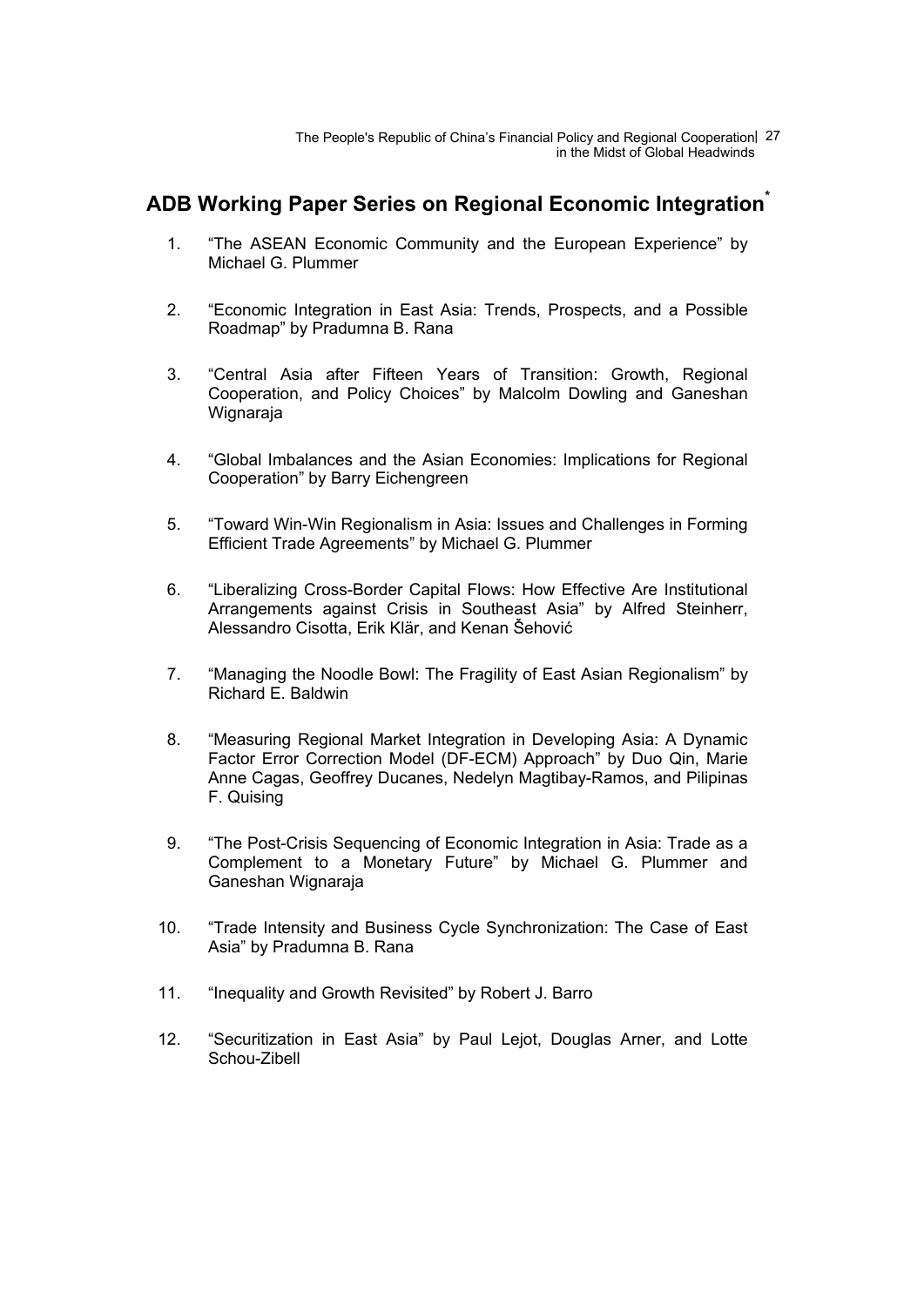- 28 | Working Paper Series on Regional Economic Integration No. 114
	- 13. "Patterns and Determinants of Cross-border Financial Asset Holdings in East Asia" by Jong-Wha Lee
	- 14. "Regionalism as an Engine of Multilateralism: A Case for a Single East Asian FTA" by Masahiro Kawai and Ganeshan Wignaraja
	- 15. "The Impact of Capital Inflows on Emerging East Asian Economies: Is Too Much Money Chasing Too Little Good?" by Soyoung Kim and Doo Yong Yang
	- 16. "Emerging East Asian Banking Systems Ten Years after the 1997/98 Crisis" by Charles Adams
	- 17. "Real and Financial Integration in East Asia" by Soyoung Kim and Jong-Wha Lee
	- 18. "Global Financial Turmoil: Impact and Challenges for Asia's Financial Systems" by Jong-Wha Lee and Cyn-Young Park
	- 19. "Cambodia's Persistent Dollarization: Causes and Policy Options" by Jayant Menon
	- 20. "Welfare Implications of International Financial Integration" by Jong-Wha Lee and Kwanho Shin
	- 21. "Is the ASEAN-Korea Free Trade Area (AKFTA) an Optimal Free Trade Area?" by Donghyun Park, Innwon Park, and Gemma Esther B. Estrada
	- 22. "India's Bond Market—Developments and Challenges Ahead" by Stephen Wells and Lotte Schou- Zibell
	- 23. "Commodity Prices and Monetary Policy in Emerging East Asia" by Hsiao Chink Tang
	- 24. "Does Trade Integration Contribute to Peace?" by Jong-Wha Lee and Ju Hyun Pyun
	- 25. "Aging in Asia: Trends, Impacts, and Responses" by Jayant Menon and Anna Melendez-Nakamura
	- 26. "Re-considering Asian Financial Regionalism in the 1990s" by Shintaro Hamanaka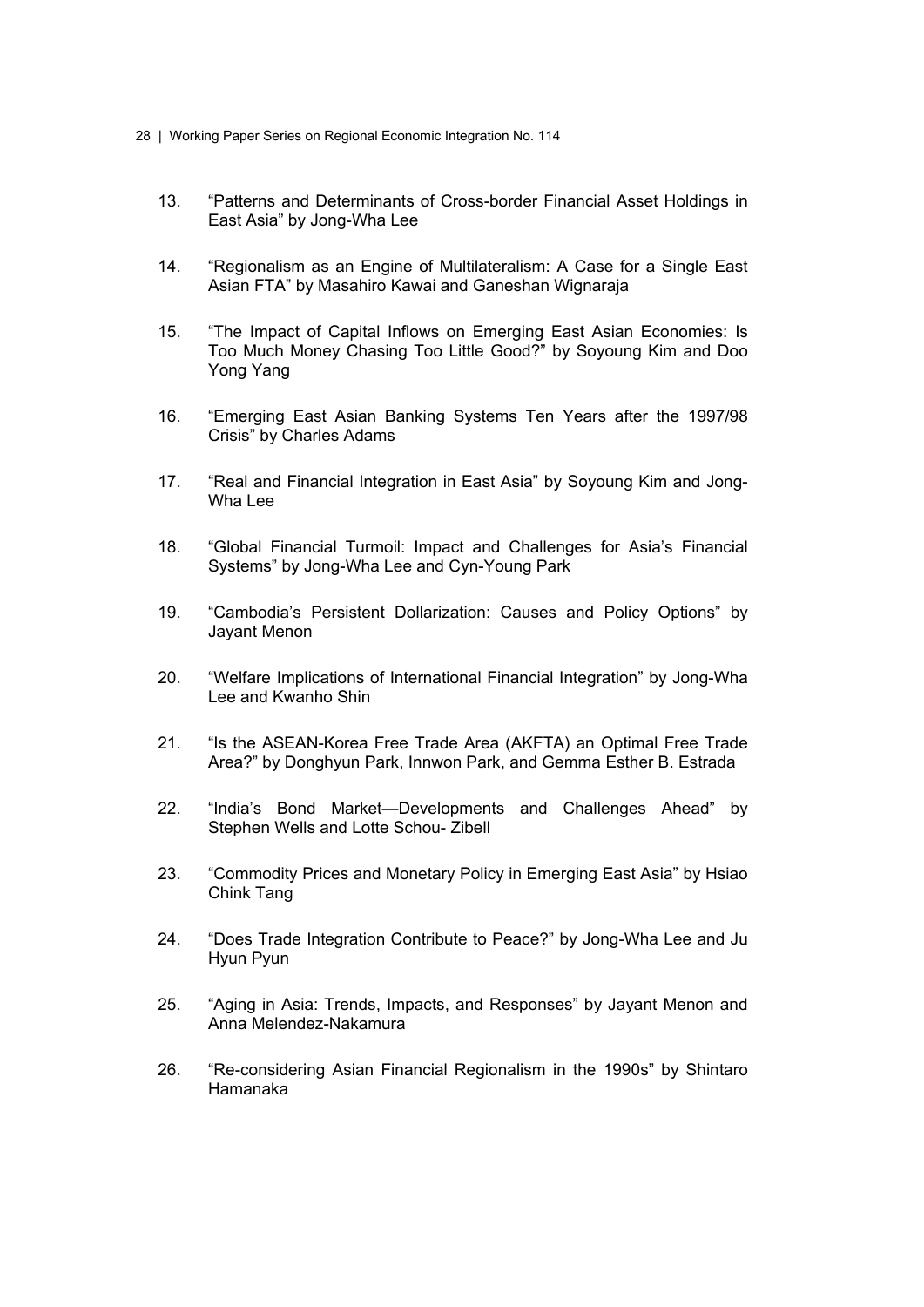The People's Republic of China's Financial Policy and Regional Cooperation | 29 in the Midst of Global Headwinds

- 27. "Managing Success in Viet Nam: Macroeconomic Consequences of Large Capital Inflows with Limited Policy Tools" by Jayant Menon
- 28. "The Building Block versus Stumbling Block Debate of Regionalism: From the Perspective of Service Trade Liberalization in Asia" by Shintaro Hamanaka
- 29. "East Asian and European Economic Integration: A Comparative Analysis" by Giovanni Capannelli and Carlo Filippini
- 30. "Promoting Trade and Investment in India's Northeastern Region" by M. Govinda Rao
- 31. "Emerging Asia: Decoupling or Recoupling" by Soyoung Kim, Jong-Wha Lee, and Cyn-Young Park
- 32. "India's Role in South Asia Trade and Investment Integration" by Rajiv Kumar and Manjeeta Singh
- 33. "Developing Indicators for Regional Economic Integration and Cooperation" by Giovanni Capannelli, Jong-Wha Lee, and Peter Petri
- 34. "Beyond the Crisis: Financial Regulatory Reform in Emerging Asia" by Chee Sung Lee and Cyn-Young Park
- 35. "Regional Economic Impacts of Cross-Border Infrastructure: A General Equilibrium Application to Thailand and Lao People's Democratic Republic" by Peter Warr, Jayant Menon, and Arief Anshory Yusuf
- 36. "Exchange Rate Regimes in the Asia-Pacific Region and the Global Financial Crisis" by Warwick J. McKibbin and Waranya Pim Chanthapun
- 37. "Roads for Asian Integration: Measuring ADB's Contribution to the Asian Highway Network" by Srinivasa Madhur, Ganeshan Wignaraja, and Peter **Darjes**
- 38. "The Financial Crisis and Money Markets in Emerging Asia" by Robert Rigg and Lotte Schou-Zibell
- 39. "Complements or Substitutes? Preferential and Multilateral Trade Liberalization at the Sectoral Level" by Mitsuyo Ando, Antoni Estevadeordal, and Christian Volpe Martincus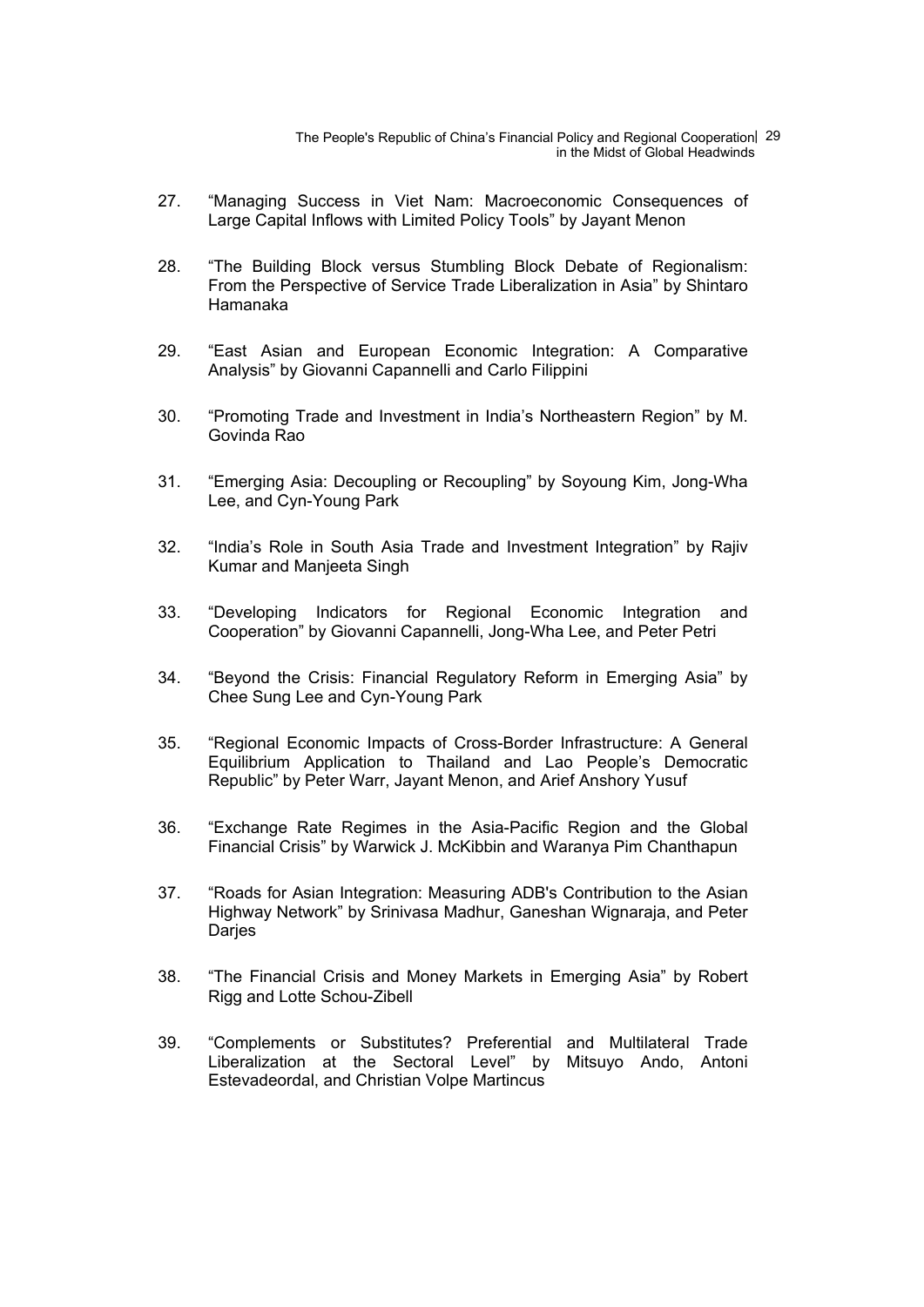- 30 | Working Paper Series on Regional Economic Integration No. 114
	- 40. "Regulatory Reforms for Improving the Business Environment in Selected Asian Economies—How Monitoring and Comparative Benchmarking can Provide Incentive for Reform" by Lotte Schou-Zibell and Srinivasa **Madhur**
	- 41. "Global Production Sharing, Trade Patterns, and Determinants of Trade Flows in East Asia" by Prema-chandra Athukorala and Jayant Menon
	- 42. "Regionalism Cycle in Asia (-Pacific): A Game Theory Approach to the Rise and Fall of Asian Regional Institutions" by Shintaro Hamanaka
	- 43. "A Macroprudential Framework for Monitoring and Examining Financial Soundness" by Lotte Schou-Zibell, Jose Ramon Albert, and Lei Lei Song
	- 44. "A Macroprudential Framework for the Early Detection of Banking Problems in Emerging Economies" by Claudio Loser, Miguel Kiguel, and David Mermelstein
	- 45. "The 2008 Financial Crisis and Potential Output in Asia: Impact and Policy Implications" by Cyn-Young Park, Ruperto Majuca, and Josef Yap
	- 46. "Do Hub-and-Spoke Free Trade Agreements Increase Trade? A Panel Data Analysis" by Jung Hur, Joseph Alba, and Donghyun Park
	- 47. "Does a Leapfrogging Growth Strategy Raise Growth Rate? Some International Evidence" by Zhi Wang, Shang-Jin Wei, and Anna Wong
	- 48. "Crises in Asia: Recovery and Policy Responses" by Kiseok Hong and Hsiao Chink Tang
	- 49. "A New Multi-Dimensional Framework for Analyzing Regional Integration: Regional Integration Evaluation (RIE) Methodology" by Donghyun Park and Mario Arturo Ruiz Estrada
	- 50. "Regional Surveillance for East Asia: How Can It Be Designed to Complement Global Surveillance?" by Shinji Takagi
	- 51. "Poverty Impacts of Government Expenditure from Natural Resource Revenues" by Peter Warr, Jayant Menon, and Arief Anshory Yusuf
	- 52. "Methods for Ex Ante Economic Evaluation of Free Trade Agreements" by David Cheong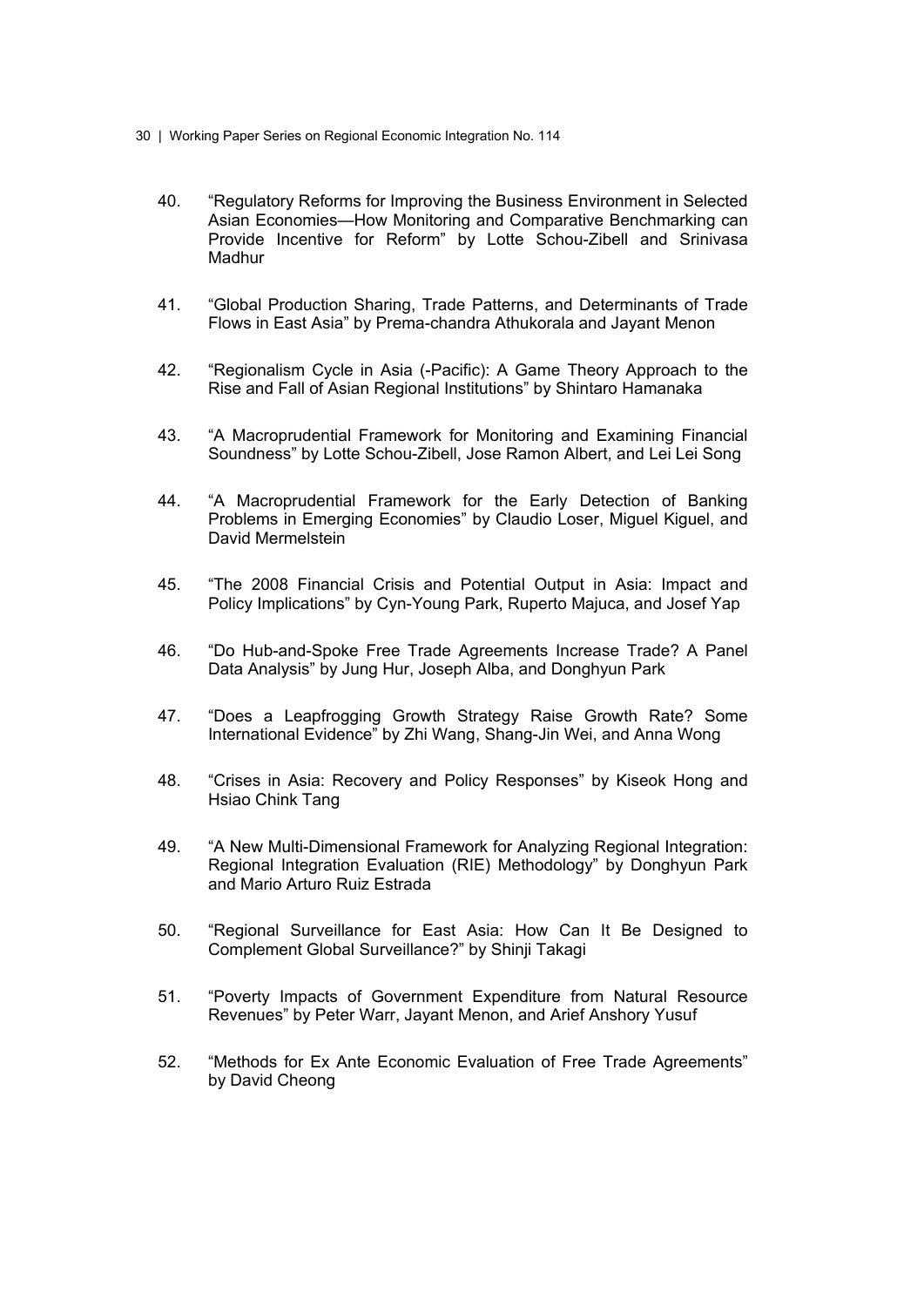The People's Republic of China's Financial Policy and Regional Cooperation 31 in the Midst of Global Headwinds

- 53. "The Role of Membership Rules in Regional Organizations" by Judith Kelley
- 54. "The Political Economy of Regional Cooperation in South Asia" by V.V. Desai
- 55. "Trade Facilitation Measures under Free Trade Agreements: Are They Discriminatory against Non-Members?" by Shintaro Hamanaka, Aiken Tafgar, and Dorothea Lazaro
- 56. "Production Networks and Trade Patterns in East Asia: Regionalization or Globalization?" by Prema-chandra Athukorala
- 57. "Global Financial Regulatory Reforms: Implications for Developing Asia" by Douglas W. Arner and Cyn-Young Park
- 58. "Asia's Contribution to Global Rebalancing" by Charles Adams, Hoe Yun Jeong, and Cyn-Young Park
- 59. "Methods for Ex Post Economic Evaluation of Free Trade Agreements" by David Cheong
- 60. "Responding to the Global Financial and Economic Crisis: Meeting the Challenges in Asia" by Douglas W. Arner and Lotte Schou-Zibell
- 61. "Shaping New Regionalism in the Pacific Islands: Back to the Future?" by Satish Chand
- 62. "Organizing the Wider East Asia Region" by Christopher M. Dent
- 63. "Labour and Grassroots Civic Interests In Regional Institutions" by Helen E.S. Nesadurai
- 64. "Institutional Design of Regional Integration: Balancing Delegation and Representation" by Simon Hix
- 65. "Regional Judicial Institutions and Economic Cooperation: Lessons for Asia?" by Erik Voeten
- 66. "The Awakening Chinese Economy: Macro and Terms of Trade Impacts on 10 Major Asia-Pacific Countries" by Yin Hua Mai, Philip Adams, Peter Dixon, and Jayant Menon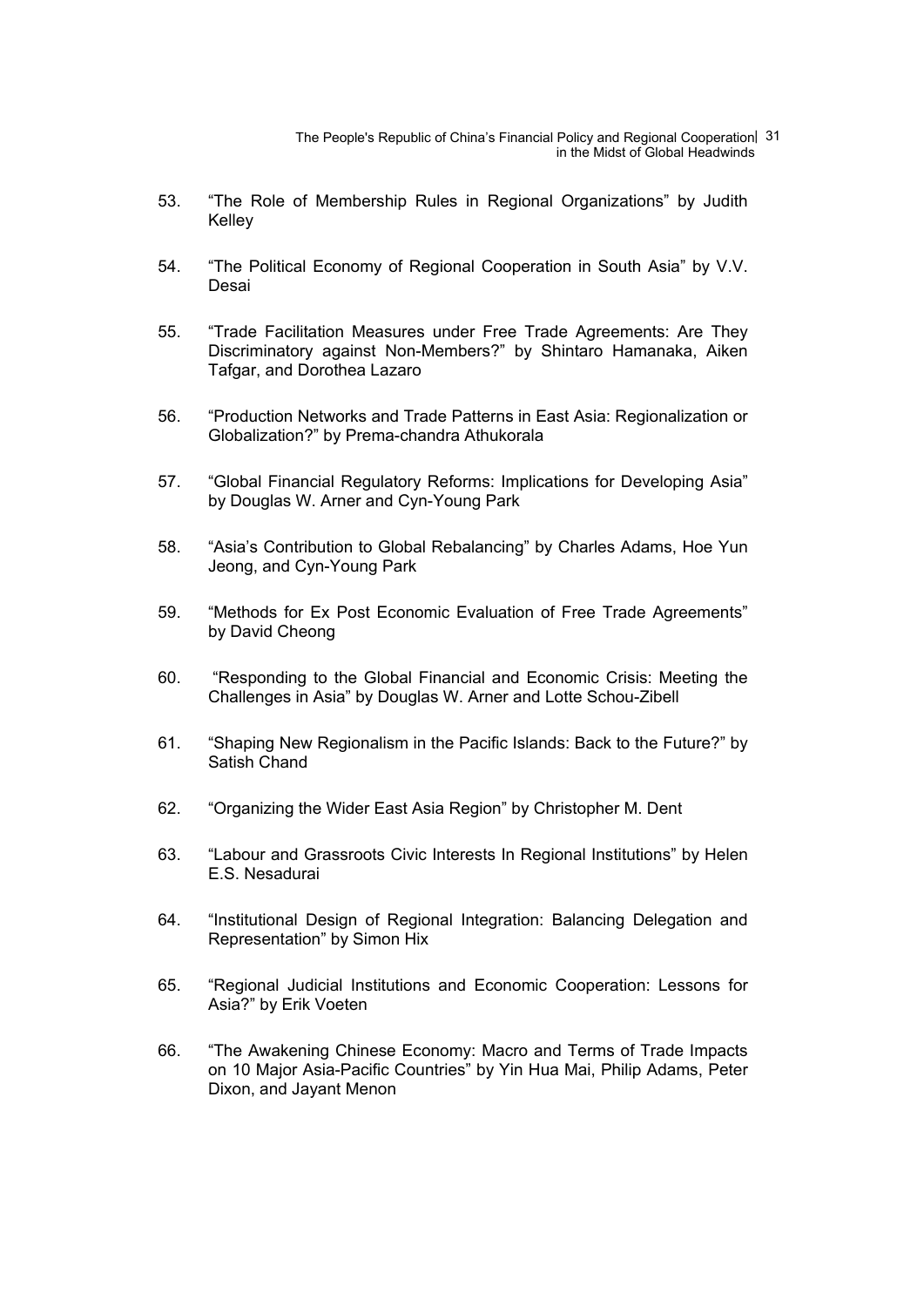- 32 | Working Paper Series on Regional Economic Integration No. 114
	- 67. "Institutional Parameters of a Region-Wide Economic Agreement in Asia: Examination of Trans-Pacific Partnership and ASEAN+α Free Trade Agreement Approaches" by Shintaro Hamanaka
	- 68. "Evolving Asian Power Balances and Alternate Conceptions for Building Regional Institutions" by Yong Wang
	- 69. "ASEAN Economic Integration: Features, Fulfillments, Failures, and the Future" by Hal Hill and Jayant Menon
	- 70. "Changing Impact of Fiscal Policy on Selected ASEAN Countries" by Hsiao Chink Tang, Philip Liu, and Eddie C. Cheung
	- 71. "The Organizational Architecture of the Asia-Pacific: Insights from the New Institutionalism" by Stephan Haggard
	- 72. "The Impact of Monetary Policy on Financial Markets in Small Open Economies: More or Less Effective During the Global Financial Crisis?" by Steven Pennings, Arief Ramayandi, and Hsiao Chink Tang
	- 73. "What do Asian Countries Want the Seat at the High Table for? G20 as a New Global Economic Governance Forum and the Role of Asia" by Yoon Je Cho
	- 74. "Asia's Strategic Participation in the Group of 20 for Global Economic Governance Reform: From the Perspective of International Trade" by Taeho Bark and Moonsung Kang
	- 75. "ASEAN's Free Trade Agreements with the People's Republic of China, Japan, and the Republic of Korea: A Qualitative and Quantitative Analysis" by Gemma Estrada, Donghyun Park, Innwon Park, and Soonchan Park
	- 76. "ASEAN-5 Macroeconomic Forecasting Using a GVAR Model" by Fei Han and Thiam Hee Ng
	- 77. "Early Warning Systems in the Republic of Korea: Experiences, Lessons, and Future Steps" by Hyungmin Jung and Hoe Yun Jeong
	- 78. "Trade and Investment in the Greater Mekong Subregion: Remaining Challenges and the Unfinished Policy Agenda" by Jayant Menon and Anna Cassandra Melendez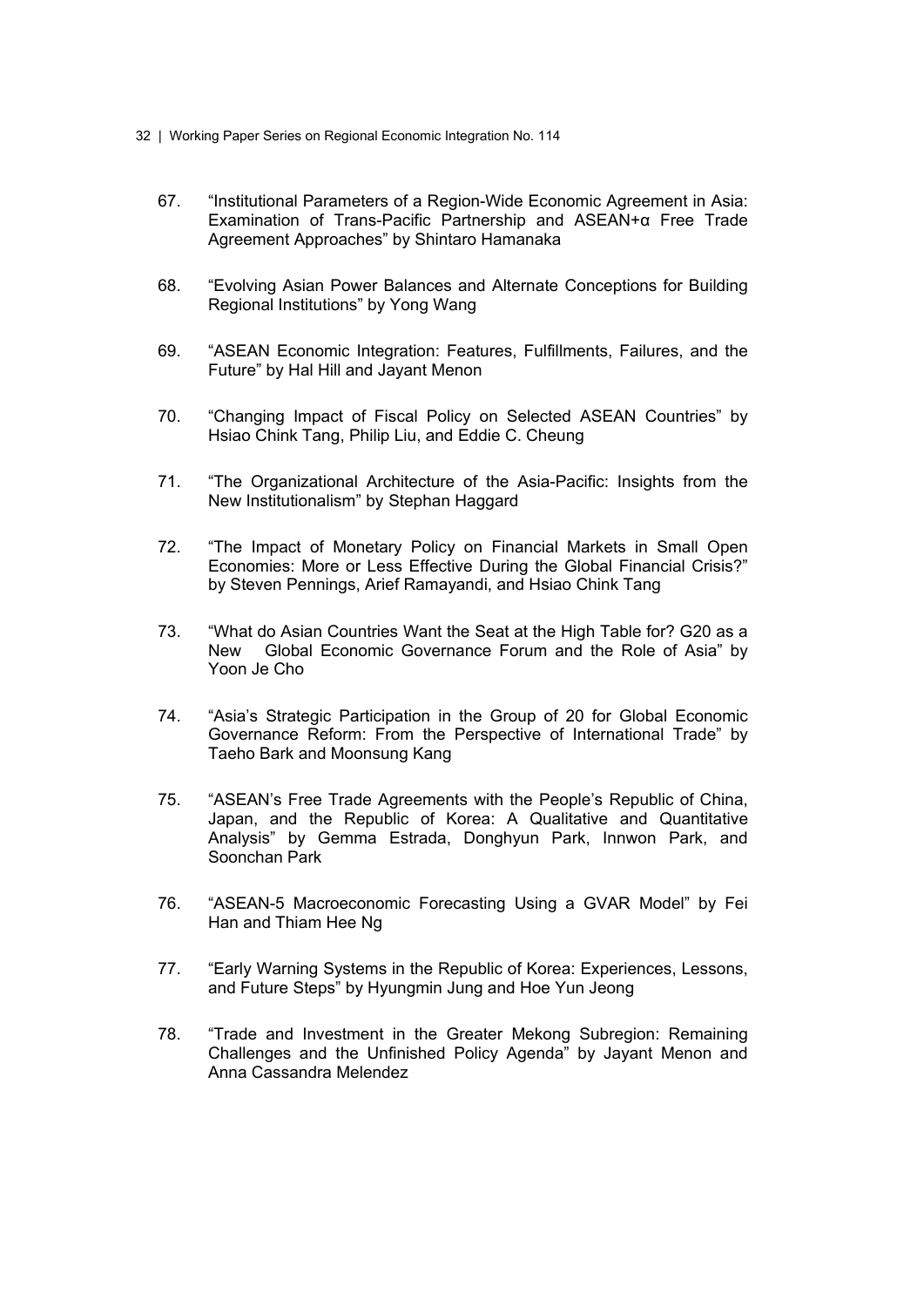The People's Republic of China's Financial Policy and Regional Cooperation 33 in the Midst of Global Headwinds

- 79. "Financial Integration in Emerging Asia: Challenges and Prospects" by Cyn-Young Park and Jong-Wha Lee
- 80. "Sequencing Regionalism: Theory, European Practice, and Lessons for Asia" by Richard E. Baldwin
- 81. "Economic Crises and Institutions for Regional Economic Cooperation" by C. Randall Henning
- 82. "Asian Regional Institutions and the Possibilities for Socializing the Behavior of States" by Amitav Acharya
- 83. "The People's Republic of China and India: Commercial Policies in the Giants" by Ganeshan Wignaraja
- 84. "What Drives Different Types of Capital Flows and Their Volatilities?" by Rogelio Mercado and Cyn-Young Park
- 85. "Institution Building for Africal Regionalism" by Gilbert M. Khadiagala
- 86. "Impediments to Growth of the Garment and Food Industries in Cambodia: Exploring Potential Benefits of the ASEAN-PRC FTA" by Vannarith Chheang and Shintaro Hamanaka
- 87. "The Role of the People's Republic of China in International Fragmentation and Production Networks: An Empirical Investigation" by Hyun-Hoon Lee, Donghyun Park, and Jing Wang
- 88. "Utilizing the Multiple Mirror Technique to Assess the Quality of Cambodian Trade Statistics" by Shintaro Hamanaka
- 89. "Is Technical Assistance under Free Trade Agreements WTO-Plus?" A Review of Japan–ASEAN Economic Partnership Agreements" by Shintaro Hamanaka
- 90. "Intra-Asia Exchange Rate Volatility and Intra-Asia Trade: Evidence by Type of Goods" by Hsiao Chink Tang
- 91. "Is Trade in Asia Really Integrating?" by Shintaro Hamanaka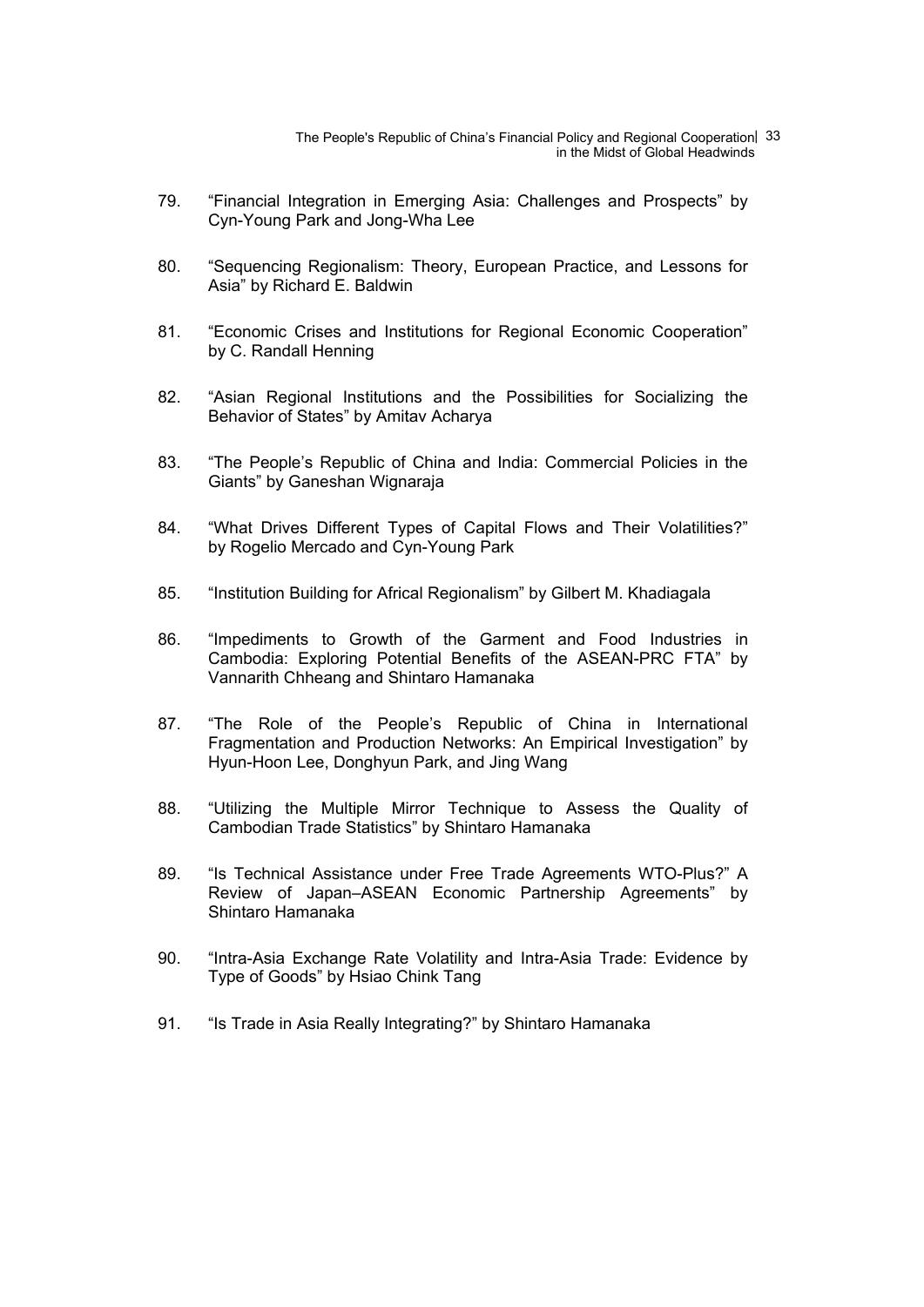- 34 | Working Paper Series on Regional Economic Integration No. 114
	- 92. "The PRC's Free Trade Agreements with ASEAN, Japan, and the Republic of Korea: A Comparative Analysis" by Gemma Estrada, Donghyun Park, Innwon Park, and Soonchan Park
	- 93. "Assessing the Resilience of ASEAN Banking Systems: The Case of the Philippines" by Jose Ramon Albert and Thiam Hee Ng
	- 94. "Strengthening the Financial System and Mobilizing Savings to Support More Balanced Growth in ASEAN+3" by A. Noy Siackhachanh
	- 95. "Measuring Commodity-Level Trade Costs in Asia: The Basis for Effective Trade Facilitation Policies in the Region" by Shintaro Hamanaka and Romana Domingo
	- 96. "Why do Imports Fall More than Exports Especially During Crises? Evidence from Selected Asian Economies" by Hsiao Chink Tang
	- 97. "Determinants of Local Currency Bonds and Foreign Holdings: Implications for Bond Market Development in the People's Republic of China" by Kee-Hong Bae
	- 98. "ASEAN–China Free Trade Area and the Competitiveness of Local Industries: A Case Study of Major Industries in the Lao People's Democratic Republic" by Leebeer Leebouapao, Sthabandith Insisienmay, and Vanthana Nolintha
	- 99. "The Impact of ACFTA on People's Republic of China-ASEAN Trade: Estimates Based on an Extended Gravity Model for Component Trade" by Yu Sheng, Hsiao Chink Tang, and Xinpeng Xu
	- 100. "Narrowing the Development Divide in ASEAN: The Role of Policy" by Jayant Menon
	- 101. "Different Types of Firms, Products, and Directions of Trade: The Case of the People's Republic of China" by Hyun-Hoon Lee, Donghyun Park, and Jing Wang
	- 102. "Anatomy of South–South FTAs in Asia: Comparisons with Africa, Latin America, and the Pacific Islands" by Shintaro Hamanaka
	- 103. "Japan's Education Services Imports: Branch Campus or Subsidiary Campus?" by Shintaro Hamanaka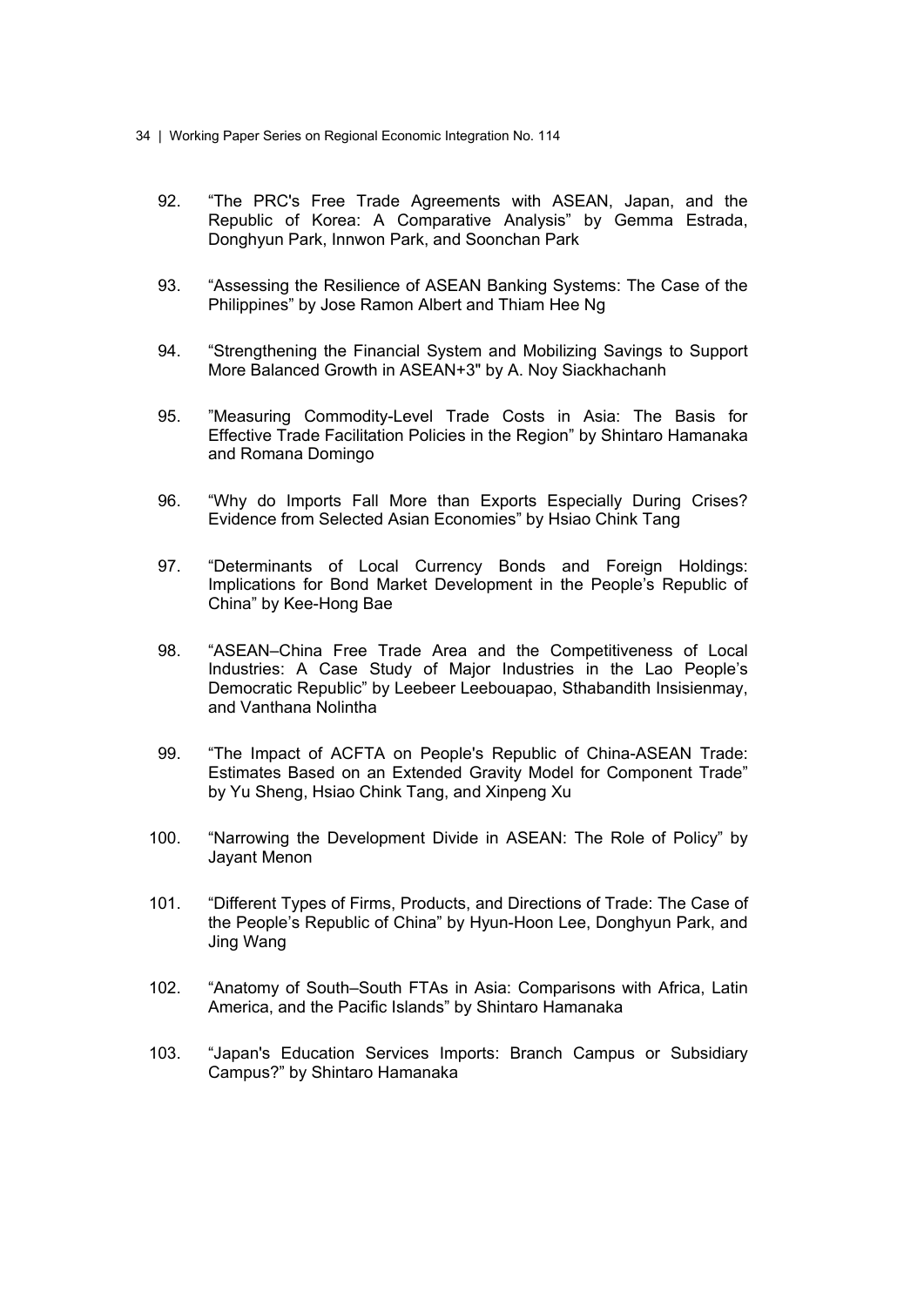The People's Republic of China's Financial Policy and Regional Cooperation | 35 in the Midst of Global Headwinds

- 104. "A New Regime of SME Finance in Emerging Asia: Empowering Growth-Oriented SMEs to Build Resilient National Economies" by Shigehiro Shinozaki
- 105. "Critical Review of East Asia South America Trade " by Shintaro Hamanaka and Aiken Tafgar
- 106. "The Threat of Financial Contagion to Emerging Asia's Local Bond Markets: Spillovers from Global Crises" by Iwan J. Azis, Sabyasachi Mitra, Anthony Baluga, and Roselle Dime
- 107. "Hot Money Flows, Commodity Price Cycles, and Financial Repression in the US and the People's Republic of China: The Consequences of Near Zero US Interest Rates" by Ronald McKinnon and Zhao Liu
- 108. "Cross-Regional Comparison of Trade Integration: The Case of Services" by Shintaro Hamanaka
- 109. "Preferential and Non-Preferential Approaches to Trade Liberalization in East Asia: What Differences Do Utilization Rates and Reciprocity Make?" by Jayant Menon
- 110. "Can Global Value Chains Effectively Serve Regional Economic Development in Asia?" by Hans-Peter Brunner
- 111. "Exporting and Innovation: Theory and Firm-Level Evidence from the People's Republic of China" by Faqin Lin and Hsiao Chink Tang
- 112. "Supporting the Growth and Spread of International Production Networks in Asia: How Can Trade Policy Help?" by Jayant Menon
- 113. "On the Use of FTAs: A Review of Research Methodologies" by Shintaro Hamanaka

\*These papers can be downloaded from (ARIC) http://aric.adb.org/archives.php? section=0&subsection=workingpapers or (ADB) http://www.adb.org/publications/series/ regional-economic-integration-working-papers